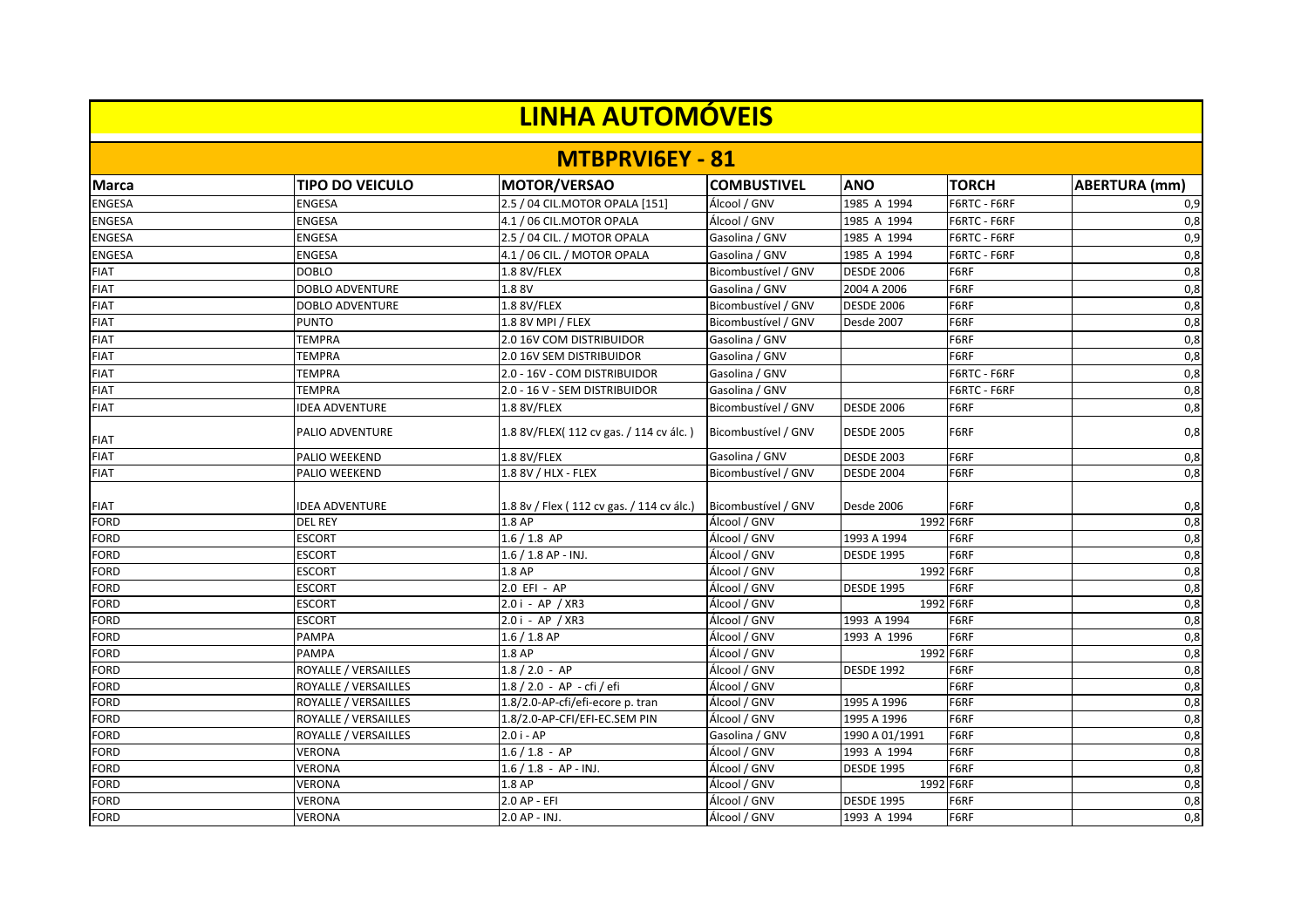| MTBPRVI6EY - 81       |                          |                                   |                     |                   |              |                  |  |
|-----------------------|--------------------------|-----------------------------------|---------------------|-------------------|--------------|------------------|--|
| <b>Marca</b>          | <b>TIPO DO VEICULO</b>   | <b>MOTOR/VERSAO</b>               | <b>COMBUSTIVEL</b>  | <b>ANO</b>        | <b>TORCH</b> | ABERTURA (mm)    |  |
| <b>FORD</b>           | <b>ESCORT</b>            | 1.8 AP                            | Álcool / GNV        | ATE 1991          | F6RF - F6TC  | 0,8              |  |
| <b>FORD</b>           | <b>PAMPA</b>             | 1.8 AP                            | Álcool / GNV        | ATE 1991          | F6RF - F6TC  | 0,8              |  |
| <b>FORD</b>           | ROYALLE / VERSAILLES     | $1.8 / 2.0 - AP$                  | Álcool / GNV        | ATE 1991          | F6RF - F6TC  | 0,8              |  |
| <b>FORD</b>           | <b>VERONA</b>            | 1.8 AP                            | Álcool / GNV        | ATE 1991          | F6RF - F6TC  | 0,8              |  |
| <b>GENERAL MOTORS</b> | A 10 / A 20              | 04 CIL.                           | Álcool / GNV        |                   | F6RF         | 0,8              |  |
| <b>GENERAL MOTORS</b> | A 10 / A 20 - 250        | 06 CIL.                           | Álcool / GNV        |                   | F6RF         | 0,8              |  |
| <b>GENERAL MOTORS</b> | <b>ASTRA</b>             | 2.0 8V / FLEXPOWER                | Bicombustível / GNV | <b>DESDE 2004</b> | F6RF         | 0,8              |  |
| <b>GENERAL MOTORS</b> | <b>BLAZER</b>            | 2.4 - mpfi                        | Gasolina / GNV      | <b>DESDE 2001</b> | F6RF         | 0,8              |  |
| <b>GENERAL MOTORS</b> | <b>BONANZA</b>           | $4.1 - 6$ CIL.                    | Álcool / GNV        | 1985 A 1995       | F6RF         | 0,9              |  |
| <b>GENERAL MOTORS</b> | <b>BRASINCA BLAZER</b>   | 4.1 - 6 CIL. - L 30               | Álcool / GNV        | 1985 A 1995       | F6RF         | 0,8              |  |
| <b>GENERAL MOTORS</b> | CELTA                    | 1.0 - 8V / SOHC - MPFI            | Gasolina / GNV      | <b>DESDE 2000</b> | F6RF         | 0,8              |  |
| <b>GENERAL MOTORS</b> | <b>CELTA</b>             | 1.4 - 8V / SOHC - MPFI            | Gasolina / GNV      | DESDE 07/2003     | F6RF         | 0,8              |  |
| <b>GENERAL MOTORS</b> | COMODORO                 | 04 CIL. - IGN. CONV.              | Álcool / GNV        |                   | F6RF         | 0,8              |  |
| <b>GENERAL MOTORS</b> | COMODORO                 | 04 CIL. - IGN. ELETR.             | Álcool / GNV        |                   | F6RF         | 0,8              |  |
| <b>GENERAL MOTORS</b> | COMODORO                 | 06 CIL. - IGN. CONV. / ELETR.     | Álcool / GNV        |                   | F6RF         | 0,8              |  |
| <b>GENERAL MOTORS</b> | CORSA                    | $1.0 / 1.4 / 1.6 - 8V - EF$       | Gasolina / GNV      |                   | F6RF         | 0,8              |  |
| <b>GENERAL MOTORS</b> | CORSA                    | 1.8 - 8V - SOHC - MPFI            | Gasolina / GNV      | <b>DESDE 2002</b> | F6RF         | 0,8              |  |
| <b>GENERAL MOTORS</b> | <b>CORSA</b>             | 1.8 - 8V - FLEXPOWER              | Bicombustível / GNV | <b>DESDE 2003</b> | F6RF         | 0,8              |  |
| <b>GENERAL MOTORS</b> | <b>DIPLOMATA</b>         | 04 CIL. - IGN. CONV.              | Álcool / GNV        |                   | F6RF         | 0,8              |  |
| <b>GENERAL MOTORS</b> | <b>DIPLOMATA</b>         | 04 CIL. - IGN. ELETR.             | Álcool / GNV        |                   | F6RF         | 0,8              |  |
| <b>GENERAL MOTORS</b> | <b>DIPLOMATA</b>         | 06 CIL.-IGN.ELETR./CONV           | Álcool / GNV        |                   | F6RF         | 0,8              |  |
| <b>GENERAL MOTORS</b> | <b>GRAN BLAZER</b>       | 4.1 - 06 CIL.                     | Gasolina / GNV      | 1997 A 2001       | F6RF         | 0,8              |  |
| <b>GENERAL MOTORS</b> | <b>MERIVA</b>            | 1.8 - 8V - FLEXPOWER              | Bicombustível / GNV | <b>DESDE 2003</b> | F6RF         | 0,8              |  |
| <b>GENERAL MOTORS</b> | <b>MERIVA</b>            | 1.8 - 8V - SOHC - MPFI            | Gasolina / GNV      | <b>DESDE 2002</b> | F6RF         | 0,8              |  |
| <b>GENERAL MOTORS</b> | <b>MONTANA</b>           | 1.8 - 8V - FLEXPOWER              | Bicombustível / GNV | <b>DESDE 2003</b> | F6RF         | 0,8              |  |
| <b>GENERAL MOTORS</b> | OMEGA / SUPREMA          | 4.1 - L6 - MPFI                   | Gasolina / GNV      |                   | F6RF         | 0,8              |  |
| <b>GENERAL MOTORS</b> | <b>OPALA</b>             | 04 CIL. - IGN. CONV               | Álcool / GNV        |                   | F6RF         | 0.8              |  |
| <b>GENERAL MOTORS</b> | <b>OPALA</b>             | 04 CIL. - IGN. ELETR.             | Álcool / GNV        |                   | F6RF         | 0,8              |  |
| <b>GENERAL MOTORS</b> | <b>OPALA</b>             | 06 CIL. - IGN. CONV. / ELETR.     | Álcool / GNV        |                   | F6RF         | 0,8              |  |
| <b>GENERAL MOTORS</b> | S <sub>10</sub>          | 2.4-MPFI-BOB.ATRAS DO MOT         | Gasolina / GNV      | <b>DESDE 2001</b> | F6RF         | 0,8              |  |
| <b>GENERAL MOTORS</b> | SILVERADO                | 4.1 - L6 - MPFI                   | Gasolina / GNV      |                   | F6RF         | 0,8              |  |
| <b>GENERAL MOTORS</b> | <b>VECTRA</b>            | 2.0 - 8V - FLEXPOWER              | Bicombustível / GNV | <b>DESDE 2005</b> | F6RF         | 0,8              |  |
| <b>GENERAL MOTORS</b> | <b>VECTRA GT / GTX</b>   | 2.0 - 8V - FLEXPOWER              | Bicombustível / GNV | <b>DESDE 2007</b> | F6RF         | 0,8              |  |
| <b>GENERAL MOTORS</b> | ZAFIRA                   | 2.0 - 8V - FLEXPOWER              | Bicombustível / GNV | <b>DESDE 2004</b> | F6RF         | 0,8              |  |
| <b>GENERAL MOTORS</b> | A10 / A20                | 04 CIL. / 151                     | Álcool / GNV        |                   | F6RTC - F6RF | 0,8              |  |
| <b>GENERAL MOTORS</b> | A10 / A20                | 06 CIL. / 250                     | Álcool / GNV        |                   | F6RTC - F6RF | 0,8              |  |
| <b>GENERAL MOTORS</b> | <b>BONANZA</b>           | 4.1 - 06 CIL.                     | Álcool / GNV        | 1985 A 1995       | F6RTC - F6RF | 0,9              |  |
| <b>GENERAL MOTORS</b> | <b>BRASINCA / BLAZER</b> | 4.1 - 06 CIL.                     | Álcool / GNV        | 1985 A 1995       | F6RTC - F6RF | $\overline{0,8}$ |  |
| <b>GENERAL MOTORS</b> | CARAVAN / COMODORO       | 06 CIL. [IGN. CONV. / IGN. ELET.] | Álcool / GNV        |                   | F6RTC - F6RF | 0,8              |  |
| <b>GENERAL MOTORS</b> | <b>DIPLOMATA</b>         | 04 CIL. [IGN. CONV.]              | Álcool / GNV        |                   | F6RTC - F6RF | 0,8              |  |
| <b>GENERAL MOTORS</b> | <b>DIPLOMATA</b>         | 06 CIL.[IGN.CONV. / IGN. ELET]    | Álcool / GNV        |                   | F6RTC - F6RF | 0,8              |  |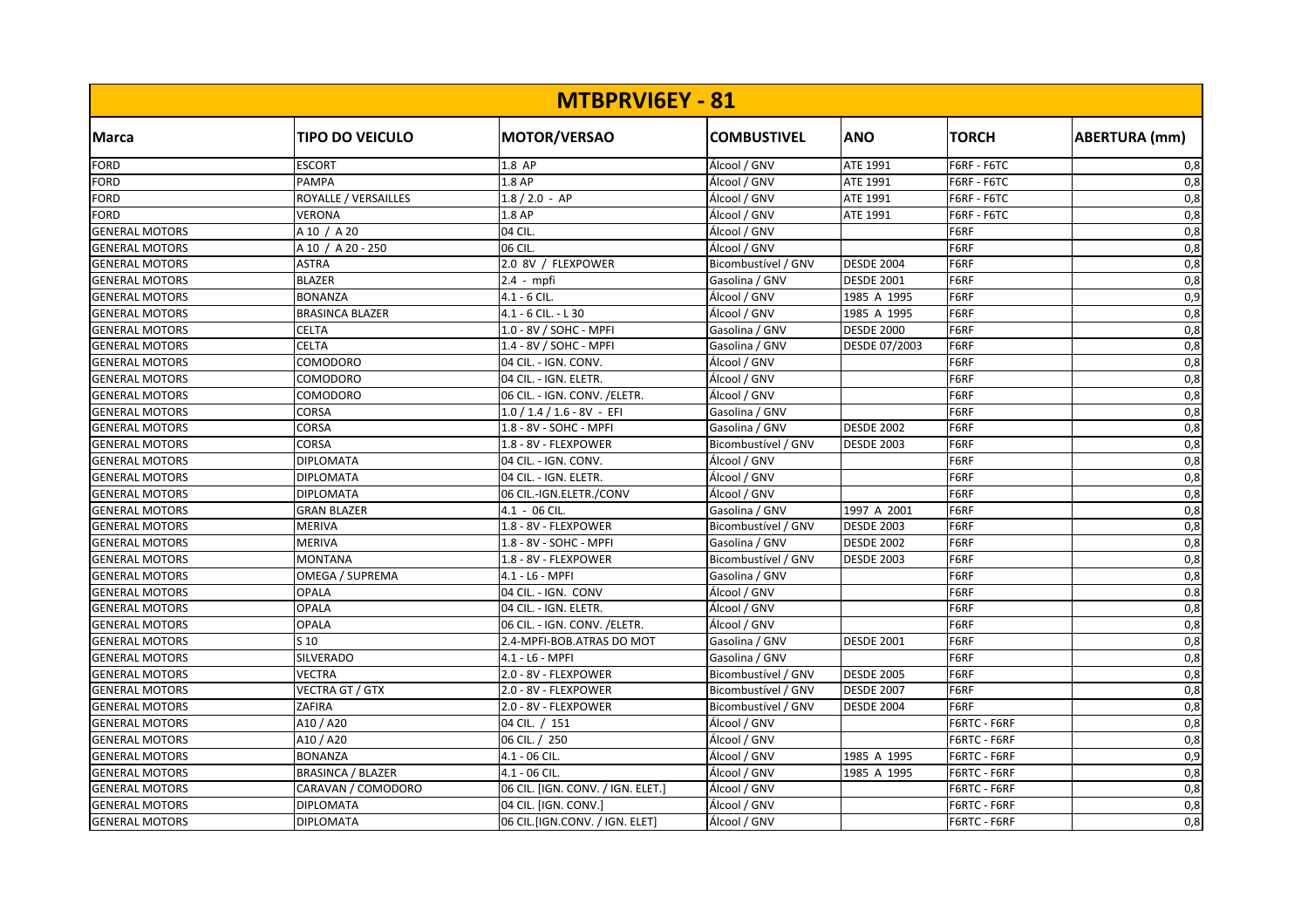|                       |                        | MTBPRVI6EY - 81                                       |                    |                   |              |                      |
|-----------------------|------------------------|-------------------------------------------------------|--------------------|-------------------|--------------|----------------------|
| <b>Marca</b>          | <b>TIPO DO VEICULO</b> | MOTOR/VERSAO                                          | <b>COMBUSTIVEL</b> | <b>ANO</b>        | <b>TORCH</b> | <b>ABERTURA</b> (mm) |
| <b>GENERAL MOTORS</b> | <b>OPALA</b>           | 04 CIL. - IGN. CONV.                                  | Álcool / GNV       |                   | F6RTC - F6RF | 0,8                  |
| <b>GENERAL MOTORS</b> | <b>OPALA</b>           | 06 CIL. [IGN. CONV. / IGN. ELET.]                     | Álcool / GNV       |                   | F6RTC - F6RF | 0,8                  |
| <b>SUZUKI</b>         | <b>VITARA</b>          | 1.6 - 8V - 3DR - TRANF. INTEG.                        | Gasolina / GNV     |                   | F6RF         | 0,8                  |
| <b>SUZUKI</b>         | <b>VITARA</b>          | 1.6 - 8V - 3DR - C/DIST.-G16P                         | Gasolina / GNV     | <b>DESDE 1993</b> | F6RF         | 0,8                  |
| <b>SUZUKI</b>         | <b>VITARA</b>          | 1.6-08V-3DR [INJ. G16 A]                              | Gasolina / GNV     |                   | F6RTC - F6RF | 0,8                  |
| <b>SUZUKI</b>         | <b>VITARA</b>          | 1.6-08V-3DR [INJ. G16 P]                              | Gasolina / GNV     | <b>DESDE 1993</b> | F6RTC - F6RF | 0,8                  |
| VOLKSWAGEN            | <b>FUSCA</b>           | 1.6 - C/ CATAL. - ROS. LONGA                          | Álcool / GNV       | 08/93 a 06/1996   | F6RF         | 0,8                  |
| VOLKSWAGEN            | <b>FUSCA</b>           | 1.6 - S/ CATAL. - ROS. LONGA                          | Álcool / GNV       | 08/93 a 06/1996   | F6RF         | 0,8                  |
| VOLKSWAGEN            | GOL                    | $1.6 / 1.8 / 2.0 - AP$                                | Álcool / GNV       | 1992 A 1996       | F6RF         | 0,8                  |
| VOLKSWAGEN            | GOL                    | $1.6$ i $/ 1.8$ i - AP                                | Álcool / GNV       | 1995 A 1996       | F6RF         | 0,8                  |
| VOLKSWAGEN            | GOL                    | 1.6i/1.8i-AP-ECORE-C/PINO TR.                         | Álcool / GNV       | 1995 A 1996       | F6RF         | 0,8                  |
| VOLKSWAGEN            | GOL                    | 2.0 i - AP / GTI                                      | Gasolina / GNV     |                   | F6RF         | 0,8                  |
| VOLKSWAGEN            | GOL                    | 2.0 i - CFI - AP                                      | Álcool / GNV       |                   | F6RF         | 0,8                  |
| VOLKSWAGEN            | <b>KOMBI</b>           | 1.6 - C/ CATAL. - ROS. LONGA                          | Álcool / GNV       | <b>DESDE 1992</b> | F6RF         | 0,8                  |
| VOLKSWAGEN            | LOGUS                  | $1.6 / 1.8 / 2.0 - AP$                                | Álcool / GNV       | 1993 A 1994       | F6RF         | 0,8                  |
| VOLKSWAGEN            | LOGUS                  | 1.6 CFI / 1.8 CFI / 2.0 EFI - AP                      | Álcool / GNV       | 1995 A 1996       | F6RF         | 0,8                  |
| VOLKSWAGEN            | PARATI                 | $1.6 / 1.8 - AP$                                      | Álcool / GNV       | 1992 A 1995       | F6RF         | 0,8                  |
| VOLKSWAGEN            | PARATI                 | $1.6i / 1.8i - AP$                                    | Álcool / GNV       |                   | F6RF         | 0,8                  |
| VOLKSWAGEN            | PARATI                 | 2.0 i CFI / EFI - AP                                  | Álcool / GNV       |                   | F6RF         | 0,8                  |
| VOLKSWAGEN            | <b>POINTER</b>         | 1.8 / 2.0 - CFI / EFI - AP                            | Álcool / GNV       | 1995 A 1996       | F6RF         | 0,8                  |
| VOLKSWAGEN            | SANTANA / QUANTUM      | $1.8 / 2.0 - AP$                                      | Álcool / GNV       | 1992 A 1994       | F6RF         | 0,8                  |
| VOLKSWAGEN            | SANTANA / QUANTUM      | 1.8/2.0-CFI/EFI-AP-E-CORE-PIN                         | Álcool / GNV       | 1995 A 1996       | F6RF         | 0,8                  |
| VOLKSWAGEN            | SANTANA / QUANTUM      | 1.8/2.0-CFI/EFI-AP-I-CORE-SPIN                        | Álcool / GNV       | 1995 A 1996       | F6RF         | 0,8                  |
| VOLKSWAGEN            | SANTANA / QUANTUM      | $2.0i - AP$                                           | Gasolina / GNV     | ATE 1996          | F6RF         | 0,8                  |
| VOLKSWAGEN            | SAVEIRO                | $1.6/1.8/2.0 - AP$                                    | Álcool / GNV       | 1992 A 1996       | F6RF         | 0,8                  |
| VOLKSWAGEN            | VOYAGE                 | $1.6 / 1.8 - AP$                                      | Álcool / GNV       | 1992 A 1995       | F6RF         | 0,8                  |
| VOLKSWAGEN            | <b>APOLLO</b>          | 1.8 - Carburado. - AP - BOBINA C/ PINO   Álcool / GNV |                    | 06/90 a 09/1991   | F6RF-F6TC    | 0,8                  |
| VOLKSWAGEN            | APOLLO                 | 1.8 - Carburado. - AP - BOBINA S/ PINO   Álcool / GNV |                    | 06/90 a 11/1992   | F6RF-F6TC    | 0,8                  |
| VOLKSWAGEN            | <b>FUSCA</b>           | 1.3 / 1.6 - Rosca Longa                               | Álcool / GNV       | 1984 a 10/1986    | F6RF-F6TC    | 0,8                  |
| VOLKSWAGEN            | GOL                    | 1.3 / 1.6 - REF. AR - R. LONGA                        | Álcool / GNV       |                   | F6RF-F6TC    | 0,8                  |
| VOLKSWAGEN            | GOL                    | $1.6 / 1.8 - AP$                                      | Álcool / GNV       | ATE 1991          | F6RF-F6TC    | 0,8                  |
| VOLKSWAGEN            | GOL                    | $1.6 / 1.8 / 2.0 - AP$                                | Álcool / GNV       | ATE 1991          | F6RF-F6TC    | 0,8                  |
| VOLKSWAGEN            | <b>KOMBI</b>           | 1.6 - S/ CATAL. - ROS. LONGA                          | Álcool / GNV       | ATE 1991          | F6RF-F6TC    | 0,8                  |
| VOLKSWAGEN            | <b>PARATI</b>          | $1.6 / 1.8 - AP$                                      | Álcool / GNV       | 1982 A 1991       | F6RF-F6TC    | 0,8                  |
| VOLKSWAGEN            | <b>PARATI</b>          | $1.6 / 1.8 / 2.0 - AP$                                | Álcool / GNV       | ATE 1991          | F6RF-F6TC    | 0,8                  |
| VOLKSWAGEN            | PASSAT                 | $1.5 / 1.6 / 1.8 - AP$                                | Álcool / GNV       | 1974 A 1986       | F6RF-F6TC    | 0,8                  |
| VOLKSWAGEN            | PASSAT                 | $1.6 / 1.8 / 2.0 - AP$                                | Álcool / GNV       | <b>DESDE 1987</b> | F6RF-F6TC    | 0,8                  |
| VOLKSWAGEN            | SANTANA / QUANTUM      | 1.6 / 1.8                                             | Álcool / GNV       | ATE 1991          | F6RF-F6TC    | 0,8                  |
| VOLKSWAGEN            | SANTANA / QUANTUM      | $1.6 / 1.8 / 2.0 - AP$                                | Álcool / GNV       | ATE 1991          | F6RF-F6TC    | 0,8                  |
| VOLKSWAGEN            | SAVEIRO                | 1.3 / 1.6 - REF. AR - R. LONGA                        | Álcool / GNV       |                   | F6RF-F6TC    | 0,8                  |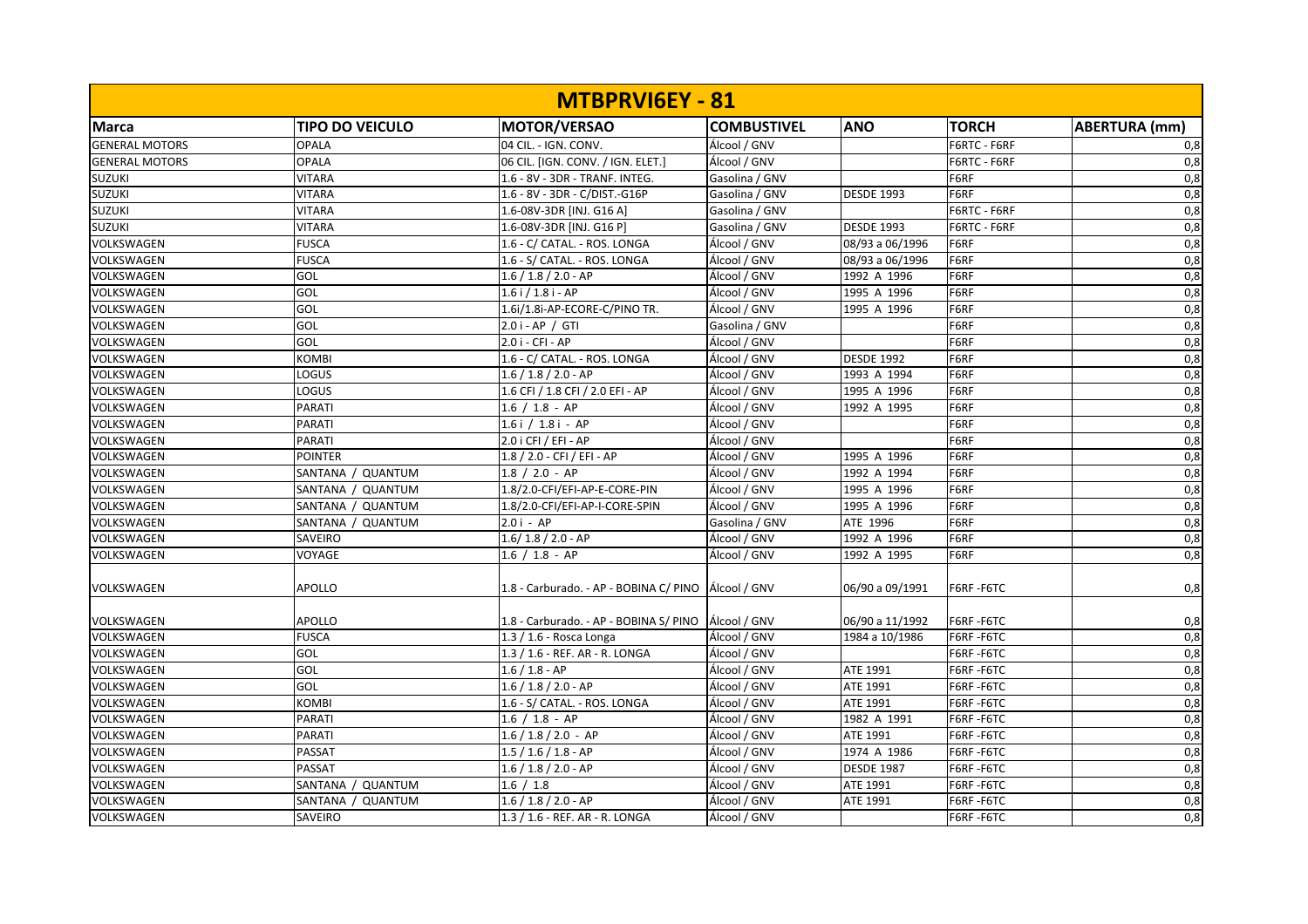|                       |                          | MTBPRVI6EY - 81                   |                    |                   |              |                      |
|-----------------------|--------------------------|-----------------------------------|--------------------|-------------------|--------------|----------------------|
| <b>Marca</b>          | <b>TIPO DO VEICULO</b>   | <b>MOTOR/VERSAO</b>               | <b>COMBUSTIVEL</b> | <b>ANO</b>        | <b>TORCH</b> | <b>ABERTURA</b> (mm) |
| VOLKSWAGEN            | SAVEIRO                  | $1.6 / 1.8 - AP$                  | Álcool / GNV       | ATE 1991          | F6RF-F6TC    | 0,8                  |
| VOLKSWAGEN            | SAVEIRO                  | $1.6 / 1.8 / 2.0 - AP$            | Álcool / GNV       | ATE 1991          | F6RF-F6TC    | 0,8                  |
| VOLKSWAGEN            | VOYAGE                   | $1.6 / 1.8 - AP$                  | Álcool / GNV       | 1982 A 1991       | F6RF-F6TC    | 0,8                  |
| VOLKSWAGEN            | VOYAGE                   | $1.6 / 1.8 / 2.0 - AP$            | Álcool / GNV       | ATE 1991          | F6RF-F6TC    | 0,8                  |
| VOLVO                 | 940                      | 2.3 [B 230 F / FT / B 234 F]      | Gasolina / GNV     | 1991 A 1995       | F6RTC - F6RF | 0,7                  |
|                       |                          | <b>MTBPRVI6ES - 82</b>            |                    |                   |              |                      |
| Marca                 | <b>TIPO DO VEICULO</b>   | MOTOR/VERSAO                      | <b>COMBUSTIVEL</b> | <b>ANO</b>        | <b>TORCH</b> | <b>ABERTURA</b> (mm) |
| <b>ALFA ROMEO</b>     | 164                      | $3.0 - 12V - V6$                  | Gasolina / GNV     | 1990 A 1997       | F6RTC        | 0,7                  |
| <b>ALFA ROMEO</b>     | <b>SPIDER</b>            | $3.0 - 12V - V6$                  | Gasolina / GNV     | 1996 A 1998       | F6RTC        | 0,7                  |
| <b>CHANA</b>          | CARGO                    | 1.0 - 8V - SOHC                   | Gasolina / GNV     | <b>DESDE 2005</b> | F6RTC        | 0,8                  |
| <b>CHANA</b>          | <b>FAMILY</b>            | 1.0 - 8V - SOHC                   | Gasolina / GNV     | <b>DESDE 2005</b> | F6RTC        | 0,8                  |
| CHANA                 | <b>UTILITY</b>           | 1.0 - 8V - SOHC                   | Gasolina / GNV     | <b>DESDE 2005</b> | F6RTC        | 0,8                  |
| <b>EFFA</b>           | <b>FURGAO ULC</b>        | 1.0 DONGAN [DA465Q]               | Gasolina / GNV     | <b>DESDE 2007</b> | F6RTC        | 1,0                  |
| <b>EFFA</b>           | $M-100$                  | 1.0 DONGAN [DA465Q]               | Gasolina / GNV     | <b>DESDE 2007</b> | F6RTC        | 1,0                  |
| <b>EFFA</b>           | PICAPE ULC               | 1.0 DONGAN [DA465Q]               | Gasolina / GNV     | <b>DESDE 2007</b> | F6RTC        | 1,0                  |
| <b>EFFA</b>           | VAN ULC                  | 1.0 DONGAN [DA465Q]               | Gasolina / GNV     | <b>DESDE 2007</b> | F6RTC        | 1,0                  |
| <b>ENGESA</b>         | <b>ENGESA</b>            | 2.5 / 04 CIL.MOTOR OPALA [151]    | Álcool / GNV       | 1985 A 1994       | F6RTC - F6RF | 0,9                  |
| <b>ENGESA</b>         | <b>ENGESA</b>            | 4.1 / 06 CIL.MOTOR OPALA          | Álcool / GNV       | 1985 A 1994       | F6RTC - F6RF | 0,8                  |
| <b>ENGESA</b>         | <b>ENGESA</b>            | 2.5 / 04 CIL. / MOTOR OPALA       | Gasolina / GNV     | 1985 A 1994       | F6RTC - F6RF | 0,9                  |
| <b>ENGESA</b>         | ENGESA                   | 4.1 / 06 CIL. / MOTOR OPALA       | Gasolina / GNV     | 1985 A 1994       | F6RTC - F6RF | 0,8                  |
| <b>ENVEMO</b>         | <b>CAMPER</b>            | 4.1 - MASTER                      | Álcool / GNV       | 1990 A 1996       | F6RTC        | 0,8                  |
| <b>FIAT</b>           | CINQUECENTO 700          | $0,7 - 30CV$                      | Gasolina / GNV     | 7/1991a2/1997     | F6RTC        | 0,8                  |
| <b>FIAT</b>           | COUPE                    | $2.0 - 16V$                       | Gasolina / GNV     | 1995 A 1997       | F6RTC        | 0,8                  |
| <b>FIAT</b>           | <b>TIPO</b>              | 2.0 - 16V - MPI                   | Gasolina / GNV     |                   | F6RTC        | 0,8                  |
| <b>FIAT</b>           | <b>TEMPRA</b>            | 2.0 - 16V - COM DISTRIBUIDOR      | Gasolina / GNV     |                   | F6RTC - F6RF | 0,8                  |
| <b>FIAT</b>           | <b>TEMPRA</b>            | 2.0 - 16 V - SEM DISTRIBUIDOR     | Gasolina / GNV     |                   | F6RTC - F6RF | 0,8                  |
| <b>FORD</b>           | <b>ESCORT</b>            | 1.8 AP                            | Álcool / GNV       | ATE 1991          | F6RF - F6TC  | 0,8                  |
| <b>FORD</b>           | <b>PAMPA</b>             | 1.8 AP                            | Álcool / GNV       | ATE 1991          | F6RF - F6TC  | 0,8                  |
| <b>FORD</b>           | ROYALLE / VERSAILLES     | $1.8 / 2.0 - AP$                  | Álcool / GNV       | ATE 1991          | F6RF - F6TC  | 0,8                  |
| <b>FORD</b>           | <b>VERONA</b>            | 1.8 AP                            | Álcool / GNV       | ATE 1991          | F6RF - F6TC  | 0,8                  |
| <b>GENERAL MOTORS</b> | <b>VERANEIO</b>          | $4.1 - 06$ CIL.                   | Álcool / GNV       | 1984 A 1996       | F6RTC        | 0,8                  |
| <b>GENERAL MOTORS</b> | A10 / A20                | 04 CIL. / 151                     | Álcool / GNV       |                   | F6RTC - F6RF | 0,8                  |
| <b>GENERAL MOTORS</b> | A10 / A20                | 06 CIL. / 250                     | Álcool / GNV       |                   | F6RTC - F6RF | 0,8                  |
| <b>GENERAL MOTORS</b> | <b>BONANZA</b>           | 4.1 - 06 CIL.                     | Álcool / GNV       | 1985 A 1995       | F6RTC - F6RF | 0,9                  |
| <b>GENERAL MOTORS</b> | <b>BRASINCA / BLAZER</b> | 4.1 - 06 CIL.                     | Álcool / GNV       | 1985 A 1995       | F6RTC - F6RF | 0,8                  |
| <b>GENERAL MOTORS</b> | CARAVAN / COMODORO       | 06 CIL. [IGN. CONV. / IGN. ELET.] | Álcool / GNV       |                   | F6RTC - F6RF | 0,8                  |
| <b>GENERAL MOTORS</b> | <b>DIPLOMATA</b>         | 04 CIL. [IGN. CONV.]              | Álcool / GNV       |                   | F6RTC - F6RF | 0,8                  |
| <b>GENERAL MOTORS</b> | <b>DIPLOMATA</b>         | 06 CIL.[IGN.CONV. / IGN. ELET]    | Álcool / GNV       |                   | F6RTC - F6RF | 0,8                  |
| <b>GENERAL MOTORS</b> | <b>OPALA</b>             | 04 CIL. - IGN. CONV.              | Álcool / GNV       |                   | F6RTC - F6RF | 0,8                  |
| <b>GENERAL MOTORS</b> | <b>OPALA</b>             | 06 CIL. [IGN. CONV. / IGN. ELET.] | Álcool / GNV       |                   | F6RTC - F6RF | 0,8                  |
| <b>LAND ROVER</b>     | <b>MINI COOPER</b>       |                                   | Gasolina / GNV     |                   | F6RTC        | 0,9                  |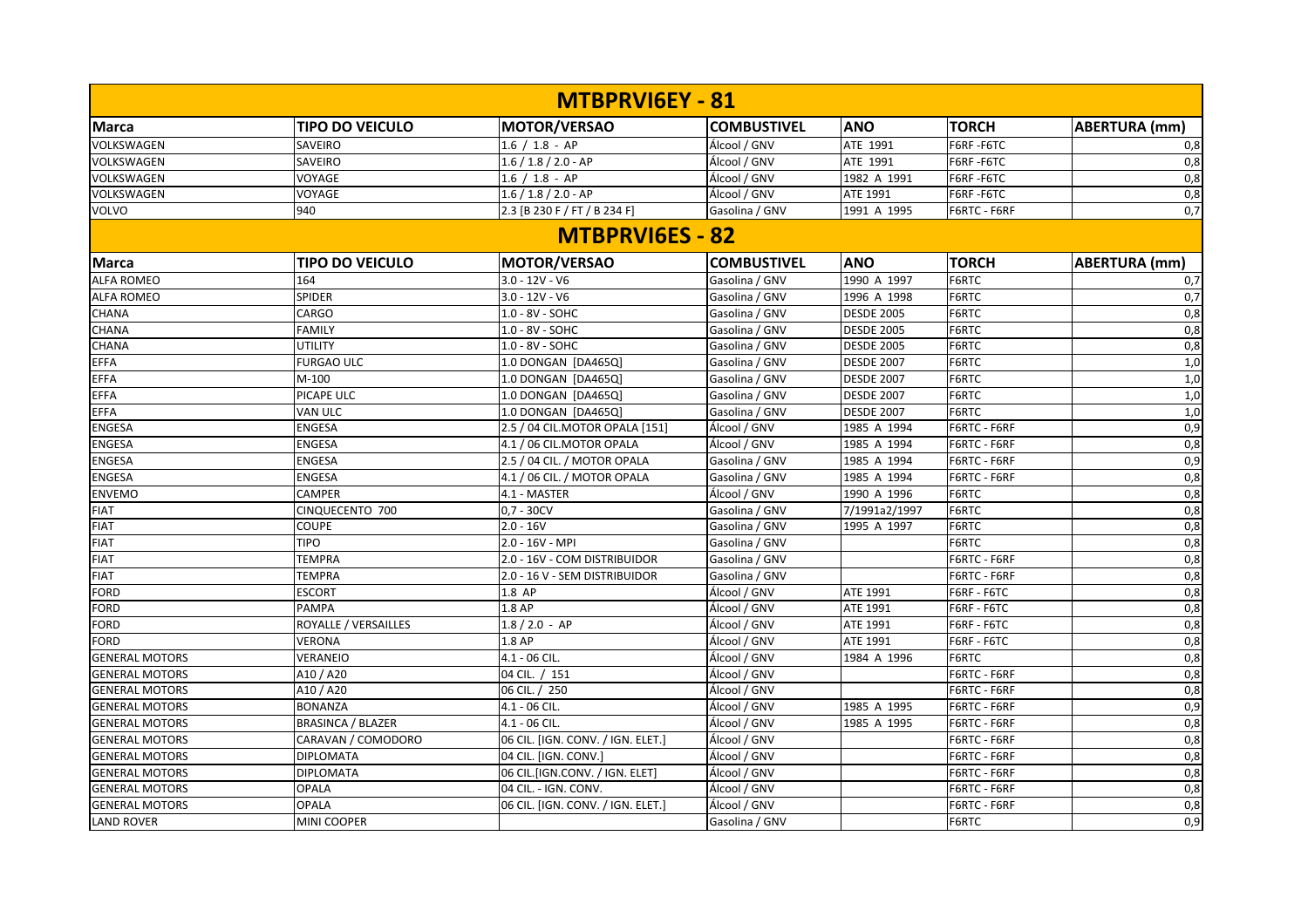|                   |                         | <b>MTBPRVIGES - 82</b>                                |                    |                   |                     |                      |
|-------------------|-------------------------|-------------------------------------------------------|--------------------|-------------------|---------------------|----------------------|
| <b>Marca</b>      | <b>TIPO DO VEICULO</b>  | <b>MOTOR/VERSAO</b>                                   | <b>COMBUSTIVEL</b> | <b>ANO</b>        | <b>TORCH</b>        | <b>ABERTURA (mm)</b> |
| <b>LAND ROVER</b> | <b>RANGE ROVER</b>      | $3.9 - V8$                                            | Gasolina / GNV     | 11/1988 a 10/1995 | F6RTC               | 0,8                  |
| <b>MITSUBISHI</b> | <b>COLT</b>             | $1.6 - 16V / 4$                                       | Gasolina / GNV     | DESDE 12/1991     | F6RTC               | 0,8                  |
| <b>PORSCHE</b>    | 928                     | $5.0 / GT - S4$                                       | Gasolina / GNV     |                   | F6RTC               | 0,8                  |
| <b>PORSCHE</b>    | 968                     | 3.0 [M44.43/44]                                       | Gasolina / GNV     | 08/1991 a 11/1995 | F6RTC               | 0,8                  |
| <b>SUZUKI</b>     | SAMURAI                 | 1.3 CANVAS / METAL TOP                                | Gasolina / GNV     | <b>DESDE 1993</b> | F6RTC               | 0,8                  |
| <b>SUZUKI</b>     | <b>SWIFT</b>            | 1.0 [G10 A]                                           | Gasolina / GNV     | <b>DESDE 1993</b> | F6RTC               | 0,8                  |
| <b>SUZUKI</b>     | <b>SWIFT</b>            | 1.3 - SOCH [G13 A]                                    | Gasolina / GNV     | 1989 A 1994       | F6RTC               | 0,8                  |
| <b>SUZUKI</b>     | <b>SWIFT</b>            | 1.3 DOHC / GT / GTI [G13 B]                           | Gasolina / GNV     | 1989 A 1994       | F6RTC               | 0,8                  |
| <b>SUZUKI</b>     | <b>VITARA</b>           | 1.6-08V-3DR [INJ. G16 A]                              | Gasolina / GNV     |                   | F6RTC - F6RF        | 0,8                  |
| <b>SUZUKI</b>     | <b>VITARA</b>           | 1.6-08V-3DR [INJ. G16 P]                              | Gasolina / GNV     | <b>DESDE 1993</b> | F6RTC - F6RF        | 0,8                  |
| VOLKSWAGEN        | <b>APOLLO</b>           | 1.8 - Carburado. - AP - BOBINA C/ PINO   Álcool / GNV |                    | 06/90 a 09/1991   | F6RF-F6TC           | 0,8                  |
| VOLKSWAGEN        | <b>APOLLO</b>           | 1.8 - Carburado. - AP - BOBINA S/ PINO   Álcool / GNV |                    | 06/90 a 11/1992   | F6RF-F6TC           | 0,8                  |
| VOLKSWAGEN        | <b>FUSCA</b>            | 1.3 / 1.6 - Rosca Longa                               | Álcool / GNV       | 1984 a 10/1986    | F6RF-F6TC           | 0,8                  |
| VOLKSWAGEN        | GOL                     | 1.3 / 1.6 - REF. AR - R. LONGA                        | Álcool / GNV       |                   | F6RF-F6TC           | 0,8                  |
| <b>VOLKSWAGEN</b> | GOL                     | $1.6 / 1.8 - AP$                                      | Álcool / GNV       | ATE 1991          | F6RF-F6TC           | 0,8                  |
| VOLKSWAGEN        | GOL                     | $1.6 / 1.8 / 2.0 - AP$                                | Álcool / GNV       | ATE 1991          | F6RF-F6TC           | 0,8                  |
| VOLKSWAGEN        | <b>KOMBI</b>            | 1.6 - S/ CATAL. - ROS. LONGA                          | Álcool / GNV       | ATE 1991          | F6RF-F6TC           | 0,8                  |
| VOLKSWAGEN        | <b>PARATI</b>           | $1.6 / 1.8 - AP$                                      | Álcool / GNV       | 1982 A 1991       | F6RF-F6TC           | 0,8                  |
| VOLKSWAGEN        | <b>PARATI</b>           | $1.6 / 1.8 / 2.0 - AP$                                | Álcool / GNV       | ATE 1991          | F6RF-F6TC           | 0,8                  |
| VOLKSWAGEN        | <b>PASSAT</b>           | $1.5 / 1.6 / 1.8 - AP$                                | Álcool / GNV       | 1974 A 1986       | F6RF-F6TC           | 0,8                  |
| VOLKSWAGEN        | PASSAT                  | $1.6 / 1.8 / 2.0 - AP$                                | Álcool / GNV       | <b>DESDE 1987</b> | F6RF-F6TC           | 0,8                  |
| VOLKSWAGEN        | SANTANA / QUANTUM       | 1.6 / 1.8                                             | Álcool / GNV       | ATE 1991          | F6RF-F6TC           | 0,8                  |
| <b>VOLKSWAGEN</b> | SANTANA / QUANTUM       | $1.6 / 1.8 / 2.0 - AP$                                | Álcool / GNV       | ATE 1991          | F6RF-F6TC           | 0,8                  |
| VOLKSWAGEN        | <b>SAVEIRO</b>          | 1.3 / 1.6 - REF. AR - R. LONGA                        | Álcool / GNV       |                   | F6RF-F6TC           | 0,8                  |
| <b>VOLKSWAGEN</b> | <b>SAVEIRO</b>          | $1.6 / 1.8 - AP$                                      | Álcool / GNV       | ATE 1991          | F6RF-F6TC           | 0,8                  |
| VOLKSWAGEN        | <b>SAVEIRO</b>          | $1.6 / 1.8 / 2.0 - AP$                                | Álcool / GNV       | ATE 1991          | F6RF-F6TC           | 0,8                  |
| VOLKSWAGEN        | VOYAGE                  | $1.6 / 1.8 - AP$                                      | Álcool / GNV       | 1982 A 1991       | F6RF-F6TC           | 0,8                  |
| VOLKSWAGEN        | VOYAGE                  | $1.6 / 1.8 / 2.0 - AP$                                | Álcool / GNV       | ATE 1991          | F6RF-F6TC           | 0,8                  |
| <b>VOLVO</b>      | 460                     | TURBO - B 18 FT                                       | Gasolina / GNV     |                   | F6RTC               | 0,7                  |
| <b>VOLVO</b>      | 940                     | 2.3 [B 230 F / FT / B 234 F]                          | Gasolina / GNV     | 1991 A 1995       | F6RTC - F6RF        | 0,7                  |
|                   |                         | <b>MTBPRVI5ES - 83</b>                                |                    |                   |                     |                      |
| <b>Marca</b>      | <b>TIPO DO VEICULO</b>  | <b>MOTOR/VERSAO</b>                                   | <b>COMBUSTIVEL</b> | <b>ANO</b>        | <b>TORCH</b>        | <b>ABERTURA</b> (mm) |
| <b>BRM</b>        | <b>BUGGY M-10</b>       | 1.6 - 8V - Rosca Longa                                | Gasolina / GNV     | 1985 A 2009       | F5RTC - F5RF        | 0,8                  |
| <b>BRM</b>        | BUGGY M-11 / WAY TUNING | 1.6 - 8V - Rosca Longa                                | Gasolina / GNV     | 2005 A 2009       | <b>F5RTC - F5RF</b> | 0,8                  |
| <b>BRM</b>        | <b>BUGGY M-8</b>        | 1.6 - 8V - Rosca Longa                                | Gasolina / GNV     | 1985 A 2009       | F5RTC - F5RF        | 0,8                  |
| <b>BRM</b>        | BUGGY M-8 / LONG        | 1.6 - 8V - Rosca Longa                                | Gasolina / GNV     | 1985 A 2009       | F5RTC - F5RF        | 0,8                  |
| <b>BUGRE</b>      | BUGRE II / III / IV / V | 1.6 - 8V - Rosca Longa                                | Gasolina / GNV     |                   | F5RTC - F5RF        | 0,8                  |
| <b>DAEWOO</b>     | <b>ESPERO</b>           | $2.0 - SOHC$                                          | Gasolina / GNV     | 1994 A 1997       | <b>F5RTC - F5RF</b> | 0,8                  |
| <b>DAEWOO</b>     | <b>PRINCE</b>           | 2.0 - SOHC - MPFI                                     | Gasolina / GNV     | 1994 A 1995       | <b>F5RTC - F5RF</b> | 0,8                  |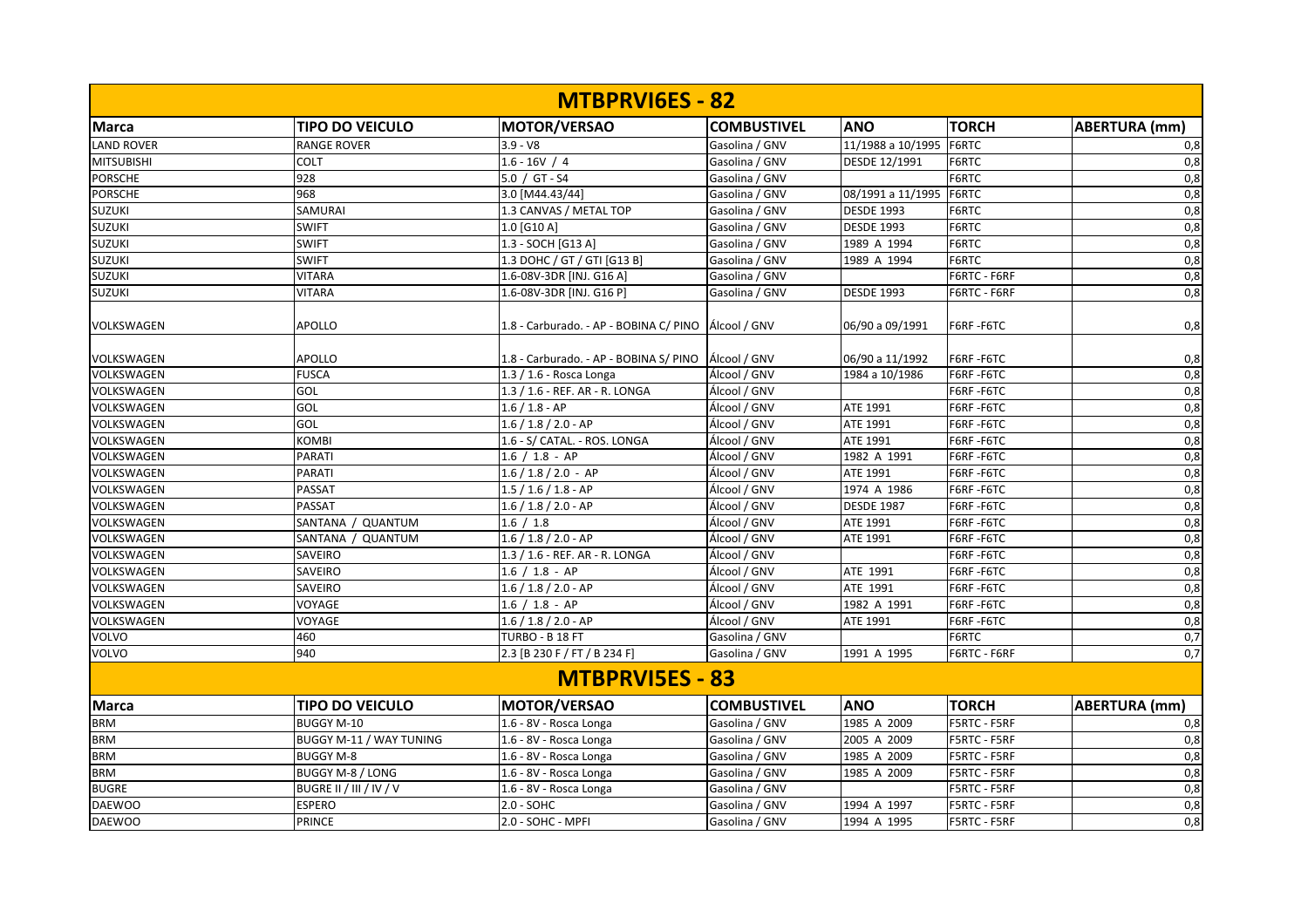|                       |                           | <b>MTBPRVISES - 83</b>               |                    |                   |              |                      |
|-----------------------|---------------------------|--------------------------------------|--------------------|-------------------|--------------|----------------------|
| Marca                 | <b>TIPO DO VEICULO</b>    | MOTOR/VERSAO                         | <b>COMBUSTIVEL</b> | <b>ANO</b>        | <b>TORCH</b> | <b>ABERTURA</b> (mm) |
| <b>DAEWOO</b>         | <b>SUPER SALON</b>        | 2.0 - SOHC - MPFI                    | Gasolina / GNV     | 1994 A 1995       | F5RTC - F5RF | 0,8                  |
| <b>FIAT</b>           | <b>TEMPRA</b>             | 2.0 - 8V - TURBO                     | Gasolina / GNV     |                   | F5RTC        | 0,8                  |
| <b>FIAT</b>           | <b>DUNA</b>               | $1.6 - 8V - I.E.$                    | Gasolina / GNV     | 1995              | F5RTC - F5RF | 0,8                  |
| <b>FIAT</b>           | <b>ELBA</b>               | 1.3 8v / Carburado                   | Gasolina / GNV     | 1986 a 1989       | F5RTC - F5RF | 0,8                  |
|                       |                           |                                      |                    |                   |              |                      |
| <b>FIAT</b>           | <b>ELBA</b>               | 1.5 - 8V - Carburado                 | Gasolina / GNV     | 1991 A 1993       | F5RTC - F5RF | 0,8                  |
| <b>FIAT</b>           | ELBA                      | 1.5 8v / Carburado (E201)            | Gasolina / GNV     | 1991 a 1993       | F5RTC - F5RF | 0,8                  |
| <b>FIAT</b>           | <b>ELBA</b>               | 1.5 - 8V - SPI - INJEÇAO             | Gasolina / GNV     | 1992 A 1996       | F5RTC - F5RF | 0,8                  |
| <b>FIAT</b>           | ELBA                      | 1.6 - 8V - Carburado                 | Gasolina / GNV     | 1990 A 1993       | F5RTC - F5RF | 0,8                  |
|                       |                           | 1.6 8v / Carburado - Distribuidor no |                    |                   |              |                      |
| <b>FIAT</b>           | ELBA                      | cabeçote                             | Gasolina / GNV     | 1990 A 1993       | F5RTC - F5RF | 0,8                  |
| <b>FIAT</b>           | <b>ELBA</b>               | 1.6 - 8V - MPI - INJEÇAO             | Gasolina / GNV     | 1994              | F5RTC - F5RF | 0,8                  |
| <b>FIAT</b>           | <b>ELBA</b>               | 1.6 - 8V - SPI - INJECAO             | Gasolina / GNV     | 1994 A 1996       | F5RTC - F5RF | 0,8                  |
| <b>FIAT</b>           | FIORINO / FIORINO PICK-UP | 1.0 - 8V - Carburado. / INJ.         | Gasolina / GNV     | 1993 A 1996       | F5RTC - F5RF | 0,8                  |
| <b>FIAT</b>           | FIORINO / FIORINO PICK-UP | $1.5 - INJ.$                         | Gasolina / GNV     |                   | F5RTC - F5RF | 0,8                  |
| <b>FIAT</b>           | FIORINO / FIORINO PICK-UP | 1.5 - Carburado.                     | Gasolina / GNV     | <b>DESDE 1992</b> | F5RTC - F5RF | 0,8                  |
| <b>FIAT</b>           | FIORINO / FIORINO PICK-UP | 1.6 - Carburado.                     | Gasolina / GNV     | <b>DESDE 1992</b> | F5RTC - F5RF | 0,8                  |
| <b>FIAT</b>           | FIORINO / FIORINO PICK-UP | $1.6 - INJ.$                         | Gasolina / GNV     | <b>DESDE 1993</b> | F5RTC - F5RF | 0,8                  |
| <b>FIAT</b>           | FIORINO / FIORINO PICK-UP | $1.6 - MPI$                          | Gasolina / GNV     | <b>DESDE 1995</b> | F5RTC - F5RF | 0,8                  |
| <b>FIAT</b>           | PREMIO                    | 1.5 - Carburado.                     | Gasolina / GNV     | Desde 1992        | F5RTC - F5RF | 0,8                  |
| <b>FIAT</b>           | PREMIO                    | $1.5 - INJ.$                         | Gasolina / GNV     | Desde 1992        | F5RTC - F5RF | 0,8                  |
| <b>FIAT</b>           | PREMIO                    | 1.6 - Carburado.                     | Gasolina / GNV     | Desde 1992        | F5RTC - F5RF | 0,8                  |
| <b>FIAT</b>           | PREMIO                    | $1.6 - INJ.$                         | Gasolina / GNV     | Desde 1992        | F5RTC - F5RF | 0,8                  |
| <b>FIAT</b>           | <b>TEMPRA</b>             | 2.0 - 8V - Carburado                 | Gasolina / GNV     | <b>DESDE 1992</b> | F5RTC - F5RF | 0,8                  |
| <b>FIAT</b>           | <b>TEMPRA</b>             | 2.0 - 8V - SPI                       | Gasolina / GNV     | 1994 A 1999       | F5RTC - F5RF | 0,8                  |
| <b>FIAT</b>           | <b>TEMPRA SW</b>          | 2.0 - 8V - MPI                       | Gasolina / GNV     | 1994 A 1997       | F5RTC - F5RF | 0,8                  |
| <b>FIAT</b>           | <b>TIPO</b>               | 1.6 - 8V - MPI                       | Gasolina / GNV     |                   | F5RTC - F5RF | 0,8                  |
| <b>FIAT</b>           | <b>TIPO</b>               | $2.0 - 8V - I.E.$                    | Gasolina / GNV     |                   | F5RTC - F5RF | 0,8                  |
| <b>FIAT</b>           | <b>UNO</b>                | 1.0 - Carburado. - 1.0 I.E. - MILLE  | Gasolina / GNV     | 1993 A 09/2001    | F5RTC - F5RF | 0,8                  |
| <b>FIAT</b>           | <b>UNO</b>                | 1.5 - Carburado.                     | Gasolina / GNV     | <b>DESDE 1992</b> | F5RTC - F5RF | 0,8                  |
| <b>FIAT</b>           | UNO                       | $1.5 / 1.6 - INJ.$                   | Gasolina / GNV     | <b>DESDE 1992</b> | F5RTC - F5RF | 0,8                  |
| <b>FIAT</b>           | <b>UNO</b>                | 1.6                                  | Gasolina / GNV     | <b>DESDE 1992</b> | F5RTC - F5RF | 0,8                  |
| <b>FIAT</b>           | <b>UNO</b>                | 1.6 MPI                              | Gasolina / GNV     | <b>DESDE 1995</b> | F5RTC - F5RF | 0,8                  |
| <b>FIAT</b>           | <b>UNO</b>                | 1.6 R / Carburado.                   | Gasolina / GNV     | 1990 A 1993       | F5RTC - F5RF | 0,8                  |
| <b>FIAT</b>           | UNO                       | 1.6 R / MPI                          | Gasolina / GNV     | 1994              | F5RTC - F5RF | 0,8                  |
| <b>FIAT</b>           | UNO FURGONETA             | 1.5 - Carburado.                     | Gasolina / GNV     | <b>DESDE 1992</b> | F5RTC - F5RF | 0,8                  |
| <b>FIAT</b>           | <b>UNO FURGONETA</b>      | $1.5 - I.E.$                         | Gasolina / GNV     | <b>DESDE 1992</b> | F5RTC - F5RF | 0,8                  |
| <b>GENERAL MOTORS</b> | <b>BRASINCA BLAZER</b>    | 4.1                                  | Gasolina / GNV     | 1986 A 1995       | <b>F5RTC</b> | 0,8                  |
| <b>GENERAL MOTORS</b> | VERANEIO                  | 4.1 - 06 CIL.                        | Gasolina / GNV     | 1984 A 1996       | <b>F5RTC</b> | 0,8                  |
| <b>GENERAL MOTORS</b> | <b>BONANZA</b>            | 4.1 / 06 CIL.                        | Gasolina / GNV     | 1985 A 1995       | F5RTC - F5RF | 0,9                  |
| <b>GENERAL MOTORS</b> | CARAVAN / COMODORO        | 04 CIL. [IGN. CONV.]                 | Gasolina / GNV     |                   | F5RTC - F5RF | 0,8                  |
| <b>GENERAL MOTORS</b> | CARAVAN / COMODORO        | 06 CIL. [IGN. CONV./ELET.]           | Gasolina / GNV     |                   | F5RTC - F5RF | 0,8                  |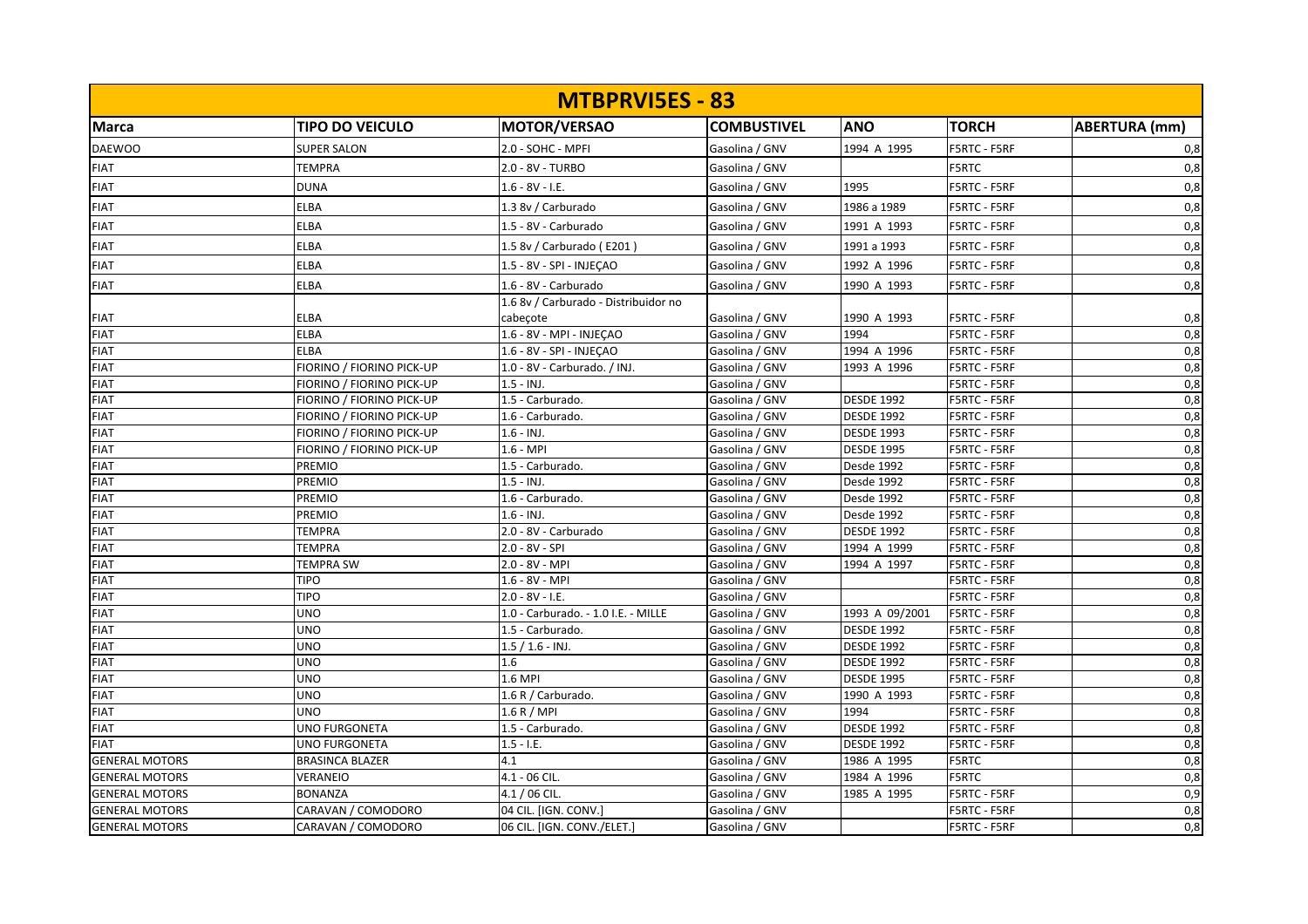|                        |                                  | <b>MTBPRVISES - 83</b>          |                    |                   |                     |                      |  |
|------------------------|----------------------------------|---------------------------------|--------------------|-------------------|---------------------|----------------------|--|
| Marca                  | <b>TIPO DO VEICULO</b>           | <b>MOTOR/VERSAO</b>             | <b>COMBUSTIVEL</b> | <b>ANO</b>        | <b>TORCH</b>        | <b>ABERTURA (mm)</b> |  |
| <b>GENERAL MOTORS</b>  | <b>DIPLOMATA</b>                 | 04 CIL. [IGN. CONV.]            | Gasolina / GNV     |                   | F5RTC - F5RF        | 0,8                  |  |
| <b>GENERAL MOTORS</b>  | <b>DIPLOMATA</b>                 | 06 CIL. [IGN. CONV./ELET.]      | Gasolina / GNV     |                   | F5RTC - F5RF        | 0,8                  |  |
| <b>GENERAL MOTORS</b>  | <b>OPALA</b>                     | 04 CIL. [IGN. CONV.]            | Gasolina / GNV     |                   | F5RTC - F5RF        | 0,8                  |  |
| <b>GENERAL MOTORS</b>  | <b>OPALA</b>                     | 06 CIL. [IGN. CONV./ELET.]      | Gasolina / GNV     |                   | F5RTC - F5RF        | 0,8                  |  |
| <b>LAND ROVER</b>      | <b>DEFENDER</b>                  | $3.5 - V8$ / $3.9 - V8$         | Gasolina / GNV     | <b>DESDE 1993</b> | F5RTC - F5RF        | 0,8                  |  |
| <b>LAND ROVER</b>      | <b>DISCOVERY</b>                 | $3.9 - V8$                      | Gasolina / GNV     | 1994 A 1995       | F5RTC - F5RF        | 0,8                  |  |
| <b>LAND ROVER</b>      | <b>DISCOVERY</b>                 | $4.0 - V8$                      | Gasolina / GNV     | <b>DESDE 1996</b> | F5RTC - F5RF        | 0,8                  |  |
| RENAULT                | R <sub>19</sub>                  | 1.8 - 8V / RT [ F3P 704 A 707 ] | Gasolina / GNV     | 1993 A 1998       | <b>F5RTC</b>        | 0,8                  |  |
| <b>RENAULT</b>         | <b>SCENIC</b>                    | 2.0 - 8V [F3R]                  | Gasolina / GNV     | <b>DESDE 1997</b> | <b>F5RTC</b>        | 0,8                  |  |
| RENAULT                | <b>TRAFIC</b>                    | 2.0 - 8V [F3R] - INJ.           | Gasolina / GNV     |                   | <b>F5RTC</b>        | 0,8                  |  |
| <b>SUZUKI</b>          | <b>SUPER CARRY</b>               | 1.0 / SK 410 - F10A             | Gasolina / GNV     | 1985 A 1999       | <b>F5RTC</b>        | 0,9                  |  |
| <b>SUZUKI</b>          | <b>VITARA</b>                    | 1.6 - 8V - 3DR [G16A]           | Gasolina / GNV     | 1989 A 1995       | <b>F5RTC</b>        | 0,8                  |  |
| <b>SUZUKI</b>          | <b>SAMURAI</b>                   | 1.3 - SJ413-6 / G13A            | Gasolina / GNV     |                   | <b>F5RTC - F5RF</b> | 0,8                  |  |
| <b>MTBPRVISEY - 84</b> |                                  |                                 |                    |                   |                     |                      |  |
| <b>IMarca</b>          | <b>TIPO DO VEICULO</b>           | <b>MOTOR/VERSAO</b>             | <b>COMBUSTIVEL</b> | <b>ANO</b>        | <b>TORCH</b>        | <b>ABERTURA (mm)</b> |  |
| <b>ASIA MOTORS</b>     | AM                               | 220 / 230                       | Gasolina / GNV     |                   | F5RF                | 0,8                  |  |
|                        |                                  | COACH / TRUCK [Carburado] / VAN |                    |                   |                     |                      |  |
| <b>ASIA MOTORS</b>     | <b>TOWNER</b>                    | [Carburado]                     | Gasolina / GNV     |                   | F5RF                | 0,8                  |  |
| <b>BRM</b>             | <b>BUGGY M-10</b>                | 1.6 - 8V - Rosca Longa          | Gasolina / GNV     | 1985 A 2009       | F5RTC - F5RF        | 0,8                  |  |
| <b>BRM</b>             | BUGGY M-11 / WAY TUNING          | 1.6 - 8V - Rosca Longa          | Gasolina / GNV     | 2005 A 2009       | <b>F5RTC - F5RF</b> | 0,8                  |  |
| <b>BRM</b>             | <b>BUGGY M-8</b>                 | 1.6 - 8V - Rosca Longa          | Gasolina / GNV     | 1985 A 2009       | F5RTC - F5RF        | 0,8                  |  |
| <b>BRM</b>             | <b>BUGGY M-8 / LONG</b>          | 1.6 - 8V - Rosca Longa          | Gasolina / GNV     | 1985 A 2009       | F5RTC - F5RF        | 0,8                  |  |
| <b>BUGRE</b>           | BUGRE II / III / IV / V          | 1.6 - 8V - Rosca Longa          | Gasolina / GNV     |                   | F5RTC - F5RF        | 0,8                  |  |
| CHRYSLER/DODGE/JEEP    | POLARA                           | 1.8 L4 - Carburado.             | Gasolina / GNV     |                   | F5RF                | 0,7                  |  |
| <b>DAEWOO</b>          | <b>ESPERO</b>                    | $2.0 - SOHC$                    | Gasolina / GNV     | 1994 A 1997       | F5RTC - F5RF        | 0,8                  |  |
| <b>DAEWOO</b>          | PRINCE                           | 2.0 - SOHC - MPFI               | Gasolina / GNV     | 1994 A 1995       | F5RTC - F5RF        | 0,8                  |  |
| <b>DAEWOO</b>          | <b>SUPER SALON</b>               | 2.0 - SOHC - MPFI               | Gasolina / GNV     | 1994 A 1995       | F5RTC - F5RF        | 0,8                  |  |
| <b>DAIHATSU</b>        | <b>CHARADE</b>                   | $1.0 - SOHC$                    | Gasolina / GNV     | 1994 A 1995       | F5RF                | 0,8                  |  |
| DAIHATSU               | <b>MOVE VAN</b>                  | 0,85 / L601   42 CV - ED20      | Gasolina / GNV     | 1997 A 10/2000    | F5RF                | 0,8                  |  |
| <b>FIAT</b>            | 147 / PANORAMA / RALLYE          | 1050 / 1300                     | Gasolina / GNV     |                   | F5RF                | 0,8                  |  |
| <b>FIAT</b>            | FIORINO / FIORINO PICK-UP        | 1050 / 1300 [ Carburado.]       | Gasolina / GNV     | ATE 1989          | F5RF                | 0,8                  |  |
| <b>FIAT</b>            | <b>FIORINO / FIORINO PICK-UP</b> | 1.3 / 1.5                       | Gasolina / GNV     | 1988 A 1991       | F5RF                | 0,8                  |  |
| <b>FIAT</b>            | OGGI                             | 1050 / 1300 / 1.415             | Gasolina / GNV     |                   | F5RF                | 0,8                  |  |
| <b>FIAT</b>            | <b>PREMIO</b>                    | 1.3 / 1.5 / Carburado.          | Gasolina / GNV     | Até 1991          | F5RF                | 0,8                  |  |
| <b>FIAT</b>            | PREMIO                           | $1.5 - INJ.$                    | Gasolina / GNV     | Desde 1992        | F5RTC - F5RF        | 0,8                  |  |
| <b>FIAT</b>            | <b>PREMIO</b>                    | 1.6 - Carburado.                | Gasolina / GNV     | Até 1991          | F5RF                | 0,8                  |  |
| <b>FIAT</b>            | SPAZIO                           | 1050 / 1300 - Carburado.        | Gasolina / GNV     |                   | F5RF                | 0,8                  |  |
| <b>FIAT</b>            | <b>UNO</b>                       | 1.0 - Carburado. / MILLE        | Gasolina / GNV     | 1990 A 1993       | F5RF                | 0,8                  |  |
| <b>FIAT</b>            | <b>UNO</b>                       | 1.050 / 1.300 - Carburado.      | Gasolina / GNV     | ATE 1989          | F5RF                | 0,8                  |  |
| <b>FIAT</b>            | <b>UNO</b>                       | 1.3                             | Gasolina / GNV     | 1985 A 1991       | F5RF                | 0,8                  |  |
| <b>FIAT</b>            | <b>UNO</b>                       | 1.3 / 1.5 - Carburado.          | Gasolina / GNV     | 1990 A 1991       | F5RF                | 0,8                  |  |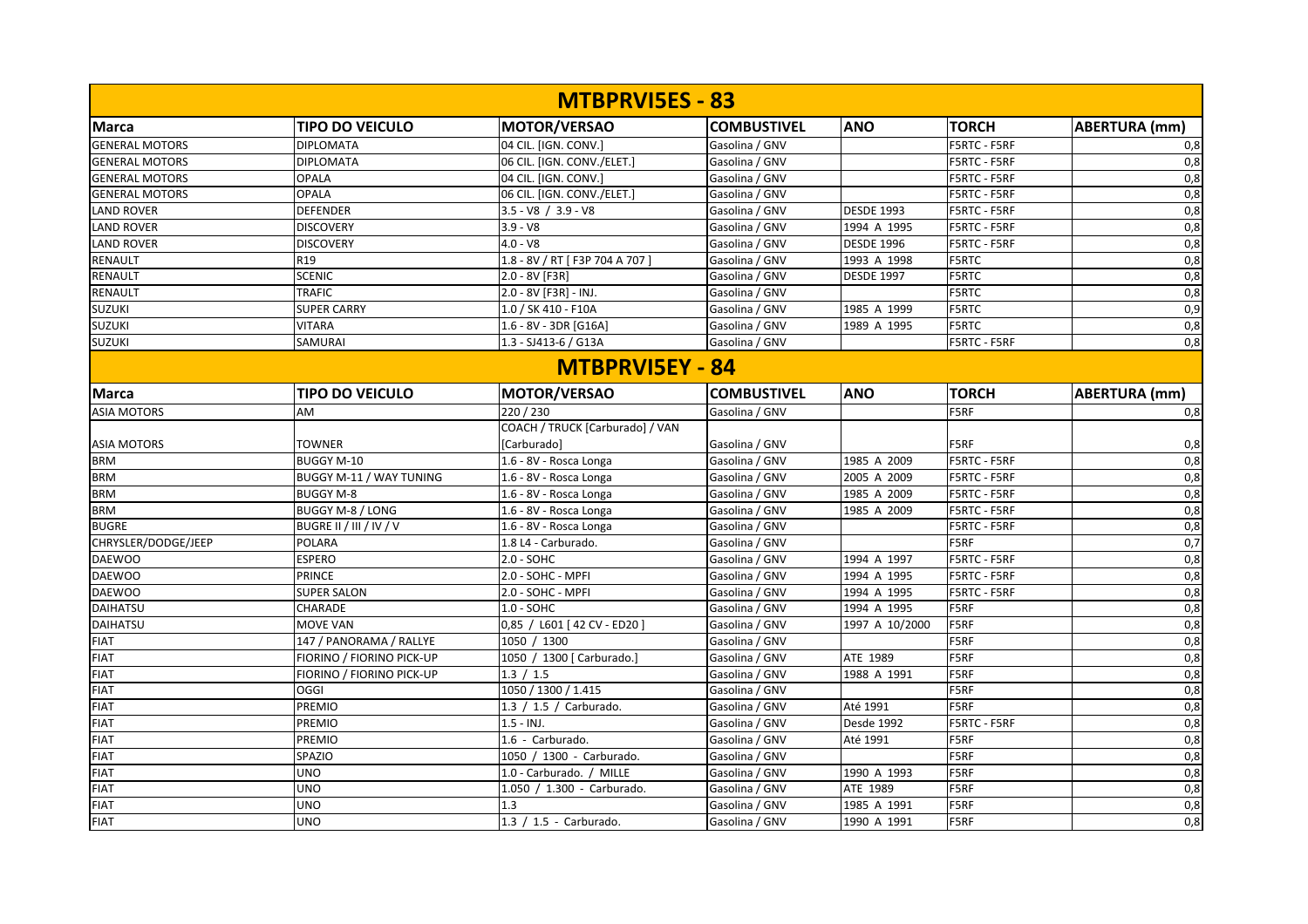|                 |                           | <b>MTBPRVISEY - 84</b>              |                    |                   |                     |                      |
|-----------------|---------------------------|-------------------------------------|--------------------|-------------------|---------------------|----------------------|
| <b>Marca</b>    | <b>TIPO DO VEICULO</b>    | <b>MOTOR/VERSAO</b>                 | <b>COMBUSTIVEL</b> | <b>ANO</b>        | <b>TORCH</b>        | <b>ABERTURA (mm)</b> |
| <b>FIAT</b>     | <b>UNO</b>                | 1.5 - Carburado.                    | Gasolina / GNV     | ATE 1991          | F5RF                | 0,8                  |
| <b>FIAT</b>     | <b>UNO</b>                | 1.5R                                | Gasolina / GNV     | ATE 1991          | F5RF                | 0,8                  |
| <b>FIAT</b>     | <b>UNO FURGONETA</b>      | 1.3 / 1.5                           | Gasolina / GNV     | 1988 A 1991       | F5RF                | 0,8                  |
| <b>FIAT</b>     | <b>DUNA</b>               | $1.6 - 8V - I.E.$                   | Gasolina / GNV     |                   | 1995 F5RTC - F5RF   | 0,8                  |
| <b>FIAT</b>     | <b>ELBA</b>               | 1.5 - 8V - Carburado                | Gasolina / GNV     | 1991 A 1993       | F5RTC - F5RF        | 0,8                  |
| <b>FIAT</b>     | <b>ELBA</b>               | 1.5 - 8V - SPI - INJECAO            | Gasolina / GNV     | 1992 A 1996       | F5RTC - F5RF        | 0,8                  |
| <b>FIAT</b>     | <b>ELBA</b>               | 1.6 - 8V - Carburado                | Gasolina / GNV     | 1990 A 1993       | F5RTC - F5RF        | 0,8                  |
| <b>FIAT</b>     | <b>ELBA</b>               | 1.6 - 8V - MPI - INJEÇAO            | Gasolina / GNV     |                   | 1994 F5RTC - F5RF   | 0,8                  |
| <b>FIAT</b>     | <b>ELBA</b>               | 1.6 - 8V - SPI - INJEÇAO            | Gasolina / GNV     | 1994 A 1996       | <b>F5RTC - F5RF</b> | 0,8                  |
| <b>FIAT</b>     | FIORINO / FIORINO PICK-UP | 1.0 - 8V - Carburado. / INJ.        | Gasolina / GNV     | 1993 A 1996       | F5RTC - F5RF        | 0,8                  |
| <b>FIAT</b>     | FIORINO / FIORINO PICK-UP | $1.5 - INJ.$                        | Gasolina / GNV     |                   | F5RTC - F5RF        | 0,8                  |
| <b>FIAT</b>     | FIORINO / FIORINO PICK-UP | 1.5 - Carburado.                    | Gasolina / GNV     | <b>DESDE 1992</b> | F5RTC - F5RF        | 0,8                  |
| <b>FIAT</b>     | FIORINO / FIORINO PICK-UP | 1.6 - Carburado.                    | Gasolina / GNV     | <b>DESDE 1992</b> | F5RTC - F5RF        | 0,8                  |
| <b>FIAT</b>     | FIORINO / FIORINO PICK-UP | $1.6 - INJ.$                        | Gasolina / GNV     | <b>DESDE 1993</b> | F5RTC - F5RF        | $\overline{0,8}$     |
| <b>FIAT</b>     | FIORINO / FIORINO PICK-UP | $1.6 - MPI$                         | Gasolina / GNV     | <b>DESDE 1995</b> | <b>F5RTC - F5RF</b> | 0,8                  |
| <b>FIAT</b>     | PREMIO                    | 1.5 - Carburado.                    | Gasolina / GNV     | Desde 1992        | F5RTC - F5RF        | 0,8                  |
| <b>FIAT</b>     | PREMIO                    | 1.6 - Carburado.                    | Gasolina / GNV     | Desde 1992        | F5RTC - F5RF        | 0,8                  |
| <b>FIAT</b>     | PREMIO                    | $1.6 - INJ.$                        | Gasolina / GNV     | Desde 1992        | F5RTC - F5RF        | 0,8                  |
| <b>FIAT</b>     | <b>TEMPRA</b>             | 2.0 - 8V - Carburado                | Gasolina / GNV     | <b>DESDE 1992</b> | F5RTC - F5RF        | 0,8                  |
| <b>FIAT</b>     | <b>TEMPRA</b>             | $2.0 - 8V - SPI$                    | Gasolina / GNV     | 1994 A 1999       | F5RTC - F5RF        | 0,8                  |
| <b>FIAT</b>     | <b>TEMPRA SW</b>          | 2.0 - 8V - MPI                      | Gasolina / GNV     | 1994 A 1997       | F5RTC - F5RF        | 0,8                  |
| <b>FIAT</b>     | <b>TIPO</b>               | 1.6 - 8V - MPI                      | Gasolina / GNV     |                   | F5RTC - F5RF        | 0,8                  |
| <b>FIAT</b>     | <b>TIPO</b>               | $2.0 - 8V - I.E.$                   | Gasolina / GNV     |                   | F5RTC - F5RF        | 0,8                  |
| <b>FIAT</b>     | <b>UNO</b>                | 1.0 - Carburado. - 1.0 I.E. - MILLE | Gasolina / GNV     | 1993 A 09/2001    | F5RTC - F5RF        | 0,8                  |
| <b>FIAT</b>     | <b>UNO</b>                | 1.5 - Carburado.                    | Gasolina / GNV     | <b>DESDE 1992</b> | F5RTC - F5RF        | 0,8                  |
| <b>FIAT</b>     | <b>UNO</b>                | $1.5 / 1.6 - INJ.$                  | Gasolina / GNV     | <b>DESDE 1992</b> | <b>F5RTC - F5RF</b> | 0,8                  |
| <b>FIAT</b>     | <b>UNO</b>                | 1.6                                 | Gasolina / GNV     | <b>DESDE 1992</b> | F5RTC - F5RF        | 0,8                  |
| <b>FIAT</b>     | <b>UNO</b>                | 1.6 MPI                             | Gasolina / GNV     | <b>DESDE 1995</b> | F5RTC - F5RF        | 0,8                  |
| <b>FIAT</b>     | <b>UNO</b>                | 1.6 R / Carburado.                  | Gasolina / GNV     | 1990 A 1993       | F5RTC - F5RF        | 0,8                  |
| <b>FIAT</b>     | <b>UNO</b>                | 1.6 R / MPI                         | Gasolina / GNV     |                   | 1994 F5RTC - F5RF   | 0,8                  |
| <b>FIAT</b>     | <b>UNO FURGONETA</b>      | 1.5 - Carburado.                    | Gasolina / GNV     | <b>DESDE 1992</b> | F5RTC - F5RF        | 0,8                  |
| <b>FIAT</b>     | UNO FURGONETA             | $1.5 - I.E.$                        | Gasolina / GNV     | <b>DESDE 1992</b> | F5RTC - F5RF        | 0,8                  |
| <b>FIBRAVAN</b> | <b>BUGGY</b>              | 1.6 - 8V - Rosca Longa - REFR. A AR | Gasolina / GNV     | <b>DESDE 1989</b> | F5RF                | 0,8                  |
| <b>FORD</b>     | BELINA / CORCEL / DEL REY | $1.8 - AP$                          | Gasolina / GNV     | ATE 1991          | F5RF                | 0,8                  |
| <b>FORD</b>     | <b>DEL REY</b>            | $1.8 - AP$                          | Gasolina / GNV     | 1992 F5RF         |                     | 0,8                  |
| <b>FORD</b>     | <b>ESCORT</b>             | $1.6 / 1.8 - AP$                    | Gasolina / GNV     | 1993 A 1994       | F5RF                | 0,8                  |
| <b>FORD</b>     | <b>ESCORT</b>             | 1.6 / 1.8 - AP [INJ.]               | Gasolina / GNV     | <b>DESDE 1995</b> | F5RF                | 0,8                  |
| <b>FORD</b>     | <b>ESCORT</b>             | $1.8 - AP$                          | Gasolina / GNV     | ATE 1991          | F5RF                | 0,8                  |
| <b>FORD</b>     | <b>ESCORT</b>             | $1.8 - AP$                          | Gasolina / GNV     | 1992 F5RF         |                     | 0,8                  |
| FORD            | <b>ESCORT</b>             | $2.0 - EFI - AP$                    | Gasolina / GNV     | <b>DESDE 1995</b> | F5RF                | 0,8                  |
| <b>FORD</b>     | <b>ESCORT</b>             | 2.0 i - AP / XR3                    | Gasolina / GNV     | 1992 A 1994       | F5RF                | 0,8                  |
| <b>FORD</b>     | <b>PAMPA</b>              | $1.6 / 1.8 - AP$                    | Gasolina / GNV     | 1993 A 1996       | F5RF                | 0,8                  |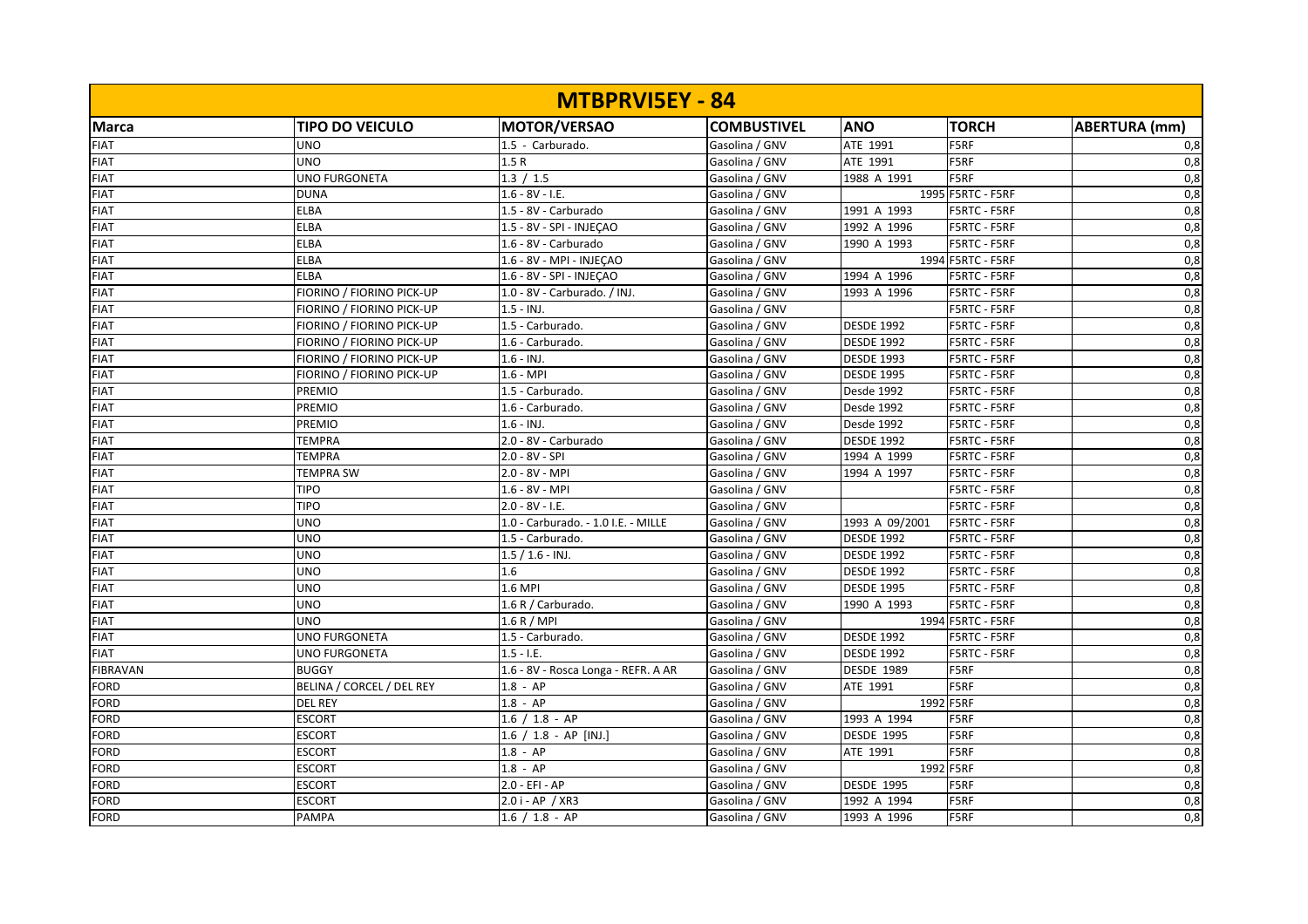| <b>MTBPRVISEY - 84</b> |                         |                                      |                    |                   |                     |                      |  |  |
|------------------------|-------------------------|--------------------------------------|--------------------|-------------------|---------------------|----------------------|--|--|
| Marca                  | <b>TIPO DO VEICULO</b>  | MOTOR/VERSAO                         | <b>COMBUSTIVEL</b> | <b>ANO</b>        | <b>TORCH</b>        | <b>ABERTURA</b> (mm) |  |  |
| <b>FORD</b>            | <b>PAMPA</b>            | $1.8 - AP$                           | Gasolina / GNV     | 1991 A 1992       | <b>F5RF</b>         | 0,8                  |  |  |
|                        |                         |                                      |                    |                   |                     |                      |  |  |
| <b>FORD</b>            | <b>PAMPA</b>            | 1.8 i - BOBINA C/ TRAVA ESTERNA-AP   | Gasolina / GNV     | 1997 F5RF         |                     | 0,8                  |  |  |
| FORD                   | ROYALLE / VERSAILLES    | 1.8 - 2.0 / AP - cfi / efi           | Gasolina / GNV     |                   | F5RF                | 0,8                  |  |  |
| <b>FORD</b>            | <b>VERONA</b>           | $1.6 / 1.8 - AP$                     | Gasolina / GNV     | 1993 A 1994       | F5RF                | $\overline{0,8}$     |  |  |
| <b>FORD</b>            | <b>VERONA</b>           | 1.6 / 1.8 - AP [INJ.]                | Gasolina / GNV     | <b>DESDE 1995</b> | F5RF                | 0,8                  |  |  |
| <b>FORD</b>            | <b>VERONA</b>           | $1.8 - AP$                           | Gasolina / GNV     | 1991 A 1992       | F5RF                | 0,8                  |  |  |
| <b>FORD</b>            | <b>VERONA</b>           | $2.0 / AP - efi$                     | Gasolina / GNV     | <b>DESDE 1995</b> | F5RF                | 0,8                  |  |  |
| <b>FORD</b>            | <b>VERONA</b>           | 2.0 / AP - inj.                      | Gasolina / GNV     | 1993 A 1994       | F5RF                | 0,8                  |  |  |
| <b>GENERAL MOTORS</b>  | <b>ASTRA</b>            | 1.8 / 2.0 - 8V - SOHC - mpfi         | Gasolina / GNV     | <b>DESDE 1998</b> | F5RF                | 0,8                  |  |  |
| <b>GENERAL MOTORS</b>  | <b>ASTRA</b>            | 1.8 / 2.0 - 8V - SOHC - mpfi         | Gasolina / GNV     | 1995 F5RF         |                     | 0,8                  |  |  |
| <b>GENERAL MOTORS</b>  | <b>BLAZER</b>           | $2.2 - EFI - L4$                     | Gasolina / GNV     |                   | F5RF                | 0,8                  |  |  |
| <b>GENERAL MOTORS</b>  | C10                     | 4 CIL. - 151                         | Gasolina / GNV     |                   | F5RF                | 0,8                  |  |  |
| <b>GENERAL MOTORS</b>  | C <sub>20</sub>         | 6 CIL. - 250                         | Gasolina / GNV     |                   | F5RF                | 0,8                  |  |  |
| <b>GENERAL MOTORS</b>  | CARAVAN/COMODORO/DIPLO. | 4 CIL. / 6 CIL. - IGN. ELET. / CONV. | Gasolina / GNV     |                   | F5RF                | 0,8                  |  |  |
| <b>GENERAL MOTORS</b>  | IPANEMA / KADETT        | 1.8 - Carburado.                     | Gasolina / GNV     | ATE 1994          | F5RF                | 0,8                  |  |  |
| <b>GENERAL MOTORS</b>  | IPANEMA / KADETT        | 1.8 / 2.0 - efi / CABO OPCIONAL      | Gasolina / GNV     | ATE 1994          | F5RF                | 0,8                  |  |  |
| <b>GENERAL MOTORS</b>  | IPANEMA / KADETT        | 1.8 / 2.0 - efi                      | Gasolina / GNV     | <b>DESDE 1995</b> | F5RF                | 0,8                  |  |  |
| <b>GENERAL MOTORS</b>  | IPANEMA / KADETT        | $2.0 - mpfi$                         | Gasolina / GNV     | ATE 1994          | F5RF                | 0,8                  |  |  |
| <b>GENERAL MOTORS</b>  | IPANEMA / KADETT        | $2.0 - m$ pfi                        | Gasolina / GNV     | 1995 A 1998       | F5RF                | 0,8                  |  |  |
|                        |                         | 1.8 - 2.0 [Carburado.] / efi / CABO  |                    |                   |                     |                      |  |  |
| <b>GENERAL MOTORS</b>  | <b>MONZA</b>            | OPC.                                 | Gasolina / GNV     | ATE 1994          | F5RF                | 0,8                  |  |  |
| <b>GENERAL MOTORS</b>  | <b>MONZA</b>            | 2.0 - EFI / MPFI                     | Gasolina / GNV     | <b>DESDE 1995</b> | F5RF                | 0,8                  |  |  |
| <b>GENERAL MOTORS</b>  | OMEGA / SUPREMA         | 2.0 / 2.2 - 04 CIL. - MPFI           | Gasolina / GNV     |                   | F5RF                | 0,8                  |  |  |
| <b>GENERAL MOTORS</b>  | <b>OPALA</b>            | 4 CIL. / 6 CIL. - IGN. ELET. / CONV. | Gasolina / GNV     |                   | F5RF                | 0,8                  |  |  |
| <b>GENERAL MOTORS</b>  | <b>S10</b>              | $2.2 - EF - L4$                      | Gasolina / GNV     |                   | F5RF                | 0,8                  |  |  |
| <b>GENERAL MOTORS</b>  | <b>VECTRA</b>           | 2.0 - 8V / CD / GLS - MPFI           | Gasolina / GNV     |                   | F5RF                | 0,8                  |  |  |
| <b>GENERAL MOTORS</b>  | <b>VECTRA</b>           | 2.0 / 2.2 - SOHC - 8V                | Gasolina / GNV     |                   | F5RF                | 0,8                  |  |  |
| <b>GENERAL MOTORS</b>  | ZAFIRA                  | $2.0 - 8V$                           | Gasolina / GNV     | <b>DESDE 2001</b> | F5RF                | 0,8                  |  |  |
| <b>GENERAL MOTORS</b>  | <b>BONANZA</b>          | 4.1 / 06 CIL.                        | Gasolina / GNV     | 1985 A 1995       | <b>F5RTC - F5RF</b> | 0,9                  |  |  |
| <b>GENERAL MOTORS</b>  | CARAVAN / COMODORO      | 04 CIL. [IGN. CONV.]                 | Gasolina / GNV     |                   | <b>F5RTC - F5RF</b> | 0,8                  |  |  |
| <b>GENERAL MOTORS</b>  | CARAVAN / COMODORO      | 06 CIL. [IGN. CONV./ELET.]           | Gasolina / GNV     |                   | <b>F5RTC - F5RF</b> | 0,8                  |  |  |
| <b>GENERAL MOTORS</b>  | <b>DIPLOMATA</b>        | 04 CIL. [IGN. CONV.]                 | Gasolina / GNV     |                   | F5RTC - F5RF        | 0,8                  |  |  |
| <b>GENERAL MOTORS</b>  | <b>DIPLOMATA</b>        | 06 CIL. [IGN. CONV./ELET.]           | Gasolina / GNV     |                   | F5RTC - F5RF        | 0,8                  |  |  |
| <b>GENERAL MOTORS</b>  | <b>OPALA</b>            | 04 CIL. [IGN. CONV.]                 | Gasolina / GNV     |                   | F5RTC - F5RF        | 0,8                  |  |  |
| <b>GENERAL MOTORS</b>  | <b>OPALA</b>            | 06 CIL. [IGN. CONV./ELET.]           | Gasolina / GNV     |                   | F5RTC - F5RF        | 0,8                  |  |  |
| <b>JIMBEI</b>          | <b>TOPIC</b>            | 2.2 [XG491Q-ME]                      | Gasolina / GNV     | <b>DESDE 2008</b> | F5RF                | 0,8                  |  |  |
| LADA                   | LAIKA / NIVA / SAMARA   | $1.5 - 1.6$ / $1.6 - 1.7$ / $1.5$    | Gasolina / GNV     |                   | F5RF                | 0,8                  |  |  |
| <b>LAND ROVER</b>      | <b>DEFENDER</b>         | 3.5 - V8 / 3.9 - V8                  | Gasolina / GNV     | <b>DESDE 1993</b> | F5RTC - F5RF        | 0,8                  |  |  |
| <b>LAND ROVER</b>      | <b>DISCOVERY</b>        | $3.9 - V8$                           | Gasolina / GNV     | 1994 A 1995       | <b>F5RTC - F5RF</b> | 0,8                  |  |  |
| <b>LAND ROVER</b>      | <b>DISCOVERY</b>        | $4.0 - V8$                           | Gasolina / GNV     | <b>DESDE 1996</b> | F5RTC - F5RF        | 0,8                  |  |  |
| <b>MITSUBISHI</b>      | COLT                    | 1.3 - Carburado.                     | Gasolina / GNV     | <b>DESDE 1992</b> | F5RF                | 0,8                  |  |  |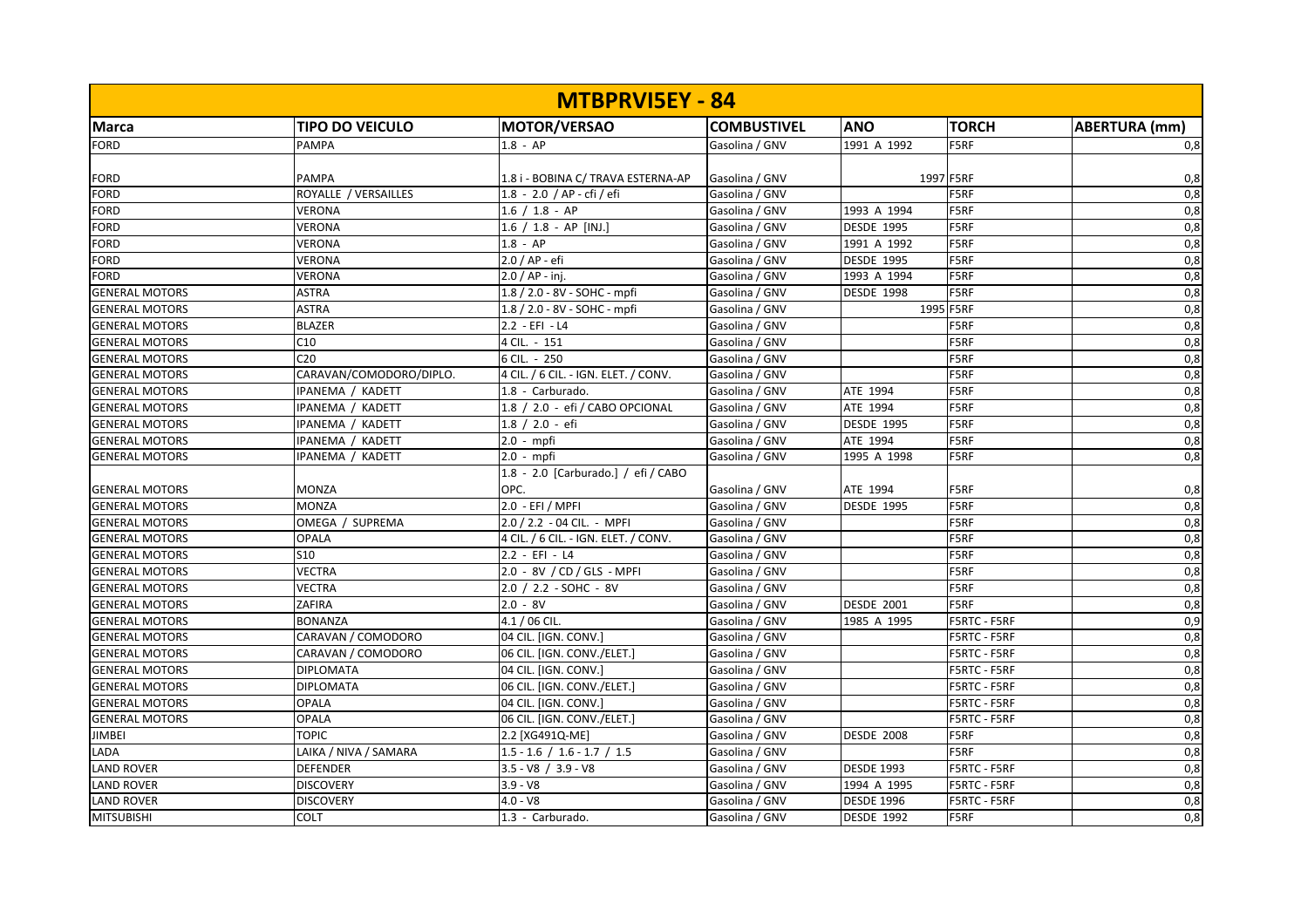|                   |                                   | <b>MTBPRVISEY - 84</b>                 |                    |                   |              |                      |
|-------------------|-----------------------------------|----------------------------------------|--------------------|-------------------|--------------|----------------------|
| <b>Marca</b>      | <b>TIPO DO VEICULO</b>            | MOTOR/VERSAO                           | <b>COMBUSTIVEL</b> | <b>ANO</b>        | <b>TORCH</b> | <b>ABERTURA</b> (mm) |
| <b>SUZUKI</b>     | <b>SAMURAI</b>                    | 1.3 - SJ413-6 / G13A                   | Gasolina / GNV     |                   | F5RTC - F5RF | 0,8                  |
| TOYOTA            | <b>HILUX</b>                      | 2.4 - 8V - SW4 - 22R-E                 | Gasolina / GNV     | ATE 1997          | F5RF         | 0,8                  |
|                   |                                   |                                        |                    | 10/1993 A         |              |                      |
| VOLKSWAGEN        | <b>FUSCA</b>                      | 1.6-C/ E S/ CATALIZADOR - ROS. LONG    | Gasolina / GNV     | 06/1996           | F5RF         | 0,8                  |
| VOLKSWAGEN        | GOL                               | $1.6 - 1.8 - 2.0$ [AP]                 | Gasolina / GNV     | ATE 1991          | F5RF         | 0,8                  |
| VOLKSWAGEN        | GOL                               | $1.6 - 1.8 - 2.0$ [AP]                 | Gasolina / GNV     | 1992 A 1996       | F5RF         | 0,8                  |
|                   |                                   |                                        |                    |                   |              |                      |
| VOLKSWAGEN        | GOL                               | 1.6i - 1.8i [AP] - [E CORE] / COM PINO | Gasolina / GNV     | 1995 A 1996       | F5RF         | 0,8                  |
| VOLKSWAGEN        | GOL                               | 2.0i - CFI - AP                        | Gasolina / GNV     |                   | F5RF         | 0,8                  |
| VOLKSWAGEN        | <b>KOMBI</b>                      | 1.6-S/ CATALIZADOR - Rosca Longa       | Gasolina / GNV     | ATE 1991          | F5RF         | 0,8                  |
| VOLKSWAGEN        | <b>KOMBI</b>                      | 1.6-C/ CATALIZADOR - Rosca Longa       | Gasolina / GNV     | <b>DESDE 1992</b> | F5RF         | 0,8                  |
| <b>VOLKSWAGEN</b> | LOGUS                             | $1.6 - 1.8 - 2.0$ [AP]                 | Gasolina / GNV     | 1993 A 1994       | F5RF         | 0,8                  |
| VOLKSWAGEN        | LOGUS                             | $1.6 / 1.8 / 2.0 - CFI - AP$           | Gasolina / GNV     | 1995 A 1996       | F5RF         | 0,8                  |
| VOLKSWAGEN        | <b>PARATI</b>                     | $1.6 - 1.8 - AP$                       | Gasolina / GNV     | 1982 A 1991       | F5RF         | 0,8                  |
| VOLKSWAGEN        | <b>PARATI</b>                     | $1.6 - 1.8 - AP$                       | Gasolina / GNV     | 1992 A 1995       | F5RF         | 0,8                  |
| VOLKSWAGEN        | <b>PARATI</b>                     | $1.6 - 1.8 - 2.0$ [AP]                 | Gasolina / GNV     | ATE 1991          | F5RF         | 0,8                  |
| VOLKSWAGEN        | <b>PARATI</b>                     | 1.6i - 1.8i [AP]                       | Gasolina / GNV     |                   | F5RF         | 0,8                  |
| VOLKSWAGEN        | <b>PARATI</b>                     | 2.0i - CFI - EFI [AP]                  | Gasolina / GNV     |                   | F5RF         | 0,8                  |
| VOLKSWAGEN        | <b>PASSAT</b>                     | $1.5 - 1.6 - 1.8$ [AP]                 | Gasolina / GNV     | 1974 A 1986       | F5RF         | 0,8                  |
| <b>VOLKSWAGEN</b> | <b>PASSAT</b>                     | $1.6 - 1.8 - 2.0$ [AP]                 | Gasolina / GNV     | <b>DESDE 1987</b> | F5RF         | 0,8                  |
| VOLKSWAGEN        | <b>POINTER</b>                    | 1.8 - CFI [AP]                         | Gasolina / GNV     | 1995 A 1996       | F5RF         | 0,8                  |
| VOLKSWAGEN        | SANTANA / QUANTUM                 | $1.6 - 1.8 - 2.0$ [AP]                 | Gasolina / GNV     | ATE 1991          | F5RF         | 0,8                  |
| VOLKSWAGEN        | SANTANA / QUANTUM                 | $1.8 - 2.0$ [AP]                       | Gasolina / GNV     | 1992 A 1994       | F5RF         | 0,8                  |
| VOLKSWAGEN        | SANTANA / QUANTUM                 | 1.8 - 2.0 -cfi/efi - e core/ i core /  | Gasolina / GNV     | 1995 A 1996       | F5RF         | 0,8                  |
| VOLKSWAGEN        | <b>SAVEIRO</b>                    | $1.6 - 1.8 - 2.0$ [AP]                 | Gasolina / GNV     | ATE 1991          | F5RF         | 0,8                  |
| <b>VOLKSWAGEN</b> | SAVEIRO                           | $1.6 - 1.8 - 2.0$ [AP]                 | Gasolina / GNV     | 1992 A 1996       | F5RF         | 0,8                  |
| VOLKSWAGEN        | VOYAGE                            | $1.6 - 1.8$ [AP]                       | Gasolina / GNV     | 1982 A 1991       | F5RF         | 0,8                  |
| VOLKSWAGEN        | VOYAGE                            | $1.6 - 1.8$ [AP]                       | Gasolina / GNV     | 1992 A 1995       | F5RF         | 0,8                  |
| VOLKSWAGEN        | VOYAGE                            | $1.6 - 1.8 - 2.0$ [AP]                 | Gasolina / GNV     | ATE 1991          | F5RF         | 0,8                  |
|                   |                                   | 1.8-Carburado. - AP - BOB. COM E SEM   |                    | 06/1990 A         |              |                      |
| <b>VOLKSWAGEN</b> | <b>APOLLO</b>                     | <b>PINO</b>                            | Gasolina / GNV     | 11/1992           | F5RF         | 0,8                  |
|                   |                                   | <b>MTBP5VIHS - 85</b>                  |                    |                   |              |                      |
| <b>Marca</b>      | <b>TIPO DO VEICULO</b>            | <b>MOTOR/VERSAO</b>                    | <b>COMBUSTIVEL</b> | <b>ANO</b>        | <b>TORCH</b> | <b>ABERTURA</b> (mm) |
| <b>BRM</b>        | <b>BUGGY M-10</b>                 | 1.6 - 8V - Rosca Curta                 | Gasolina / GNV     | 1985 A 2009       | E5TC         | 0,7                  |
| <b>BRM</b>        | <b>BUGGY M-11 / WAY TUNING</b>    | 1.6 - 8V - Rosca Curta                 | Gasolina / GNV     | 2005 A 2009       | E5TC         | 0,7                  |
| <b>BRM</b>        | <b>BUGGY M-8</b>                  | 1.6 - 8V - Rosca Curta                 | Gasolina / GNV     | 1985 A 2009       | E5TC         | 0,7                  |
| <b>BRM</b>        | BUGGY M-8 / LONG                  | 1.6 - 8V - Rosca Curta                 | Gasolina / GNV     | 1985 A 2009       | E5TC         | 0,8                  |
| <b>BUGRE</b>      | BUGRE II / III / IV / V           | 1.6 - 8V - Rosca Curta                 | Gasolina / GNV     |                   | E5TC         | 0,7                  |
| <b>GURGEL</b>     | G15 / XEF / XTC/ X10 / X11 / X12L | 1.3 / 1.6 - rosca curta                | Gasolina / GNV     |                   | E5TC         | 0,8                  |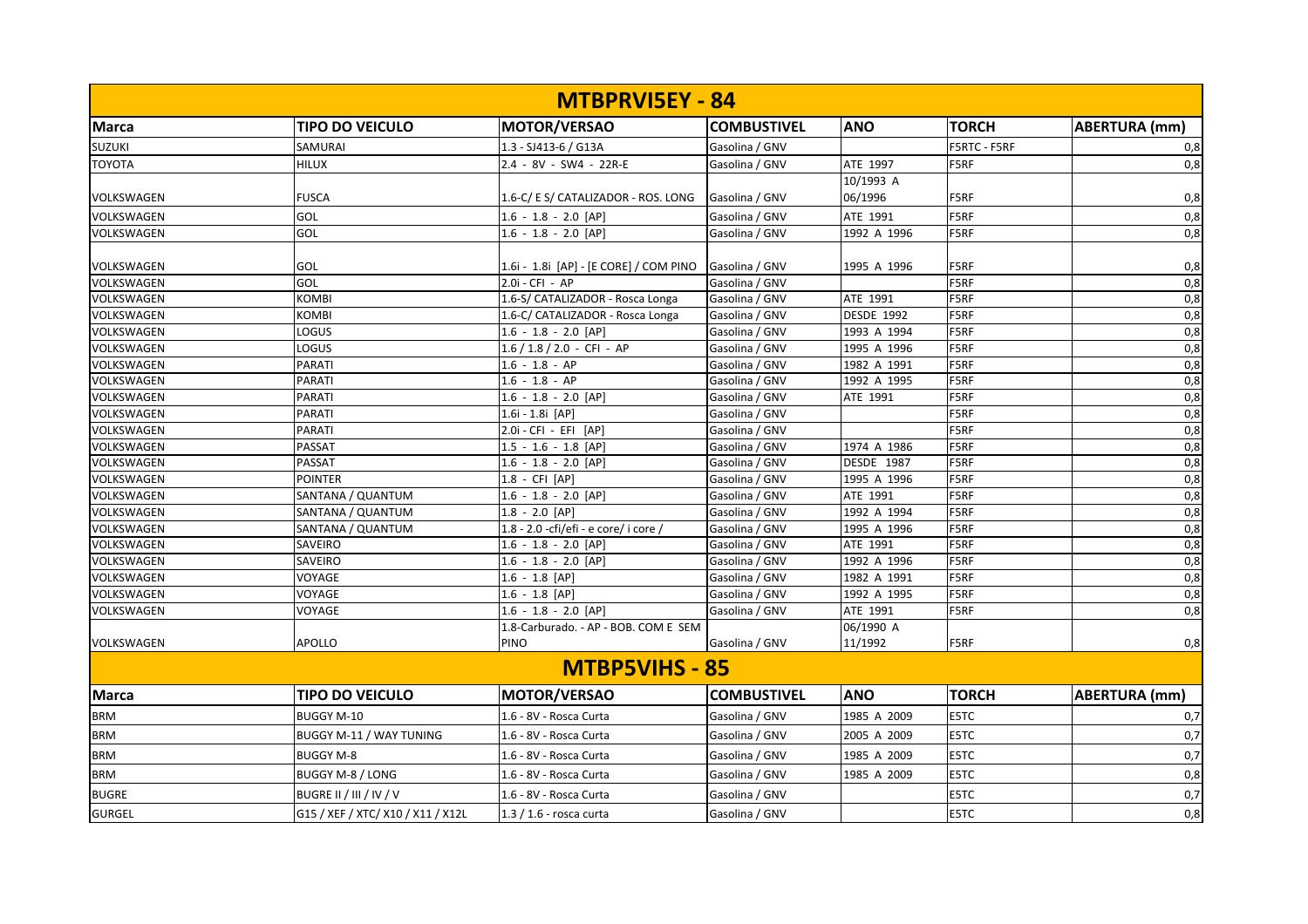|                      |                                   | <b>MTBP5VIHS - 85</b>                                          |                     |                   |              |                      |
|----------------------|-----------------------------------|----------------------------------------------------------------|---------------------|-------------------|--------------|----------------------|
| <b>Marca</b>         | <b>TIPO DO VEICULO</b>            | MOTOR/VERSAO                                                   | <b>COMBUSTIVEL</b>  | <b>ANO</b>        | <b>TORCH</b> | <b>ABERTURA</b> (mm) |
| <b>VOLKSWAGEN</b>    | <b>BRASILIA</b>                   | 1300 / 1600                                                    | Gasolina / GNV      |                   | <b>E5TC</b>  | 0,7                  |
| VOLKSWAGEN           | <b>FUSCA</b>                      | 1.2 / 1.3 / 1.5 / 1.6 - rosca curta                            | Gasolina / GNV      | Até 1983          | E5TC         | 0,7                  |
| VOLKSWAGEN           | GOL                               | 1.6 (refrigeração a ar) - rosca curta                          | Gasolina / GNV      |                   | E5TC         | 0,7                  |
| VOLKSWAGEN           | KOMBI                             | 1.3 / 1.5 / 1.6 - rosca curta                                  | Gasolina / GNV      |                   | E5TC         | 0,7                  |
| VOLKSWAGEN           | SAVEIRO                           | 1.6 refrigeração a ar - rosca curta                            | Gasolina / GNV      |                   | E5TC         | 0,7                  |
| <b>VOLKSWAGEN</b>    | VARIANT                           | 1600 - refrigeração a ar                                       | Gasolina / GNV      |                   | E5TC         | 0,7                  |
|                      |                                   | MTBPRVI6EYZ - 86                                               |                     |                   |              |                      |
| <b>Marca</b>         | <b>TIPO DO VEICULO</b>            | <b>MOTOR/VERSAO</b>                                            | <b>COMBUSTIVEL</b>  | <b>ANO</b>        | <b>TORCH</b> | <b>ABERTURA (mm)</b> |
| <b>FIAT</b>          | DOBLÒ                             | 1.8 8v                                                         | Gasolina / GNV      | Desde 2004        | F6RF         | 0,8                  |
|                      |                                   | 1.8 8v / HLX Flex (112 cv gas. / 114 cv                        |                     |                   |              |                      |
| <b>FIAT</b>          | <b>IDEA</b>                       | $álc.$ )                                                       | Bicombustível / GNV | Desde 2005        | F6RF         | 0,8                  |
| <b>FIAT</b>          | PALIO                             | 1.8 8v                                                         | Gasolina / GNV      | Desde 2003        | F6RF         | 0,8                  |
|                      |                                   |                                                                |                     |                   |              |                      |
| <b>FIAT</b>          | PALIO                             | 1.8R 8v / Flex (113 cv gas. - 115 cv álc.) Bicombustível / GNV |                     | <b>Desde 2005</b> | F6RF         | 0,8                  |
| <b>FIAT</b>          | SIENA                             | 1.8 8v                                                         | Gasolina / GNV      | Desde 2003        | F6RF         | 0,8                  |
|                      |                                   |                                                                |                     |                   |              |                      |
| <b>FIAT</b>          | <b>SIENA</b>                      | 1.8 8v / Flex (112 cv gas. / 114 cv álc.)                      | Bicombustível / GNV | Desde 2004        | F6RF         | 0,8                  |
| <b>FIAT</b>          | <b>STILO</b>                      | 1.8 8v                                                         | Gasolina / GNV      | Desde 2002        | F6RF         | 0,8                  |
| <b>FIAT</b>          | <b>STILO</b>                      | 1.8 8v / Flex (112 cv gas. / 114 cv álc.)                      | Bicombustível / GNV | Desde 2005        | F6RF         | 0,8                  |
| <b>FIAT</b>          | <b>STRADA</b>                     | 1.8 8v                                                         | Gasolina / GNV      | Desde 2003        | F6RF         | 0,8                  |
| <b>FIAT</b>          | STRADA                            | 1.8 8v / Flex (112 cv / 114 cv)                                | Bicombustível / GNV | Desde 2004        | F6RF         | 0,8                  |
| <b>FIAT</b>          | <b>IDEA ADVENTURE</b>             | 1.8 8V/FLEX                                                    | Bicombustível / GNV | <b>DESDE 2006</b> | F6RF         | 0,8                  |
| <b>FIAT</b>          | PALIO ADVENTURE                   | 1.8 8V/FLEX(112 cv gas. / 114 cv álc.)                         | Bicombustível / GNV | <b>DESDE 2005</b> | F6RF         | 0,8                  |
| <b>FIAT</b>          | PALIO WEEKEND                     | 1.8 8V/FLEX                                                    | Gasolina / GNV      | <b>DESDE 2003</b> | F6RF         | 0,8                  |
| <b>FIAT</b>          | PALIO WEEKEND                     | 1.8 8V / HLX - FLEX                                            | Bicombustível / GNV | <b>DESDE 2004</b> | F6RF         | 0,8                  |
| <b>FIAT</b>          | <b>IDEA ADVENTURE</b>             | 1.8 8v / Flex (112 cv gas. / 114 cv álc.) Bicombustível / GNV  |                     | Desde 2006        | F6RF         | 0,8                  |
|                      |                                   | <b>MTBP6VIES - 87</b>                                          |                     |                   |              |                      |
| <b>Marca</b>         | <b>TIPO DO VEICULO</b>            | <b>MOTOR/VERSAO</b>                                            | <b>COMBUSTIVEL</b>  | <b>ANO</b>        | <b>TORCH</b> | <b>ABERTURA (mm)</b> |
| <b>FORD</b>          | BELINA / CORCEL / DEL REY         | $1.8$ (AP)                                                     | Álcool / GNV        | Até 1991          | F6TC         | 0,8                  |
| <b>GURGEL</b>        | BR 800 / Carajás                  | 0.8 / 1.6 / 1.8                                                | Álcool / GNV        |                   | F6TC         | 0,8                  |
| <b>GURGEL</b>        | G15 / XEF / XTC/ X10 / X11 / X12L | $1.3 / 1.6$ - rosca longa                                      | Álcool / GNV        |                   | F6TC         | 0,8                  |
| <b>MERCEDES BENZ</b> | 230 S                             | 2.3 (120 cv - M180.947 / 950)                                  | Gasolina / GNV      | 08/1965 a 01/1968 | F6TC         | 0,8                  |
| <b>MERCEDES BENZ</b> | 280 S                             | 2.8 (156 cv - M110.922)                                        | Gasolina / GNV      | 1976 a 1979       | F6TC         | 0,8                  |
| <b>MERCEDES BENZ</b> | 280 S                             | 2.8 (156 cv - M110.924 / 926)                                  | Gasolina / GNV      | 12/1979 a 07/1985 | F6TC         | 0,8                  |
| <b>MERCEDES BENZ</b> | 500 / 560                         | SEL / SEC                                                      | Gasolina / GNV      |                   | F6TC         | 0,8                  |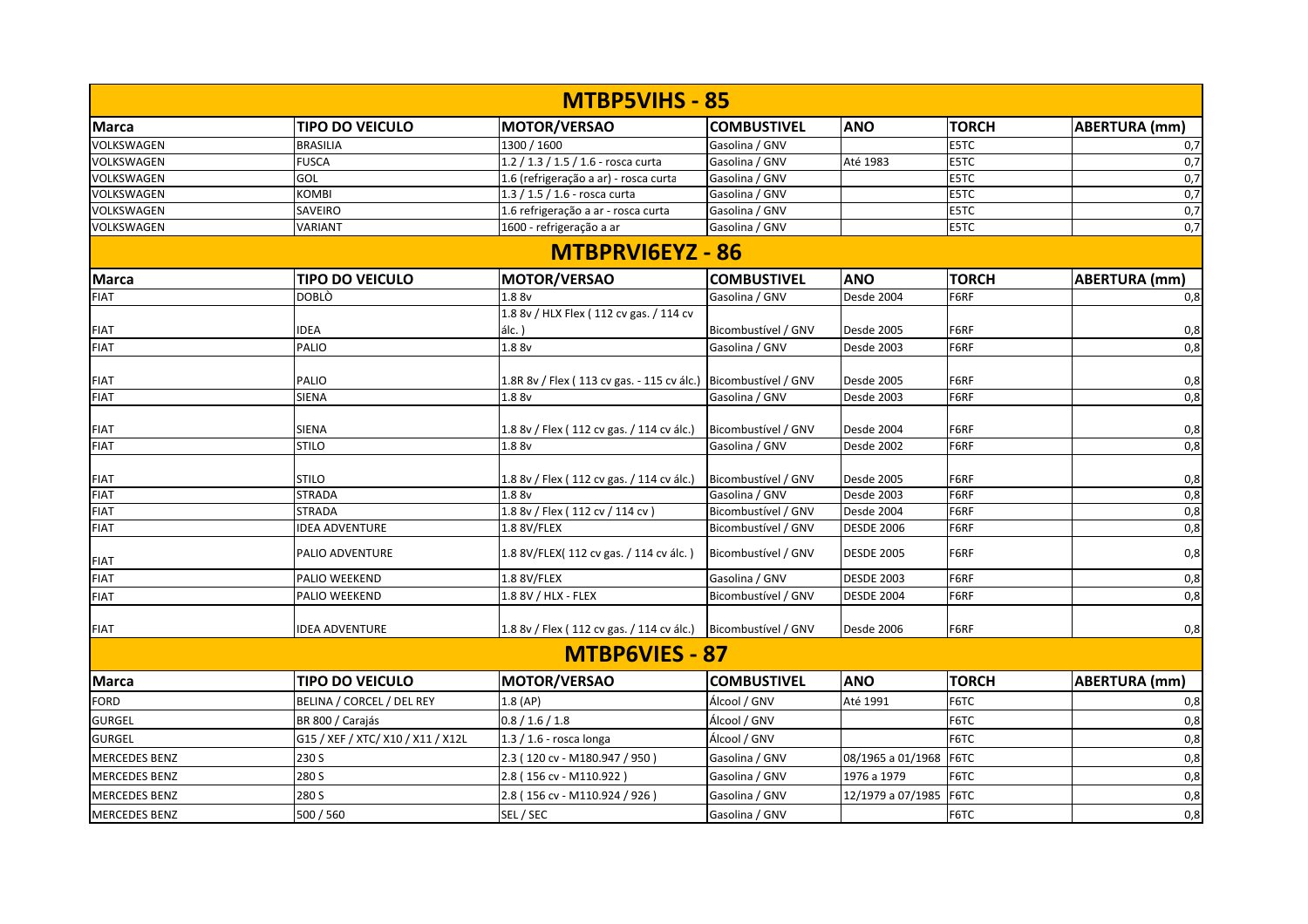|                           |                         | <b>MTBP6VIES - 87</b>                                     |                     |                          |               |                      |  |  |  |
|---------------------------|-------------------------|-----------------------------------------------------------|---------------------|--------------------------|---------------|----------------------|--|--|--|
| <b>Marca</b>              | <b>TIPO DO VEICULO</b>  | <b>MOTOR/VERSAO</b>                                       | <b>COMBUSTIVEL</b>  | <b>ANO</b>               | <b>TORCH</b>  | <b>ABERTURA (mm)</b> |  |  |  |
| <b>MITSUBISHI</b>         | <b>COLT</b>             | 1.5 (4G15)                                                | Gasolina / GNV      |                          | F6TC          | 0,8                  |  |  |  |
|                           |                         | 1.8 / Break GL / GR / SR / ST / SX (84 cv                 |                     |                          |               |                      |  |  |  |
| <b>PEUGEOT</b>            | 505                     | XN / XM )                                                 | Gasolina / GNV      | 10/1985 a 1993           | F6TC          | 0,7                  |  |  |  |
| RENAULT                   | LAGUNA                  | 2.0 8v / RT / RXE (F3R-722 / 723)                         | Gasolina / GNV      | Desde 1994               | F6TC          | 0,8                  |  |  |  |
| <b>MTBURVI5ETB10 - 88</b> |                         |                                                           |                     |                          |               |                      |  |  |  |
| <b>Marca</b>              | <b>TIPO DO VEICULO</b>  | <b>MOTOR/VERSAO</b>                                       | <b>COMBUSTIVEL</b>  | <b>ANO</b>               | <b>TORCH</b>  | <b>ABERTURA (mm)</b> |  |  |  |
| <b>FIBRAVAN</b>           | <b>BUGGY</b>            | 1.8 8v / Vip (103 cv - AP)                                | Gasolina / GNV      | Desde 2006               | <b>F5RTJY</b> | 1,0                  |  |  |  |
| <b>SEAT</b>               | <b>INCA</b>             | 1.6 8v Mi (AP)                                            | Gasolina / GNV      | Desde 11/1998            | <b>F5RTJY</b> | 1,0                  |  |  |  |
| <b>TROLLER</b>            | T4 RF Sport             | 2.0 8v / Mi (AP)                                          | Gasolina / GNV      |                          | F5RTJY        | 1,0                  |  |  |  |
| VOLKSWAGEN                | <b>CADDY</b>            |                                                           | Gasolina / GNV      | Desde 11/1998            | F5RTJY        | 1,0                  |  |  |  |
| VOLKSWAGEN                | GOL                     | 1.0 8v / Mi (AT) - com distribuidor                       | Gasolina / GNV      | Desde 1997               | <b>F5RTJY</b> | 1,0                  |  |  |  |
| VOLKSWAGEN                | <b>GOL</b>              | 1.6 Mi (AP)                                               | Gasolina / GNV      | Desde 1997               | <b>F5RTJY</b> | 1,0                  |  |  |  |
| VOLKSWAGEN                | GOL                     | 1.8 Mi (AP)                                               | Gasolina / GNV      | Desde 1997               | <b>F5RTJY</b> | 1,0                  |  |  |  |
| VOLKSWAGEN                | GOL                     | 2.0 Mi (AP)                                               | Gasolina / GNV      | Desde 1997               | F5RTJY        | 1,0                  |  |  |  |
|                           |                         |                                                           |                     |                          |               |                      |  |  |  |
| VOLKSWAGEN                | <b>KOMBI</b>            | 1.6 (ar, injeção eletrônica) - rosca longa Gasolina / GNV |                     | Desde 1998               | <b>F5RTJY</b> | 1,0                  |  |  |  |
| VOLKSWAGEN                | <b>KOMBI</b>            | 1.6 Mi / sefi ref. Ar rosca longa                         | Gasolina / GNV      |                          | F5RTJY        | 1,0                  |  |  |  |
| VOLKSWAGEN                | <b>PARATI</b>           | 1.6 Mi (AP)                                               | Gasolina / GNV      | Desde 1997               | F5RTJY        | 1,0                  |  |  |  |
| VOLKSWAGEN                | <b>PARATI</b>           | 1.8 Mi (AP)                                               | Gasolina / GNV      | Desde 1997               | F5RTJY        | 1,0                  |  |  |  |
| VOLKSWAGEN                | <b>PARATI</b>           | 2.0 Mi (AP)                                               | Gasolina / GNV      | Desde 1997               | F5RTJY        | 1,0                  |  |  |  |
| VOLKSWAGEN                | POLO CLASSIC            | 1.6 8v / Mi ( 88,5 cv - MJ3 )                             | Gasolina / GNV      | 12/1996 a 05/1998        | <b>F5RTJY</b> | 1,0                  |  |  |  |
| VOLKSWAGEN                | POLO CLASSIC            | 1.6 8v / Mi ( 90 cv - MY4 )                               | Gasolina / GNV      | 05/1998 a 2003           | F5RTJY        | 1,0                  |  |  |  |
|                           |                         | 1.8 8v / Mi (105 cv / 96,6 cv - MY5 /                     |                     |                          |               |                      |  |  |  |
| VOLKSWAGEN                | POLO CLASSIC            | MY6)                                                      | Gasolina / GNV      | 05/1998 a 05/2003 F5RTJY |               | 1,0                  |  |  |  |
| VOLKSWAGEN                | POLO CLASSIC            | 1.8 8v / Mi ( 99 cv - MJ2 )                               | Gasolina / GNV      | 12/1996 a 05/1998 F5RTJY |               | 1,0                  |  |  |  |
| VOLKSWAGEN                | SANTANA / QUANTUM       | 1.8 Mi (AP)                                               | Gasolina / GNV      | Desde 1997               | <b>F5RTJY</b> | 1,0                  |  |  |  |
| VOLKSWAGEN                | SANTANA / QUANTUM       | 2.0 Mi (AP)                                               | Gasolina / GNV      | Desde 1997               | <b>F5RTJY</b> | 1,0                  |  |  |  |
| VOLKSWAGEN                | <b>SAVEIRO</b>          | 1.6 Mi (AP)                                               | Gasolina / GNV      | Desde 1997               | F5RTJY        | 1,0                  |  |  |  |
| VOLKSWAGEN                | <b>SAVEIRO</b>          | 1.8 Mi (AP)                                               | Gasolina / GNV      | Desde 1997               | <b>F5RTJY</b> | 1,0                  |  |  |  |
| VOLKSWAGEN                | <b>SAVEIRO</b>          | 2.0 - Mi (AP)                                             | Gasolina / GNV      | Desde 1997               | <b>F5RTJY</b> | 1,0                  |  |  |  |
| VOLKSWAGEN                | <b>VAN</b>              | 1.6 8v / Mi                                               | Gasolina / GNV      | 11/1998 a 2003           | F5RTJY        | 1,0                  |  |  |  |
|                           |                         | 1.6 8v / ar, Injeção eletrônica - rosca                   |                     |                          |               |                      |  |  |  |
| <b>WALK</b>               | <b>BUGGY WALK SPORT</b> | longa                                                     | Gasolina / GNV      | Desde 1998               | F5RTJY        | 1,0                  |  |  |  |
|                           |                         | MTZFRVI6PG - 89                                           |                     |                          |               |                      |  |  |  |
| <b>Marca</b>              | <b>TIPO DO VEICULO</b>  | <b>MOTOR/VERSAO</b>                                       | <b>COMBUSTIVEL</b>  | <b>ANO</b>               | <b>TORCH</b>  | ABERTURA (mm)        |  |  |  |
|                           |                         | 1.6 8v / Totalflex (101cv gas / 103cv álc.                |                     |                          |               |                      |  |  |  |
| VOLKSWAGEN                | <b>CROSS FOX</b>        | EA 111 - RSH)                                             | Bicombustível / GNV | 2005 a 04/2008           | K6RTS         | 0,9                  |  |  |  |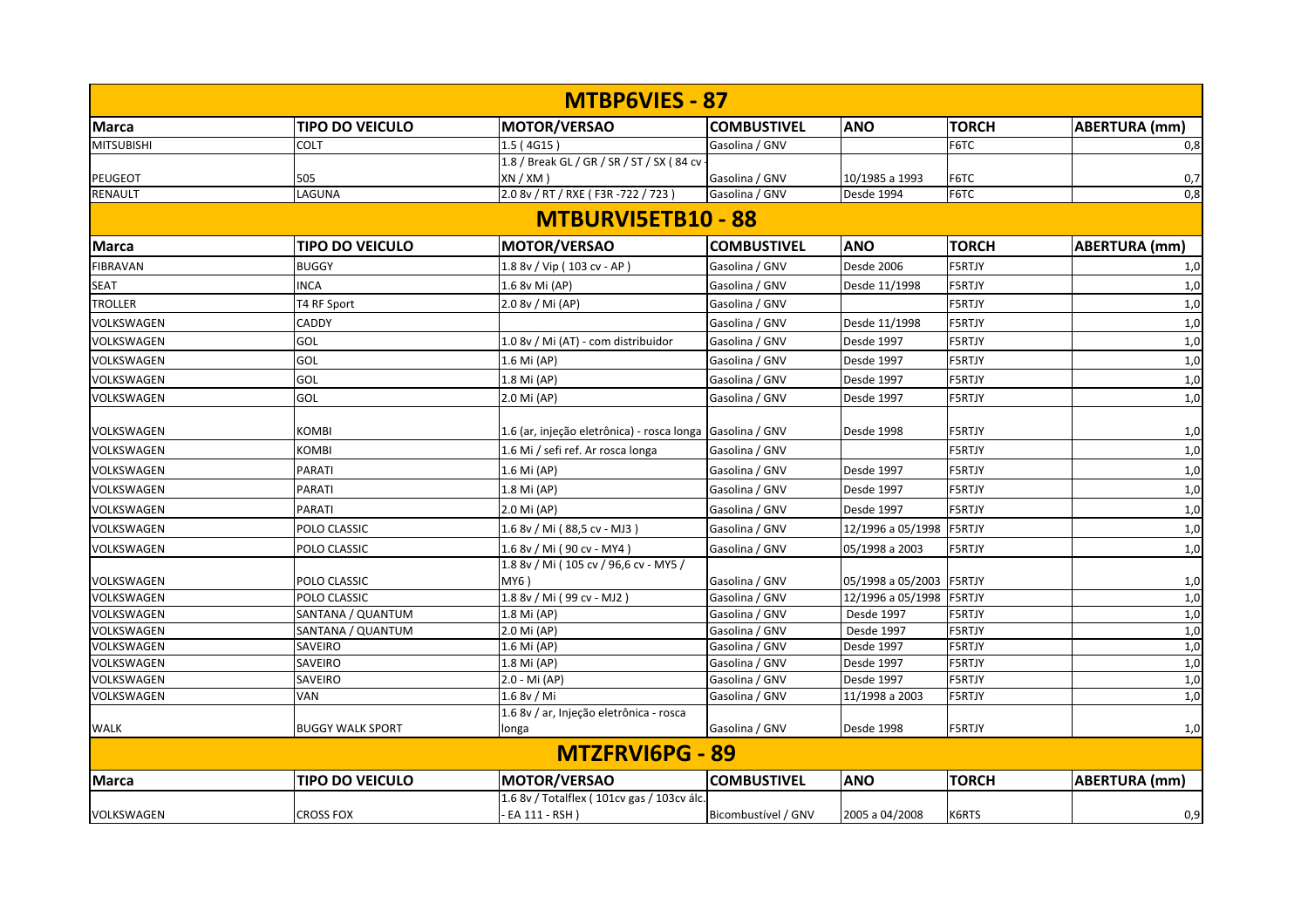|              |                        | MTZFRVI6PG - 89                                         |                     |                             |              |                      |
|--------------|------------------------|---------------------------------------------------------|---------------------|-----------------------------|--------------|----------------------|
| Marca        | <b>TIPO DO VEICULO</b> | MOTOR/VERSAO                                            | <b>COMBUSTIVEL</b>  | <b>ANO</b>                  | <b>TORCH</b> | <b>ABERTURA</b> (mm) |
|              |                        |                                                         |                     |                             |              |                      |
| VOLKSWAGEN   | <b>FOX</b>             | 1.0 8v / Totalflex (72cv - EA 111 RSH)                  | Bicombustível / GNV | 09/2003 a 10/2004 K6RTS     |              | 0,9<br>0,9           |
| VOLKSWAGEN   | <b>FOX</b>             | 1.6 8v / Totalflex EA 111 RSH                           | Bicombustível / GNV | 2003 a 04/2008              | K6RTS        |                      |
|              |                        | 1.6 / TotalFlex (101cv gas. / 103cv álc. -              |                     |                             |              |                      |
| VOLKSWAGEN   | GOLF                   | BPA)                                                    | Bicombustível / GNV | 2006 a 04/2008              | K6RTS        | 0,9                  |
|              |                        | 1.6 8v / Totalflex (101 cv gas./103 cv                  |                     |                             |              |                      |
| VOLKSWAGEN   | POLO                   | álc.)<br>1.6 8v / Totalflex (101 cv gas./103 cv         | Bicombustível / GNV | 11/2004 a 04/2008 K6RTS     |              | 0,9                  |
|              |                        |                                                         |                     |                             |              |                      |
| VOLKSWAGEN   | POLO SEDAN             | álc. - BPA)<br>1.6 8v / TotalFlex (101 cv gas. / 103 cv | Bicombustível / GNV | 11/2004 a 04/2008 K6RTS     |              | 0,9                  |
| VOLKSWAGEN   | <b>SPACE FOX</b>       | álc. - BPA)                                             | Bicombustível / GNV | 2006 a 04/2008              | K6RTS        | 0,9                  |
|              |                        | MTBPRVI5EFS10 - 90                                      |                     |                             |              |                      |
| <b>Marca</b> | <b>TIPO DO VEICULO</b> | <b>MOTOR/VERSAO</b>                                     | <b>COMBUSTIVEL</b>  | <b>ANO</b>                  | <b>TORCH</b> | <b>ABERTURA</b> (mm) |
| <b>FORD</b>  | <b>COURIER</b>         | $1.3/$ Endura                                           | Gasolina / GNV      | 10/1997 a 08/1999           | Q5RTC-10     | 1,0                  |
| <b>FORD</b>  | <b>FIESTA</b>          | $1.0/$ Endura                                           | Gasolina / GNV      |                             | Q5RTC-10     | 1,0                  |
| <b>FORD</b>  | <b>FIESTA</b>          | $1.3/$ Endura                                           | Gasolina / GNV      |                             | Q5RTC-10     | 1,0                  |
| <b>FORD</b>  | КA                     | $1.0 / 1.3 /$ Endura                                    | Gasolina / GNV      |                             | Q5RTC-10     | 1,0                  |
| <b>FORD</b>  | RANGER                 | 2.38v                                                   | Gasolina / GNV      | 11/1996 a 10/1997           | Q5RTC-10     | 1,0                  |
| <b>FORD</b>  | <b>RANGER</b>          | 3.0 V6                                                  | Gasolina / GNV      | 1993 a 1994                 | Q5RTC-10     | 1,0                  |
| <b>FORD</b>  | <b>RANGER</b>          | 4.0 V6 / OHV (8º dígito do chassi X)                    | Gasolina / GNV      | 06/1994 a 10/1997 Q5RTC-10  |              | 1,0                  |
| <b>FORD</b>  | <b>TAURUS</b>          | $3.0 V6 - OHV (1/2)$                                    | Gasolina / GNV      | 1993 a 1996                 | Q5RTC-10     | 1,0                  |
|              |                        | <b>MTTR6VIB10 - 91</b>                                  |                     |                             |              |                      |
| <b>Marca</b> | <b>TIPO DO VEICULO</b> | MOTOR/VERSAO                                            | <b>COMBUSTIVEL</b>  | <b>ANO</b>                  | <b>TORCH</b> | ABERTURA (mm)        |
| <b>FORD</b>  | <b>COURIER</b>         | 1.6 / Zetec Rocam                                       | Gasolina / GNV      | Desde 09/1999               | QH6RTC-10    | 1,0                  |
|              |                        | 1.6 / Zetec Rocam Flex (96 cv gas - 107                 |                     |                             |              |                      |
| <b>FORD</b>  | <b>COURIER</b>         | cv álc)                                                 | Bicombustível / GNV | 2007 a 10/2008              | QH6RTC-10    | 1,0                  |
|              |                        | 1.6 8v / Zetec Rocam Flex (103 cv gas. /                |                     |                             |              |                      |
| <b>FORD</b>  | <b>COURIER</b>         | 109 cv álc.)                                            | Bicombustível / GNV | Desde 11/2008               | QH6RTC-10    | 1,0                  |
| <b>FORD</b>  | <b>ECOSPORT</b>        | 1.6 8v / Zetec Rocam (W37)                              | Gasolina / GNV      | <b>Desde 2003</b>           | QH6RTC-10    | 1,0                  |
|              |                        | 1.6 8v / Zetec Rocam Flex (105 cv gas. /                |                     |                             |              |                      |
| <b>FORD</b>  | <b>ECOSPORT</b>        | 111 cv álc. - WFF)                                      | Bicombustível / GNV | 2005 a 10/2008              | QH6RTC-10    | 1,0                  |
|              |                        | 1.6 8v / Zetec Rocam Flex (101 cv gas. /                |                     |                             |              |                      |
| <b>FORD</b>  | <b>ECOSPORT</b>        | 107 cv álc.)                                            | Bicombustível / GNV | Desde 11/2008               | QH6RTC-10    | 1,0                  |
| <b>FORD</b>  | <b>ESCORT</b>          | 1.6 / Zetec Rocam                                       | Gasolina / GNV      | Desde 1999                  | QH6RTC-10    | 1,0                  |
| <b>FORD</b>  | <b>ESCORT</b>          | 1.6 / Zetec Rocam                                       | Gasolina / GNV      | 11/2000 a 10/2002 QH6RTC-10 |              | 1,0                  |
| <b>FORD</b>  | <b>FIESTA</b>          | 1.0 8v / Zetec Rocam                                    | Gasolina / GNV      | 1999 a 07/2006              | QH6RTC-10    | 1,0                  |
| <b>FORD</b>  | <b>FIESTA</b>          | 1.6 8v / Zetec Rocam (W37)                              | Gasolina / GNV      | Desde 1999                  | QH6RTC-10    | $1,0$                |
| <b>FORD</b>  | <b>FIESTA</b>          | 1.6 8v / Zetec Rocam Flex (WFF)                         | Bicombustível / GNV | 2004 a 10/2008              | QH6RTC-10    | 1,0                  |
|              |                        |                                                         |                     |                             |              |                      |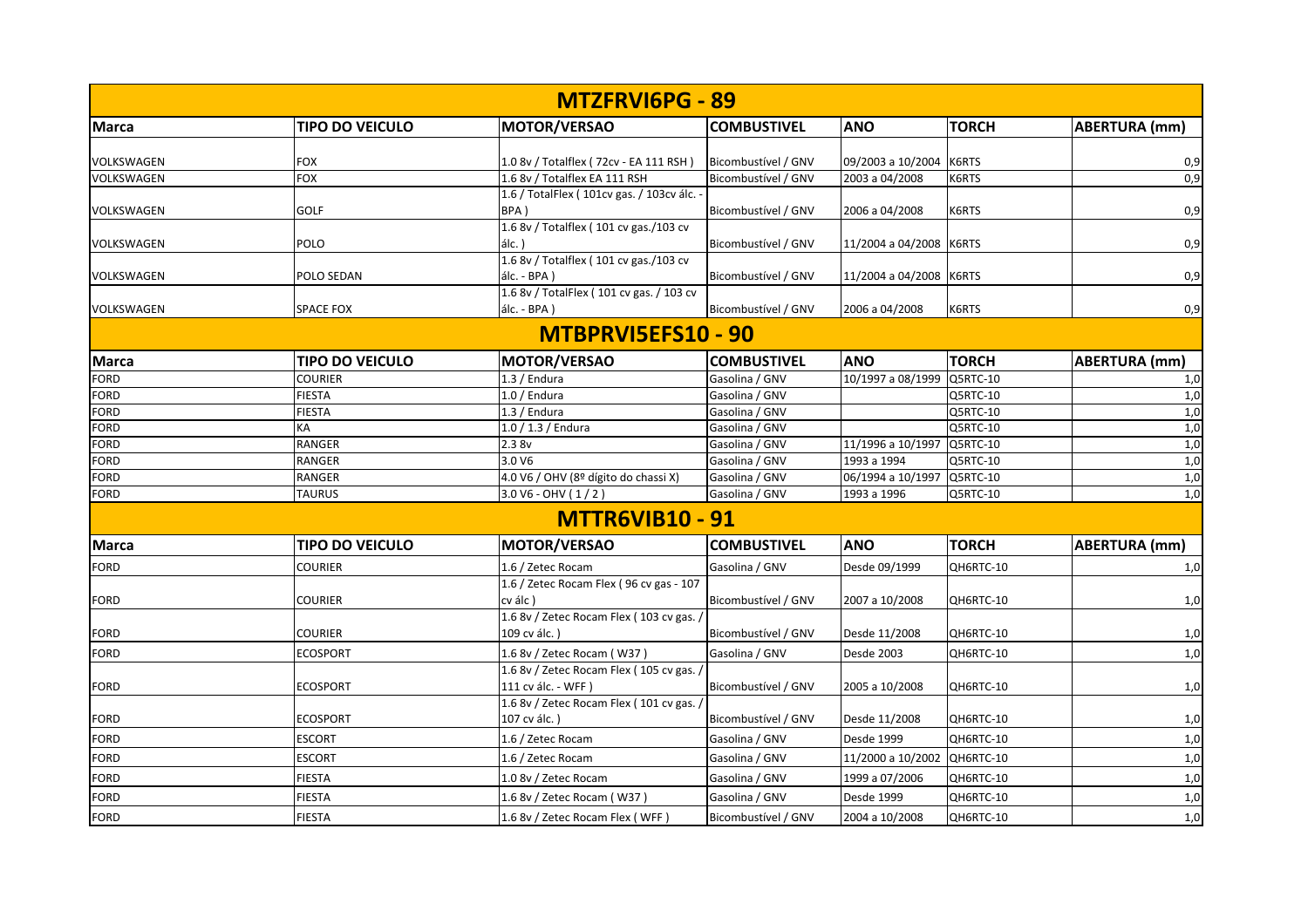|                          |                        | <b>MTTR6VIB10 - 91</b>                                                          |                                  |                                |              |                      |
|--------------------------|------------------------|---------------------------------------------------------------------------------|----------------------------------|--------------------------------|--------------|----------------------|
| <b>Marca</b>             | <b>TIPO DO VEICULO</b> | <b>MOTOR/VERSAO</b>                                                             | <b>COMBUSTIVEL</b>               | <b>ANO</b>                     | <b>TORCH</b> | <b>ABERTURA</b> (mm) |
|                          |                        | 1.6 8v / Zetec Rocam Flex (101 cv gas. /                                        |                                  |                                |              |                      |
| <b>FORD</b>              | <b>FIESTA</b>          | 106,6 cv álc. - WFF)                                                            | Bicombustível / GNV              | Desde 11/2008                  | QH6RTC-10    | 1,0                  |
|                          |                        |                                                                                 |                                  |                                |              |                      |
| <b>FORD</b>              | <b>FOCUS</b>           | 1.6 8v - SOHC / Zetec Rocam (103 cv)<br>1.6 8v / Zetec Rocam Flex (105,2 cv gas | Gasolina / GNV                   |                                | QH6RTC-10    | 1,0                  |
| <b>FORD</b>              | <b>FOCUS</b>           | 112,6 cv álc)                                                                   | Bicombustível / GNV              | Desde 03/2007                  | QH6RTC-10    | 1,0                  |
|                          |                        | 1.6 8v / Zetec Rocam Flex (105,2 cv gas.                                        |                                  |                                |              |                      |
| <b>FORD</b>              | <b>FOCUS</b>           | / 112,6 cv álc.)                                                                | Bicombustível / GNV              | Desde 03/2007                  | QH6RTC-10    | 1,0                  |
| <b>FORD</b>              | KA                     | 1.0 / Zetec Rocam                                                               | Gasolina / GNV                   | Desde 1999                     | QH6RTC-10    | 1,0                  |
| FORD                     | KA                     | 1.6 / Zetec Rocam                                                               | Gasolina / GNV                   | Desde 1999                     | QH6RTC-10    | 1,0                  |
|                          |                        | 1.6 8v / Zetec Rocam Flex (102 cv gas. /                                        |                                  |                                |              |                      |
| <b>FORD</b>              | KA                     | 110 cv álc.)                                                                    | Bicombustível / GNV              | Desde 2008                     | QH6RTC-10    | 1,0                  |
|                          |                        | MTBKUVIR6ETC10 - 92                                                             |                                  |                                |              |                      |
| Marca                    | <b>TIPO DO VEICULO</b> | <b>MOTOR/VERSAO</b>                                                             | <b>COMBUSTIVEL</b>               | <b>ANO</b>                     | <b>TORCH</b> | <b>ABERTURA</b> (mm) |
| VOLKSWAGEN               | GOL                    | 1.6 8v / Totalflex (91 cv - BJF)                                                | Bicombustível / GNV              | 05/2003 a 10/2006              | K6RTJY-10    | 1,0                  |
| VOLKSWAGEN               | <b>PARATI</b>          | 1.6 8v / Totalflex (91 cv - BJF)                                                | Bicombustível / GNV              | 05/2003 a 10/2006 K6RTJY-10    |              | 1,0                  |
| VOLKSWAGEN               | SAVEIRO                | 1.6 8v / Totalflex (BJF)                                                        | Bicombustível / GNV              | 05/2003 a 10/2006 K6RTJY-10    |              | 1,0                  |
|                          |                        | <b>MTBKUVIR5ETC10 - 93</b>                                                      |                                  |                                |              |                      |
| <b>AUDI</b>              | A3                     | 1.6 8v (101 cv - BAH - RSH)                                                     | Gasolina / GNV                   | 05/1999 a 08/2000 K5RTJY-10    |              | 1,0                  |
| VOLKSWAGEN               | <b>FOX</b>             | 1.0 8v (RSH)                                                                    | Gasolina / GNV                   | Desde 2003                     | K5RTJY-10    | 1,0                  |
|                          |                        |                                                                                 |                                  |                                |              |                      |
| VOLKSWAGEN               | <b>FOX</b>             | 1.6 8v (EA 111 RSH)                                                             | Gasolina / GNV                   | Desde 2003                     | K5RTJY-10    | 1,0                  |
|                          |                        | 1.0 8v / RSH - sem distribuidor,                                                |                                  |                                |              |                      |
| VOLKSWAGEN               | GOL                    | balancim roletado                                                               | Gasolina / GNV                   | Desde 2002                     | K5RTJY-10    | 1,0                  |
|                          |                        |                                                                                 |                                  |                                |              |                      |
|                          | <b>GOLF</b>            | 1.6 8v (RSH) - balancim roletado / A4                                           |                                  |                                |              |                      |
| VOLKSWAGEN<br>VOLKSWAGEN | POLO                   | (EA 111 cárter parcialmente em aço)                                             | Gasolina / GNV<br>Gasolina / GNV | Desde 09/2000                  | K5RTJY-10    | 1,0                  |
| VOLKSWAGEN               | POLO SEDAN             | 1.6 8v (93 cv - RSH - BAH)<br>1.6 8v (93 cv - BAH)                              | Gasolina / GNV                   | Desde 05/2002<br>Desde 05/2002 | K5RTJY-10    | 1,0                  |
|                          |                        |                                                                                 |                                  |                                | K5RTJY-10    | 1,0                  |
|                          |                        | <b>MTTR6VIB13 - 94</b>                                                          |                                  |                                |              |                      |
| <b>Marca</b>             | <b>TIPO DO VEICULO</b> | <b>MOTOR/VERSAO</b>                                                             | <b>COMBUSTIVEL</b>               | <b>ANO</b>                     | <b>TORCH</b> | <b>ABERTURA (mm)</b> |
| <b>FORD</b>              | <b>COURIER</b>         | 1.4 16v / Zetec                                                                 | Gasolina / GNV                   | 07/1997 a 08/1999              | QH6RTC-13    | 1,3                  |
| <b>FORD</b>              | <b>ESCORT</b>          | 1.8 16v / Zetec                                                                 | Gasolina / GNV                   |                                | QH6RTC-13    | 1,3                  |
| <b>FORD</b>              | <b>FIESTA</b>          | 1.4 16v / Zetec                                                                 | Gasolina / GNV                   |                                | QH6RTC-13    | 1,3                  |
| <b>FORD</b>              | <b>FOCUS</b>           | 1.8 / 2.0 16v / Zetec ( 115 / 130 cv )                                          | Gasolina / GNV                   |                                | QH6RTC-13    | 1,3                  |
| <b>FORD</b>              | <b>MONDEO</b>          | 1.8 / 2.0 16v / (Zetec) GLX / CLX                                               | Gasolina / GNV                   | 1994 a 03/2001                 | QH6RTC-13    | 1,3                  |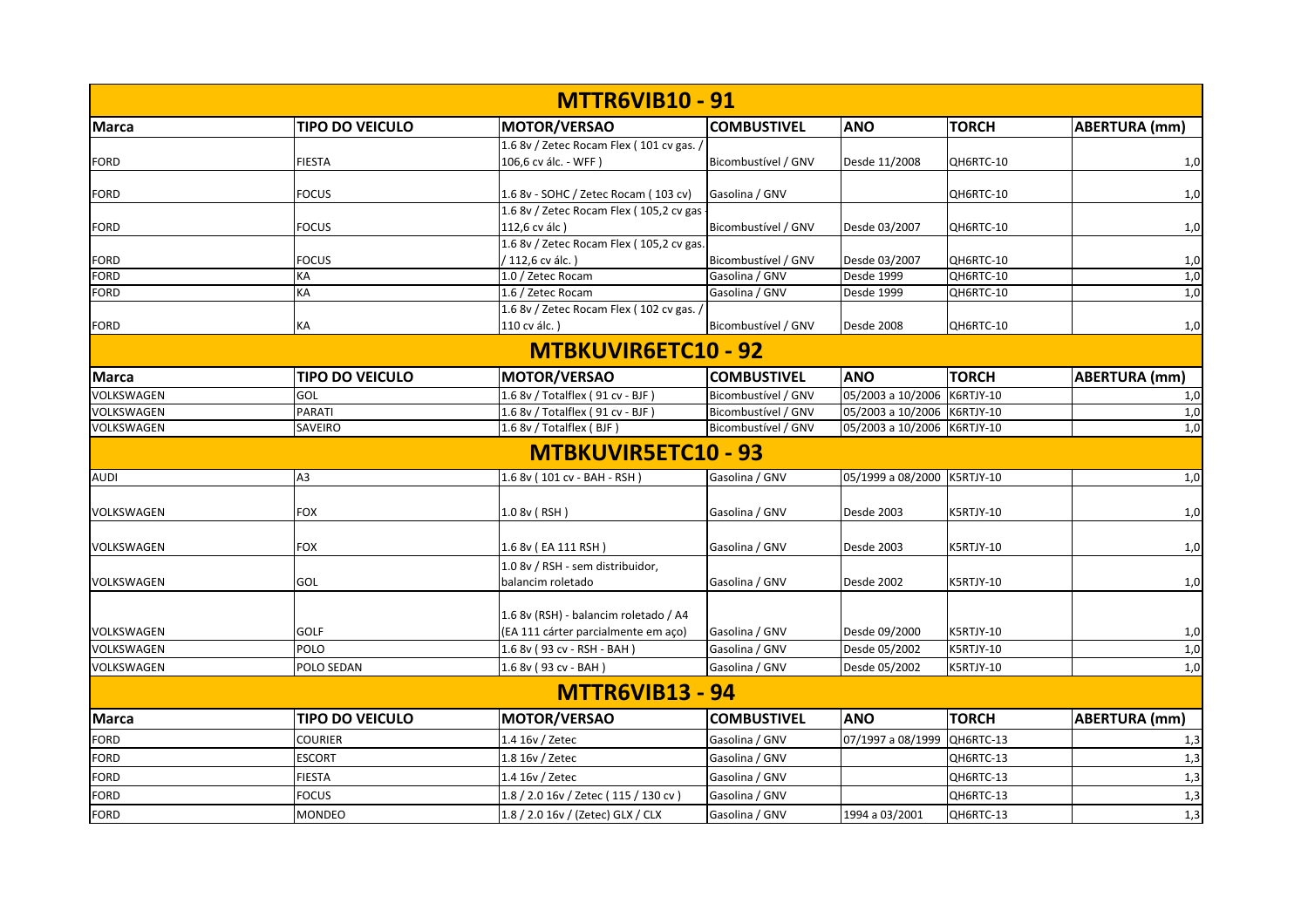|                       |                                | <b>MTBP8VIFS - 95</b>                                    |                    |               |              |                      |
|-----------------------|--------------------------------|----------------------------------------------------------|--------------------|---------------|--------------|----------------------|
| <b>Marca</b>          | <b>TIPO DO VEICULO</b>         | <b>MOTOR/VERSAO</b>                                      | <b>COMBUSTIVEL</b> | <b>ANO</b>    | <b>TORCH</b> | <b>ABERTURA (mm)</b> |
| <b>GENERAL MOTORS</b> | <b>CHEVETTE</b>                | 1.0 / 1.4 / 1.6                                          | Álcool / GNV       |               | P8TC         | 0,8                  |
| <b>GENERAL MOTORS</b> | <b>CHEVY</b>                   | 1.4 / 1.6                                                | Álcool / GNV       |               | P8TC         | 0,8                  |
| <b>GENERAL MOTORS</b> | MARAJÓ                         | 1.4 / 1.6                                                | Álcool / GNV       |               | P8TC         | 0,8                  |
|                       |                                | <b>MTBP6VIFS - 96</b>                                    |                    |               |              |                      |
| <b>Marca</b>          | <b>TIPO DO VEICULO</b>         | MOTOR/VERSAO                                             | <b>COMBUSTIVEL</b> | <b>ANO</b>    | <b>TORCH</b> | <b>ABERTURA (mm)</b> |
| <b>GENERAL MOTORS</b> | <b>CHEVETTE</b>                | 1.0 / 1.4 / 1.6                                          | Gasolina / GNV     |               | P6TC         | 0,8                  |
| <b>GENERAL MOTORS</b> | <b>CHEVY</b>                   | 1.4/1.6                                                  | Gasolina / GNV     |               | P6TC         | 0,8                  |
| <b>GENERAL MOTORS</b> | MARAJÓ                         | 1.4/1.6                                                  | Gasolina / GNV     |               | P6TC         | 0,8                  |
|                       |                                | <b>MTBKRVI5EKC - 97</b>                                  |                    |               |              |                      |
| <b>Marca</b>          | <b>TIPO DO VEICULO</b>         | MOTOR/VERSAO                                             | <b>COMBUSTIVEL</b> | <b>ANO</b>    | <b>TORCH</b> | ABERTURA (mm)        |
| <b>CITROËN</b>        | <b>XANTIA</b>                  | 1.8 16v (XU7JP4)                                         | Gasolina / GNV     | 1995 a 2001   | K5RD         | 0,8                  |
| <b>CITROËN</b>        | <b>XSARA</b>                   | 1.8 16v - inj. (XU7JP4)                                  | Gasolina / GNV     | 1997 a 2001   | K5RD         | $\overline{0,8}$     |
| <b>CITROËN</b>        | ZΧ                             | 1.8 16v (XU7JP4)                                         | Gasolina / GNV     | 1995 a 1998   | K5RD         | 0,8                  |
| <b>CITROËN</b>        | <b>EVASION</b>                 | 2.0 8v (XU10J2C)                                         | Gasolina / GNV     | 1995 a 2001   | K5RD - K5RF  | 0,8                  |
| <b>CITROËN</b>        | <b>XANTIA</b>                  | 2.0 8v (XU10J2R)                                         | Gasolina / GNV     | 1996 a 2001   | K5RD - K5RF  | 0,8                  |
| <b>CITROËN</b>        | XSARA                          | 1.8 8v - inj. (XU7JP)                                    | Gasolina / GNV     | 1997 a 2001   | K5RD - K5RF  | 0,8                  |
| <b>CITROËN</b>        | ZX                             | 1.8 8v (XU7JP)                                           | Gasolina / GNV     | 1996 a 1998   | K5RD - K5RF  | 0,8                  |
| <b>CITROËN</b>        | ZX                             | 2.0 8v - inj. (XU10J2C)                                  | Gasolina / GNV     | 1992 a 1998   | K5RD - K5RF  | 0,8                  |
| <b>FIAT</b>           | FIORINO / FIORINO PICK-UP      | $1.5 /$ mpi                                              | Gasolina / GNV     | 1997 a 2000   | K5RD - K5RF  | 0,8                  |
| <b>FIAT</b>           | FIORINO / FIORINO PICK-UP      | $1.5 /$ mpi                                              | Gasolina / GNV     | Desde 2000    | K5RD - K5RF  | 0,8                  |
| <b>FIAT</b>           | FIORINO / FIORINO PICK-UP      | $1.5 /$ mpi                                              | Álcool / GNV       | Desde 2000    | K5RD - K5RF  | 0,8                  |
| <b>FIAT</b>           | PALIO/WEEKEND / SIENA / STRADA | 1.58v/mpi                                                | Gasolina / GNV     |               | K5RD - K5RF  | 0,8                  |
| <b>FIAT</b>           | PALIO/WEEKEND / SIENA / STRADA | 1.58v/mpi                                                | Álcool / GNV       |               | K5RD - K5RF  | 0,8                  |
| <b>FIAT</b>           | PALIO/WEEKEND / SIENA / STRADA | 1.68v/mpi                                                | Gasolina / GNV     |               | K5RD - K5RF  | 0,8                  |
| <b>FIAT</b>           | PALIO/WEEKEND / SIENA / STRADA | $1.68v /$ spi                                            | Gasolina / GNV     |               | K5RD - K5RF  | 0,8                  |
| <b>FIAT</b>           | PALIO/WEEKEND / SIENA / STRADA | 1.6 16v / mpi                                            | Gasolina / GNV     | Desde 2000    | K5RD - K5RF  | 0,8                  |
| <b>GENERAL MOTORS</b> | CALIBRA                        | 2.0 16v (X20XEV)                                         | Gasolina / GNV     | 1994 a 1997   | K5RD         | 0,8                  |
|                       |                                | 1.8 / 2.0 8v - SOHC sextavado 16 mm (                    |                    |               |              |                      |
| <b>GENERAL MOTORS</b> | <b>ASTRA</b>                   | <b>C20NE)</b>                                            | Gasolina / GNV     | 1995          | K5RD - K5RF  | 0,8                  |
| PEUGEOT               | 405                            | 2.0i / SRI / STI / Break ( XU10J2 )                      | Gasolina / GNV     | Desde 04/1995 | K5RD         | 0,8                  |
|                       |                                | 2.0 16v / ST / SV / Break / Familliale (                 |                    |               |              |                      |
| <b>PEUGEOT</b>        | 406                            | <b>XU10J4R RFV)</b>                                      | Gasolina / GNV     | Desde 10/1995 | K5RD         | 0,8                  |
| <b>PEUGEOT</b>        | 605                            | 2.0 16v / SLI ( XU10J4R )                                | Gasolina / GNV     | Até 07/1994   | K5RD         | 0,8                  |
| PEUGEOT               | 106                            | 1.0 / Kid / XN / Soleil (TU9M)                           | Gasolina / GNV     | Desde 07/1995 | K5RD - K5RF  | 0,8                  |
| PEUGEOT               | 106                            | 1.0i 8v (TU9M)                                           | Gasolina / GNV     | Desde 1996    | K5RD - K5RF  | 0,8                  |
| PEUGEOT               | 306                            | 1.8i / XN / XR / SR / SL / Cabrio (XU7JP) Gasolina / GNV |                    | Desde 04/1995 | K5RD - K5RF  | 0,8                  |
| <b>PEUGEOT</b>        | 405                            | 1.6 8v / GL/GR (XU5JP)                                   | Gasolina / GNV     | Desde 04/1995 | K5RD - K5RF  | 0,8                  |
| PEUGEOT               | 405                            | 1.8 / SR/GR ( XU7JP )                                    | Gasolina / GNV     | Desde 04/1995 | K5RD - K5RF  | 0,8                  |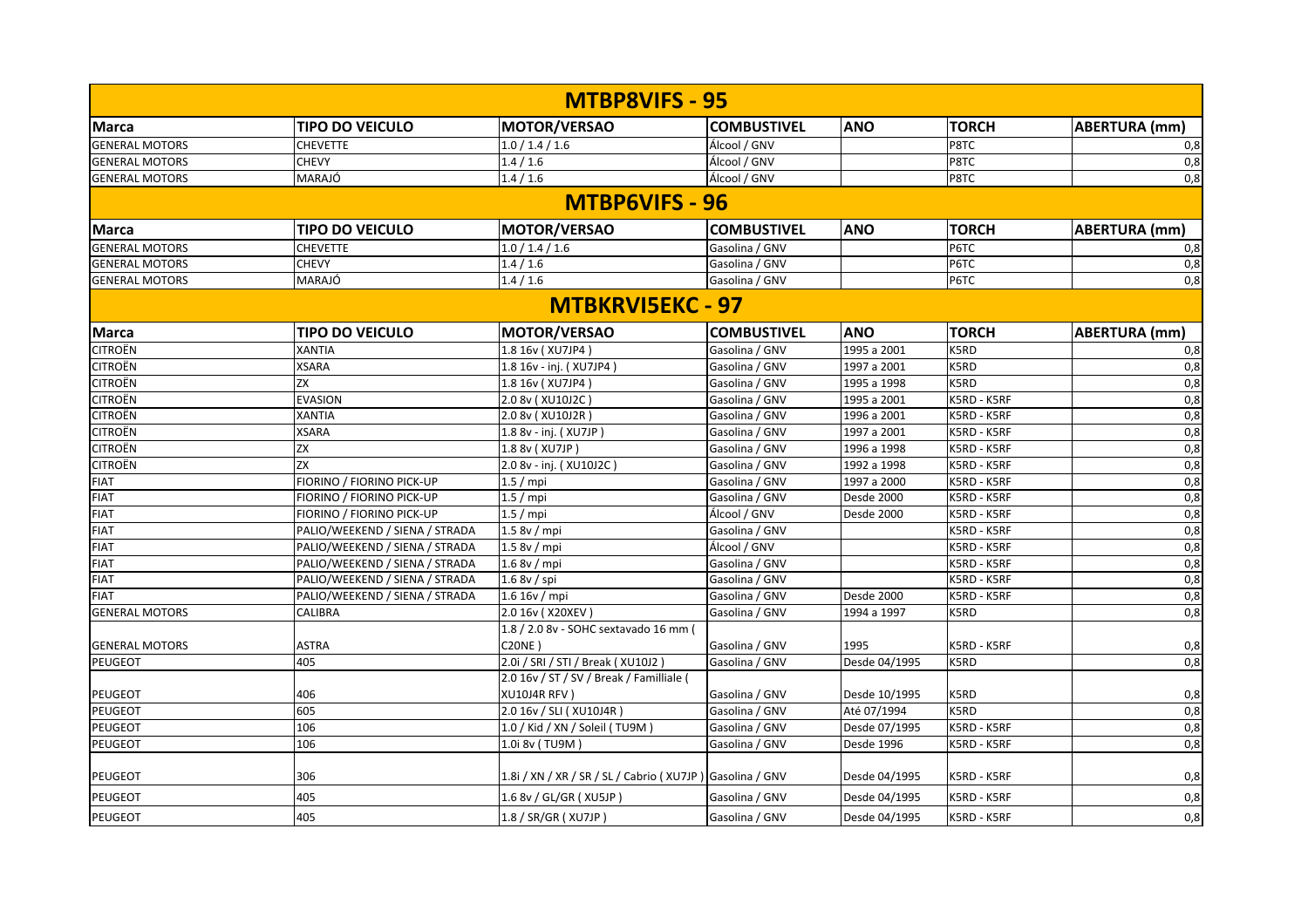|                     |                                | <b>MTBKRVISEKC - 97</b>                  |                                  |                                |                        |                      |
|---------------------|--------------------------------|------------------------------------------|----------------------------------|--------------------------------|------------------------|----------------------|
| <b>Marca</b>        | <b>TIPO DO VEICULO</b>         | MOTOR/VERSAO                             | <b>COMBUSTIVEL</b>               | <b>ANO</b>                     | <b>TORCH</b>           | <b>ABERTURA</b> (mm) |
| <b>RENAULT</b>      | <b>CLIO</b>                    | 1.6 16v (K4M)                            | Gasolina / GNV                   | Até 2003                       | K5RD                   | 0,8                  |
| RENAULT             | <b>KANGOO</b>                  | 1.6 16v (K4M)                            | Gasolina / GNV                   | Até 2003                       | K5RD                   | 0,8                  |
| RENAULT             | LAGUNA                         | 2.0 16v / RXE ( N7Q )                    | Gasolina / GNV                   | Desde 05/1998                  | K5RD                   | 0,8                  |
| RENAULT             | <b>SCENIC</b>                  | 1.6 16v (K4M)                            | Gasolina / GNV                   | Até 2003                       | K5RD                   | 0,8                  |
|                     |                                | 1.0 8v / vela com sextavado 16mm e       |                                  |                                |                        |                      |
| RENAULT             | <b>CLIO</b>                    | cabo term. Longo. (D7D)                  | Gasolina / GNV                   |                                | K5RD-K5RF              | 0,8                  |
| RENAULT             | <b>CLIO</b>                    | 1.6 8v - sextavado 16mm (K7M)            | Gasolina / GNV                   |                                | K5RD-K5RF              | 0,8                  |
|                     |                                | 1.0 8v / vela com sextavado 16mm e       |                                  |                                |                        |                      |
| RENAULT             | <b>KANGOO</b><br><b>KANGOO</b> | cabo term. Longo. (D7D)                  | Gasolina / GNV                   |                                | K5RD-K5RF<br>K5RD-K5RF | 0,8                  |
| RENAULT<br>RENAULT  | <b>MEGANE</b>                  | 1.6 8v (K7M)<br>1.6 8v (K7M)             | Gasolina / GNV<br>Gasolina / GNV | Desde 05/1998<br>Desde 03/1999 | K5RD-K5RF              | 0,8<br>0,8           |
| RENAULT             | <b>MEGANE</b>                  | 1.6 16v (K4M)                            | Gasolina / GNV                   | Até 2003                       | K5RD-K5RF              | 0,8                  |
|                     |                                | 1.0 8v / vela com sextavado 16mm e       |                                  |                                |                        |                      |
| RENAULT             | <b>TWINGO</b>                  | cabo term. Longo. (D7D)                  | Gasolina / GNV                   | Desde 1998                     | K5RD-K5RF              | 0,8                  |
|                     |                                | 1.0 8v / vela com sextavado 16mm e       |                                  |                                |                        |                      |
| <b>RENAULT</b>      | <b>TWINGO</b>                  | cabo term. Longo. (D7D)                  | Gasolina / GNV                   | Desde 10/1999                  | K5RD-K5RF              | 0,8                  |
|                     |                                | 1.2 8v / vela com sextavado 16mm e       |                                  |                                |                        |                      |
| <b>RENAULT</b>      | <b>TWINGO</b>                  | cabo term. Longo e Curto (D7F)           | Gasolina / GNV                   | Desde 1998                     | K5RD-K5RF              | 0,8                  |
|                     |                                | <b>MTDCPVIR8EN - 98</b>                  |                                  |                                |                        |                      |
| Marca               | <b>TIPO DO VEICULO</b>         | MOTOR/VERSAO                             | <b>COMBUSTIVEL</b>               | <b>ANO</b>                     | <b>TORCH</b>           | <b>ABERTURA</b> (mm) |
| <b>FIAT</b>         | <b>DOBLO</b>                   | 1.3 16v / Fire                           | Gasolina / GNV                   | Desde 2002                     | DK8RTC                 | 0,8                  |
| <b>FIAT</b>         | <b>PALIO</b>                   | 1.3 16v / Fire                           | Gasolina / GNV                   | Desde 2000                     | DK8RTC                 | 0,8                  |
| <b>FIAT</b>         | <b>PALIO</b>                   | 1.0 16v / Fire                           | Gasolina / GNV                   | Desde 2000                     | DK8RTC                 | 0,8                  |
| <b>FIAT</b>         | PALIO WEEKEND                  | 1.0 16v / Fire                           | Gasolina / GNV                   | Desde 2000                     | DK8RTC                 | 0,8                  |
| <b>FIAT</b>         | <b>PALIO WEEKEND</b>           | 1.3 16v / Fire                           | Gasolina / GNV                   | Desde 2000                     | DK8RTC                 | 0,8                  |
| <b>FIAT</b>         | <b>SIENA</b>                   | 1.0 16v / Fire                           | Gasolina / GNV                   | Desde 2000                     | DK8RTC                 | 0,8                  |
| <b>FIAT</b>         | <b>SIENA</b>                   | 1.3 16v / Fire                           | Gasolina / GNV                   | Desde 2000                     | DK8RTC                 | 0,8                  |
|                     |                                | <b>MTBKRVI6E - 99</b>                    |                                  |                                |                        |                      |
| <b>Marca</b>        | <b>TIPO DO VEICULO</b>         | MOTOR/VERSAO                             | <b>COMBUSTIVEL</b>               | <b>ANO</b>                     | <b>TORCH</b>           | <b>ABERTURA</b> (mm) |
| CHRYSLER/DODGE/JEEP | <b>NEON</b>                    | 2.0 16v                                  | Gasolina / GNV                   | Desde 1996                     | K6RF                   | 0,9                  |
| CHRYSLER/DODGE/JEEP | <b>STRATUS</b>                 | 2.0 16v                                  | Gasolina / GNV                   |                                | K6RF                   | 0,9                  |
| <b>CITROËN</b>      | <b>XANTIA</b>                  | 1.8 8v ( XU7JB LFX )                     | Gasolina / GNV                   | Desde 1998                     | K6RF                   | 0,8                  |
| <b>CITROËN</b>      | ZX                             | 1.8 8v (XU7JP)                           | Gasolina / GNV                   | 1993 a 03/1996                 | K6RF                   | 0,8                  |
| <b>CITROËN</b>      | <b>ZX</b>                      | 2.0 16v - inj. (XU10J4RS)                | Gasolina / GNV                   | 1996 a 1998                    | K6RF                   | 0,8                  |
| <b>CITROËN</b>      |                                | 1.4 8v / Flex (82 cv álc. - 80 cv gas. - |                                  |                                |                        |                      |
|                     | C <sub>3</sub>                 | TU3JP                                    | Bicombustível / GNV              | Desde 2006                     | K6RF                   | 0,8                  |
| <b>FIAT</b>         | <b>DOBLÒ</b>                   | 1.4 8v / Flex (85cv gas. / 86 álc.)      | Bicombustível / GNV              |                                | K6RF                   | 0,8                  |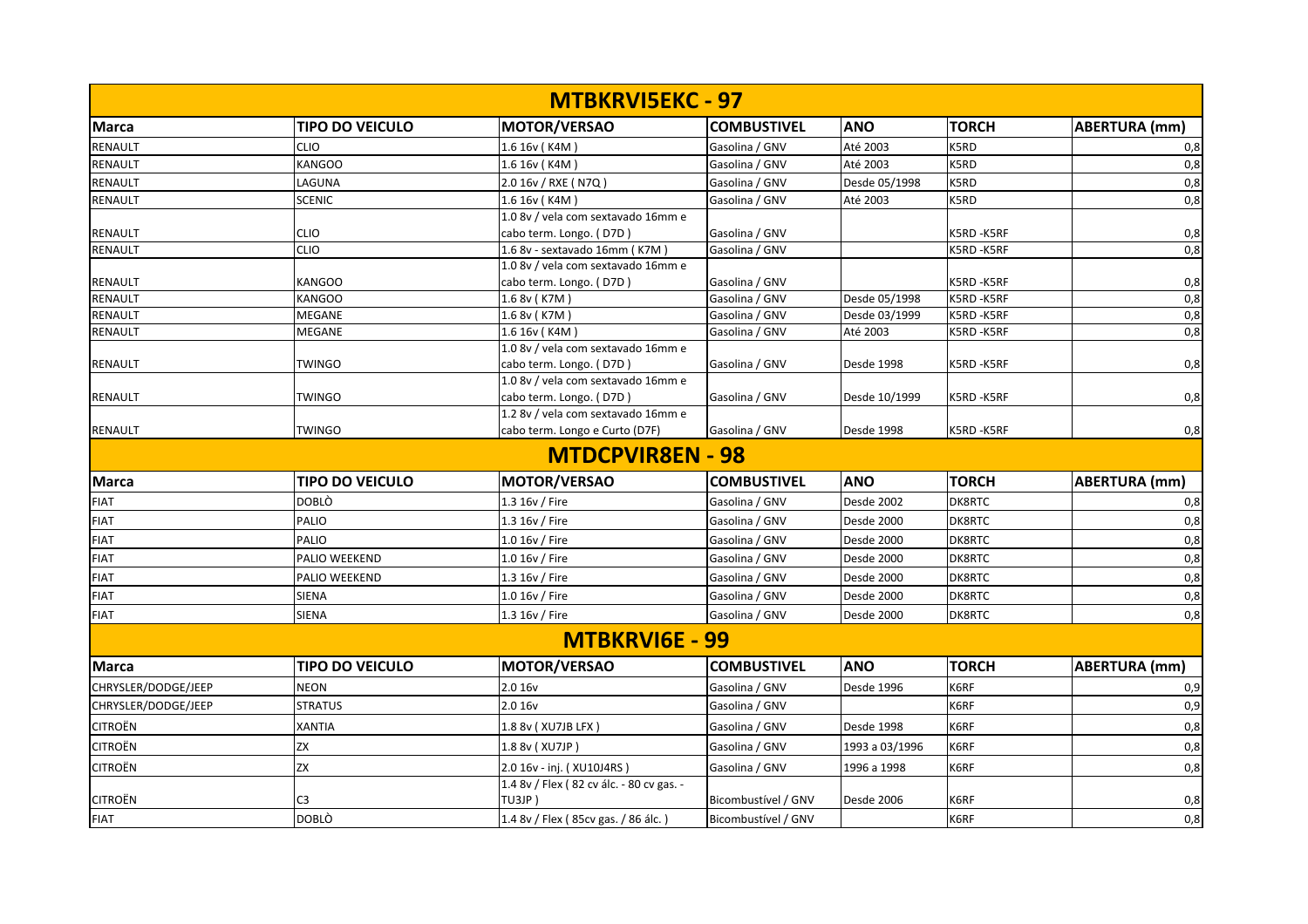| <b>MTBKRVI6E - 99</b> |                           |                                                                  |                     |             |              |                      |  |
|-----------------------|---------------------------|------------------------------------------------------------------|---------------------|-------------|--------------|----------------------|--|
| <b>Marca</b>          | <b>TIPO DO VEICULO</b>    | <b>MOTOR/VERSAO</b>                                              | <b>COMBUSTIVEL</b>  | <b>ANO</b>  | <b>TORCH</b> | <b>ABERTURA</b> (mm) |  |
|                       |                           | 1.3 8v MPI / Furgão Fire Flex (70 cv gas.                        |                     |             |              |                      |  |
| <b>FIAT</b>           | <b>FIORINO</b>            | - 71 cv álc. )                                                   | Bicombustível / GNV | Desde 2007  | K6RF         | 0,8                  |  |
| <b>FIAT</b>           | <b>MAREA</b>              | 1.6 16v / SX (106 cv)                                            | Gasolina / GNV      | Desde 2005  | K6RF         | 0,8                  |  |
|                       |                           | 1.0 8v / Fire Economy (75 cv àlc. / 73 cv                        |                     |             |              |                      |  |
| <b>FIAT</b>           | PALIO                     | gas. )                                                           | Bicombustível / GNV | Desde 2009  | K6RF         | 0,8                  |  |
| <b>FIAT</b>           | <b>PALIO</b>              | 1.4 8v / Flex (85cv gas. / 86cv álc.)                            | Bicombustível / GNV | Desde 2007  | K6RF         | 0,8                  |  |
| <b>FIAT</b>           | PALIO WEEKEND             | 1.4 8v / Flex (85cv gas. / 86cv álc.)                            | Bicombustível / GNV | Desde 2007  | K6RF         | 0,8                  |  |
|                       |                           | 1.4 8v MPI / Fire Flex (85 cv gas. - 86 cv                       |                     |             |              |                      |  |
| <b>FIAT</b>           | <b>PUNTO</b>              | álc. )                                                           | Bicombustível / GNV | Desde 2007  | K6RF         | 0,8                  |  |
|                       |                           | 1.0 8v / Fire - dois transformadores -                           |                     |             |              |                      |  |
| <b>FIAT</b>           | <b>SIENA</b>              | separados                                                        | Gasolina / GNV      | 2002 a 2003 | K6RF         | 0,8                  |  |
|                       |                           | 1.0 8v / Fire Flex (73 cv gas. / 75 cv álc.                      |                     |             |              |                      |  |
| <b>FIAT</b>           | SIENA                     |                                                                  | Bicombustível / GNV | Desde 2007  | K6RF         | 0,8                  |  |
|                       |                           |                                                                  |                     |             |              |                      |  |
| <b>FIAT</b>           | <b>SIENA</b>              | 1.4 8v/Fire Flex (85cv gas./86 cv álc.)                          | Bicombustível / GNV | Desde 2007  | K6RF         | 0,8                  |  |
| <b>FIAT</b>           | <b>STRADA</b>             | 1.4 8v / Flex (85cv gas. / 86cv álc.)                            | Bicombustível / GNV | Desde 2007  | K6RF         | 0,8                  |  |
|                       |                           | 1.0 8v/Economy Flex(65cv gas./ 66cv                              |                     |             |              |                      |  |
| <b>FIAT</b>           | <b>UNO</b>                | álc.)                                                            | Bicombustível / GNV | Desde 2008  | K6RF         | 0,8                  |  |
| <b>FIAT</b>           | <b>UNO</b>                | 1.0 8v / Fire EVO(73cv gas/75cv alc.)                            | Bicombustível / GNV | Desde 2010  | K6RF         | 0,8                  |  |
| <b>FIAT</b>           | <b>UNO FURGONETA</b>      | 1.3 8v MPI / Fire Flex (71 / 70 cv)                              | Bicombustível / GNV | Desde 2007  | K6RF         | 0,8                  |  |
| <b>FIAT</b>           | FIORINO / FIORINO PICK-UP | 1.0 8v / mpi                                                     | Gasolina / GNV      | Desde 1996  | K6RF - K6RD  | 0,8                  |  |
| <b>FIAT</b>           | <b>PALIO</b>              | 1.0 8v / mpi                                                     | Gasolina / GNV      | Desde 1996  | K6RF - K6RD  | 0,8                  |  |
| <b>FIAT</b>           | <b>PALIO</b>              | 1.6 16v / mpi                                                    | Gasolina / GNV      | Até 1999    | K6RF - K6RD  | 0,8                  |  |
| <b>FIAT</b>           | PALIO WEEKEND             | 1.0 8v / mpi                                                     | Gasolina / GNV      | Desde 1996  | K6RF - K6RD  | 0,8                  |  |
| <b>FIAT</b>           | PALIO WEEKEND             | 1.6 16v/mpi                                                      | Gasolina / GNV      | Até 1999    | K6RF - K6RD  | 0,8                  |  |
| <b>FIAT</b>           | <b>SIENA</b>              | 1.0 8v / mpi                                                     | Gasolina / GNV      | Desde 1996  | K6RF - K6RD  | 0,8                  |  |
| <b>FIAT</b>           | <b>SIENA</b>              | $1.6 16v$ / mpi                                                  | Gasolina / GNV      | Até 1999    | K6RF - K6RD  | 0,8                  |  |
| <b>FIAT</b>           | <b>STRADA</b>             | 1.6 16v mpi                                                      | Gasolina / GNV      | Até 1999    | K6RF - K6RD  | 0,8                  |  |
| <b>FIAT</b>           | <b>FIORINO</b>            | 1.3 8v / Furgão Fire (65 cv)                                     | Gasolina / GNV      | Desde 2003  | K6RF         | 0,8                  |  |
|                       |                           |                                                                  |                     |             |              |                      |  |
| <b>FIAT</b>           | <b>IDEA</b>               | 1.4 8v / ELX Flex (80 cv gas. / 81 cv álc. ) Bicombustível / GNV |                     | Desde 2005  | K6RF         | 0,8                  |  |
|                       |                           | 1.0 8v / Fire - dois transformadores -                           |                     |             |              |                      |  |
| <b>FIAT</b>           | <b>PALIO</b>              | separados                                                        | Gasolina / GNV      | Desde 2001  | K6RF         | 0,8                  |  |
|                       |                           | 1.0 8v / Fire - transformador de um só                           |                     |             |              |                      |  |
| <b>FIAT</b>           | <b>PALIO</b>              | corpo                                                            | Gasolina / GNV      | Desde 2004  | K6RF         | 0,8                  |  |
|                       |                           |                                                                  |                     |             |              |                      |  |
| <b>FIAT</b>           | <b>PALIO</b>              | 1.0 8v / Fire Flex (65 cv gas. - 66 cv álc.) Bicombustível / GNV |                     | Desde 2005  | K6RF         | 0,8                  |  |
| <b>FIAT</b>           | <b>PALIO</b>              | 1.3 8v / Fire                                                    | Gasolina / GNV      | Desde 2003  | K6RF         | 0,8                  |  |
| <b>FIAT</b>           | PALIO                     | 1.3 8v / Fire Flex                                               | Bicombustível / GNV | Desde 2004  | K6RF         | 0,8                  |  |
|                       |                           |                                                                  |                     |             |              |                      |  |
| <b>FIAT</b>           | <b>PALIO</b>              | 1.4 8v / Fire Flex (80 cv gas./ 81 cv álc.) Bicombustível / GNV  |                     | Desde 2005  | K6RF         | 0,8                  |  |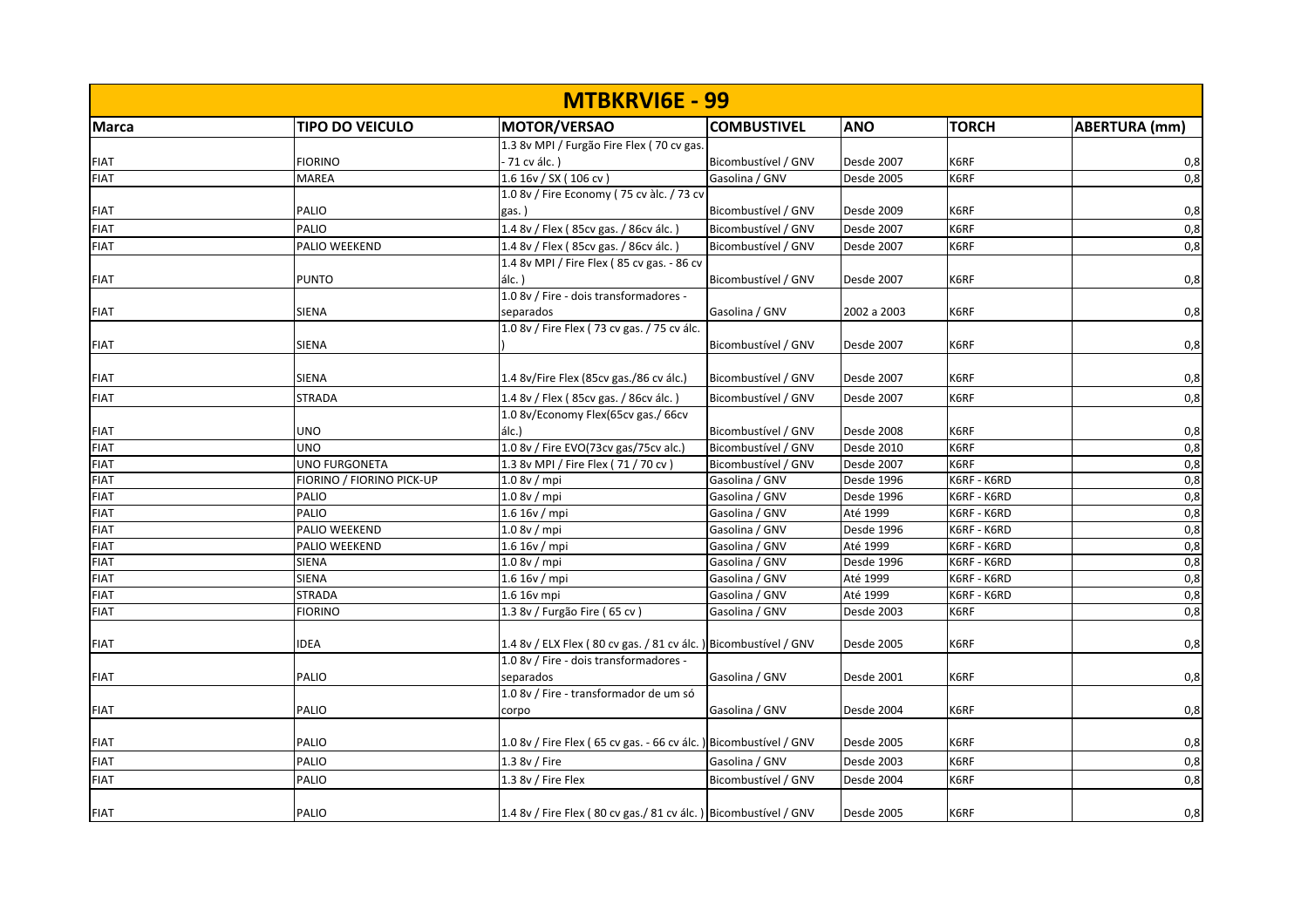| <b>MTBKRVI6E - 99</b> |                     |                                                                 |                     |                   |              |                      |  |
|-----------------------|---------------------|-----------------------------------------------------------------|---------------------|-------------------|--------------|----------------------|--|
| <b>Marca</b>          | TIPO DO VEICULO     | <b>MOTOR/VERSAO</b>                                             | <b>COMBUSTIVEL</b>  | <b>ANO</b>        | <b>TORCH</b> | <b>ABERTURA (mm)</b> |  |
| <b>FIAT</b>           | PALIO WEEKEND       | 1.3 8v / Fire                                                   | Gasolina / GNV      |                   | K6RF         | 0,8                  |  |
| <b>FIAT</b>           | PALIO WEEKEND       | 1.3 8v / Fire Flex                                              | Bicombustível / GNV |                   | K6RF         | 0,8                  |  |
| <b>FIAT</b>           | PALIO WEEKEND       | 1.4 8v / Flex (80 cv gas. / 81 cv álc.)                         | Bicombustível / GNV | <b>Desde 2005</b> | K6RF         | 0,8                  |  |
|                       |                     | 1.0 8v / Fire - transformador de um só                          |                     |                   |              |                      |  |
| <b>FIAT</b>           | SIENA               | corpo                                                           | Gasolina / GNV      | Desde 2004        | K6RF         | 0,8                  |  |
|                       |                     | 1.0 8v / Fire Flex (65 cv gas. / 66 cv álc.                     |                     |                   |              |                      |  |
| <b>FIAT</b>           | SIENA               |                                                                 | Bicombustível / GNV | <b>Desde 2005</b> | K6RF         | 0,8                  |  |
| <b>FIAT</b>           | SIENA               | 1.3 8v / Fire                                                   | Gasolina / GNV      |                   | K6RF         | 0,8                  |  |
| <b>FIAT</b>           | SIENA               | 1.3 8v / Fire Flex                                              | Bicombustível / GNV |                   | K6RF         | 0,8                  |  |
| <b>FIAT</b>           | SIENA               | 1.4 8v / ELX Flex (80 cv gas. / 81 cv álc.) Bicombustível / GNV |                     | Desde 2005        | K6RF         | 0,8                  |  |
|                       |                     | 1.4 8v (68 cv gnv / 80 cv gas. / 81 cv álc.                     |                     |                   |              |                      |  |
| <b>FIAT</b>           | SIENA TETRAFUEL     |                                                                 | Tetrafuel           | Desde 2006        | K6RF         | 0,8                  |  |
| <b>FIAT</b>           | <b>STRADA</b>       | 1.3 8v / Fire                                                   | Gasolina / GNV      |                   | K6RF         | 0,8                  |  |
| <b>FIAT</b>           | <b>STRADA</b>       | 1.4 8v /Fire Flex (80cv gas./81cv álc.)                         | Bicombustível / GNV | Desde 2005        | K6RF         | 0,8                  |  |
| <b>FIAT</b>           | UNO                 | 1.0 8v / Mille Fire                                             | Gasolina / GNV      |                   | K6RF         | 0,8                  |  |
|                       |                     | 1.0 8v / Mille Fire Flex (65 cv gas. / 66                       |                     |                   |              |                      |  |
| <b>FIAT</b>           | UNO                 | cv álc.                                                         | Bicombustível / GNV | Desde 2006        | K6RF         | 0,8                  |  |
|                       |                     | 1.0 8v / Mille Fire Flex (dois                                  |                     |                   |              |                      |  |
| <b>FIAT</b>           | UNO                 | transformadores separados)                                      | Bicombustível / GNV | Desde 2005        | K6RF         | 0,8                  |  |
| <b>FIAT</b>           | UNO FURGONETA       | 1.3 8v / Fire (65 cv)                                           | Gasolina / GNV      | Desde 2004        | K6RF         | 0,8                  |  |
| <b>HYUNDAI</b>        | S COUPE             | $1.5 -$ turbo                                                   | Gasolina / GNV      |                   | K6RF         | 0,8                  |  |
| <b>JAGUAR</b>         | DAIMLER / SOVEREIGN | 4.0                                                             | Gasolina / GNV      |                   | K6RF         | 0,9                  |  |
| <b>JAGUAR</b>         | XJ6                 | 4.0 24v                                                         | Gasolina / GNV      | 1990 a 1996       | K6RF         | 0,9                  |  |
| <b>JAGUAR</b>         | XJ-S                | 4.0                                                             | Gasolina / GNV      | 1992 a 1996       | K6RF         | 0,9                  |  |
| <b>KIA MOTORS</b>     | CARENS              | 1.8 (110 cv)                                                    | Gasolina / GNV      | <b>Desde 2001</b> | K6RF         | 0,9                  |  |
| <b>KIA MOTORS</b>     | SEPHIA <sub>2</sub> | 1.6 / FB522 (102 cv - OKAB5)                                    | Gasolina / GNV      | Desde 04/2001     | K6RF         | 0,9                  |  |
| <b>MERCEDES BENZ</b>  | 300 SE              | 2.8 (193 cv - M104.944 / M104.992)                              | Gasolina / GNV      | 02/1993 a 10/1998 | K6RF         | 0,8                  |  |
| <b>MERCEDES BENZ</b>  | 300 SE/SEL          | 3.2 (231 cv - M104.990)                                         | Gasolina / GNV      | 03/1991 a 06/1993 | K6RF         | 0,8                  |  |
| <b>MERCEDES BENZ</b>  | 500 E               | 5.0 V8 (319 cv - M119.974)                                      | Gasolina / GNV      | 06/1991 a 06/1993 | K6RF         | 0,8                  |  |
| <b>MERCEDES BENZ</b>  | C180                | 1.8 / (202) (122 cv - M111.920)                                 | Gasolina / GNV      | 06/1993 a 06/1997 | K6RF         | 0,8                  |  |
| <b>MERCEDES BENZ</b>  | C <sub>200</sub>    | 2.0                                                             | Gasolina / GNV      | 03/1994 a 08/1997 | K6RF         | 0,8                  |  |
| <b>MERCEDES BENZ</b>  | C220                | 2.2                                                             | Gasolina / GNV      |                   | K6RF         | 0,8                  |  |
| <b>MERCEDES BENZ</b>  | C230                | 2.3 / Kompressor                                                | Gasolina / GNV      | Desde 10/1995     | K6RF         | 0,8                  |  |
| <b>MERCEDES BENZ</b>  | C280                | 2.8                                                             | Gasolina / GNV      | Desde 06/1993     | K6RF         | 0,8                  |  |
| <b>MERCEDES BENZ</b>  | CL600               | 6.0 (M 120.980)                                                 | Gasolina / GNV      | Desde 1997        | K6RF         | 0,8                  |  |
| <b>MERCEDES BENZ</b>  | <b>CLK230</b>       | 2.3 16v / Kompressor                                            | Gasolina / GNV      | Desde 03/2000     | K6RF         | 0,8                  |  |
| <b>MERCEDES BENZ</b>  | E220                | 2.2                                                             | Gasolina / GNV      |                   | K6RF         | 0,8                  |  |
| <b>MERCEDES BENZ</b>  | E500                | 5.0 V8 (320 cv - M 119.974)                                     | Gasolina / GNV      | 06/1993 a 06/1995 | K6RF         | 0,8                  |  |
| <b>MERCEDES BENZ</b>  | <b>S280</b>         | 2.8                                                             | Gasolina / GNV      | Desde 06/1993     | K6RF         | 0,8                  |  |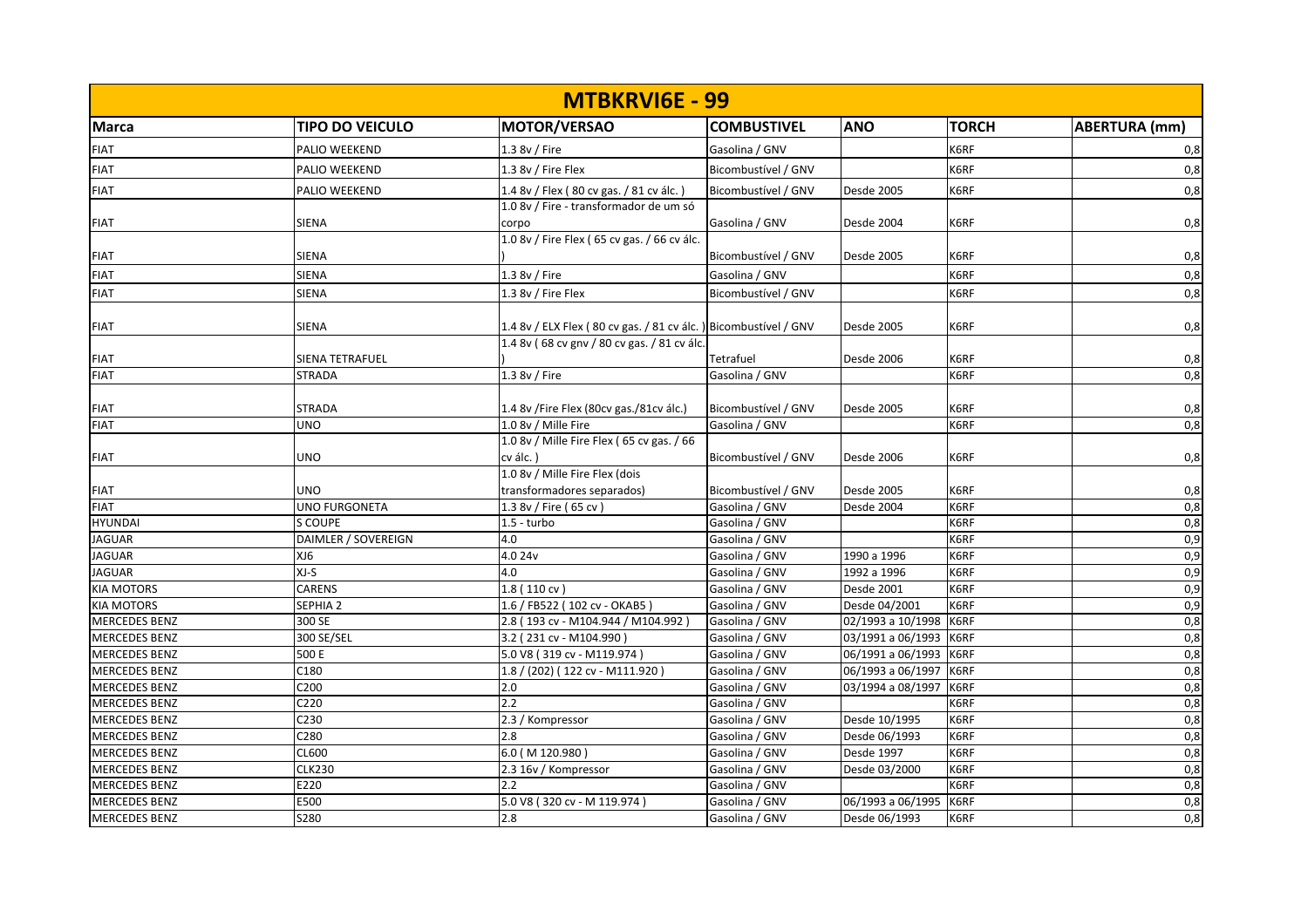| <b>MTBKRVI6E - 99</b> |                        |                                                  |                     |                   |              |                      |  |
|-----------------------|------------------------|--------------------------------------------------|---------------------|-------------------|--------------|----------------------|--|
| <b>Marca</b>          | <b>TIPO DO VEICULO</b> | <b>MOTOR/VERSAO</b>                              | <b>COMBUSTIVEL</b>  | <b>ANO</b>        | <b>TORCH</b> | <b>ABERTURA (mm)</b> |  |
| <b>MERCEDES BENZ</b>  | S320                   | 3.2                                              | Gasolina / GNV      | 07/1993 a 1999    | K6RF         | 0,8                  |  |
|                       |                        | 4.2 V8 (279 cv - M119.971 / M119.981             |                     |                   |              |                      |  |
| <b>MERCEDES BENZ</b>  | S420                   |                                                  | Gasolina / GNV      | 06/1993 a 06/1997 | K6RF         | 0,8                  |  |
| <b>MERCEDES BENZ</b>  | S500                   | 5.0 V8 (319 cv - M119.970)                       | Gasolina / GNV      | 07/1993 a 1999    | K6RF         | 0,8                  |  |
| <b>MERCEDES BENZ</b>  | S600                   | 6.0 48v V12                                      | Gasolina / GNV      | 07/1993 a 1999    | K6RF         | 0,8                  |  |
| <b>MERCEDES BENZ</b>  | SL320                  | 3.2 (231 cv - M 104.991)                         | Gasolina / GNV      | 07/1993 a 06/1997 | K6RF         | 0,8                  |  |
| <b>MITSUBISHI</b>     | COLT                   | 1.8(4G93)                                        | Gasolina / GNV      | 1992 a 1994       | K6RF         | 0,8                  |  |
| <b>MITSUBISHI</b>     | <b>GALANT</b>          | 2.0(6A12)                                        | Gasolina / GNV      | Desde 1993        | K6RF         | 0,8                  |  |
| <b>NISSAN</b>         | <b>SENTRA</b>          | 1.8 16v / B15X (115 cv - QG18DE)                 | Gasolina / GNV      | Desde 2005        | K6RF         | 0,8                  |  |
| <b>PEUGEOT</b>        | 205                    | 2.0 / GTI ( XU9JP )                              | Gasolina / GNV      |                   | K6RF         | 0,8                  |  |
| PEUGEOT               | 306                    | 1.8i / XT ( XU7JP )                              | Gasolina / GNV      |                   | K6RF         | 0,8                  |  |
| PEUGEOT               | 306                    | 2.0 16v / S16 (XU10J4)                           | Gasolina / GNV      | Até 03/1997       | K6RF         | 0,8                  |  |
| <b>PEUGEOT</b>        | 405                    | 2.0i / MI16 (XU10J4)                             | Gasolina / GNV      | Desde 07/1992     | K6RF         | 0,8                  |  |
| <b>PEUGEOT</b>        | 206                    | 1.4 8v / Flex (82 cv alc - 80 cv gas -<br>TU3JP) | Bicombustível / GNV | Desde 2006        | K6RF         | 0,8                  |  |
| <b>PEUGEOT</b>        | 206                    | 1.4 8v (TU3JP-KFX)                               | Gasolina / GNV      | Desde 2005        | K6RF         | 0,8                  |  |
|                       |                        | 1.4 8v / Flex (80 cv gas. / 82 cv alc -          |                     |                   |              |                      |  |
| <b>PEUGEOT</b>        | 206 SW                 | TU3JP)                                           | Bicombustível / GNV | Desde 2006        | K6RF         | 0,8                  |  |
| <b>PEUGEOT</b>        | 206 SW                 | 1.4 8v (75 cv - TU3JP-KFX)                       | Gasolina / GNV      | <b>Desde 2005</b> | K6RF         | 0,8                  |  |
|                       |                        | 1.4 8v / Flex (80 cv gas. - 82 cv álc. -         |                     |                   |              |                      |  |
| <b>PEUGEOT</b>        | 207 / 207 SW           | TU3JP)                                           | Bicombustível / GNV | Desde 2008        | K6RF         | 0,8                  |  |
| <b>RENAULT</b>        | <b>SCENIC</b>          | 2.0 16v (F4R)                                    | Gasolina / GNV      | Desde 07/2000     | K6RF         | 0,8                  |  |
| <b>SUBARU</b>         | LEGACY                 | 2.5                                              | Gasolina / GNV      | Até 2001          | K6RF         | 0,8                  |  |
| <b>SUZUKI</b>         | <b>BALENO</b>          | 1.5 ( G15A )                                     | Gasolina / GNV      | 1994 a 1998       | K6RF         | 0,8                  |  |
| <b>SUZUKI</b>         | <b>BALENO</b>          | 1.6 - SOHC (G16B)                                | Gasolina / GNV      | 1994 a 1999       | K6RF         | 0,8                  |  |
| <b>SUZUKI</b>         | <b>BALENO</b>          | 1.6 16v (G16A)                                   | Gasolina / GNV      | Desde 1995        | K6RF         | 0,8                  |  |
| <b>SUZUKI</b>         | <b>JIMNY</b>           | 1.3 16v (G13B)                                   | Gasolina / GNV      | Até 2000          | K6RF         | 0,8                  |  |
| <b>SUZUKI</b>         | <b>SIDEKICK</b>        | 1.6 - SOHC (G16B)                                | Gasolina / GNV      | 1996 a 1998       | K6RF         | 0,8                  |  |
| <b>SUZUKI</b>         | <b>SIDEKICK</b>        | 1.6 8v - SOHC (G16A)                             | Gasolina / GNV      | 1989 a 1995       | K6RF         | 0,8                  |  |
| <b>SUZUKI</b>         | <b>SIDEKICK</b>        | 1.6 16v - SOHC (G16B)                            | Gasolina / GNV      | 1992 a 1996       | K6RF         | 0,8                  |  |
| <b>SUZUKI</b>         | <b>SWIFT</b>           | 1.6 16v (G16B)                                   | Gasolina / GNV      | 1996 a 1998       | K6RF         | 0,8                  |  |
| <b>SUZUKI</b>         | <b>VITARA</b>          | $1.6 / 2.0 - 5 DR$                               | Gasolina / GNV      | Desde 1993        | K6RF         | 0,8                  |  |
| <b>SUZUKI</b>         | <b>VITARA</b>          | 1.6 16v (G16B)                                   | Gasolina / GNV      | 1993 a 1998       | K6RF         | 0,8                  |  |
| <b>TOYOTA</b>         | $MR-2$                 | 2.0 / Turbo (3S - GTE)                           | Gasolina / GNV      | 1991 a 1995       | K6RF         | 0,8                  |  |
| VOLKSWAGEN            | PASSAT / VARIANT       | 2.0 16v FSI (150 cv - BLY / BVZ)                 | Gasolina / GNV      | 10/2005 a 05/2007 | K6RF         | 0,9                  |  |
| VOLVO                 | 850                    | 2.5 20v (B5254FS)                                | Gasolina / GNV      | 1993 a 1997       | K6RF         | 0,8                  |  |
| VOLVO                 | 850                    | aspirado (B5254F)                                | Gasolina / GNV      |                   | K6RF         | 0,8                  |  |
| VOLVO                 | 960                    | 3.0 L6 (B6304S / F)                              | Gasolina / GNV      | 1992 a 1997       | K6RF         | 0,8                  |  |
| VOLVO                 | 960                    | 3.0 aspirado (B6304F)                            | Gasolina / GNV      |                   | K6RF         | 0,8                  |  |
| VOLVO                 | <b>S70</b>             | 2.5 20v (B5254S)                                 | Gasolina / GNV      | Desde 1997        | K6RF         | 0,8                  |  |
|                       |                        |                                                  |                     |                   |              |                      |  |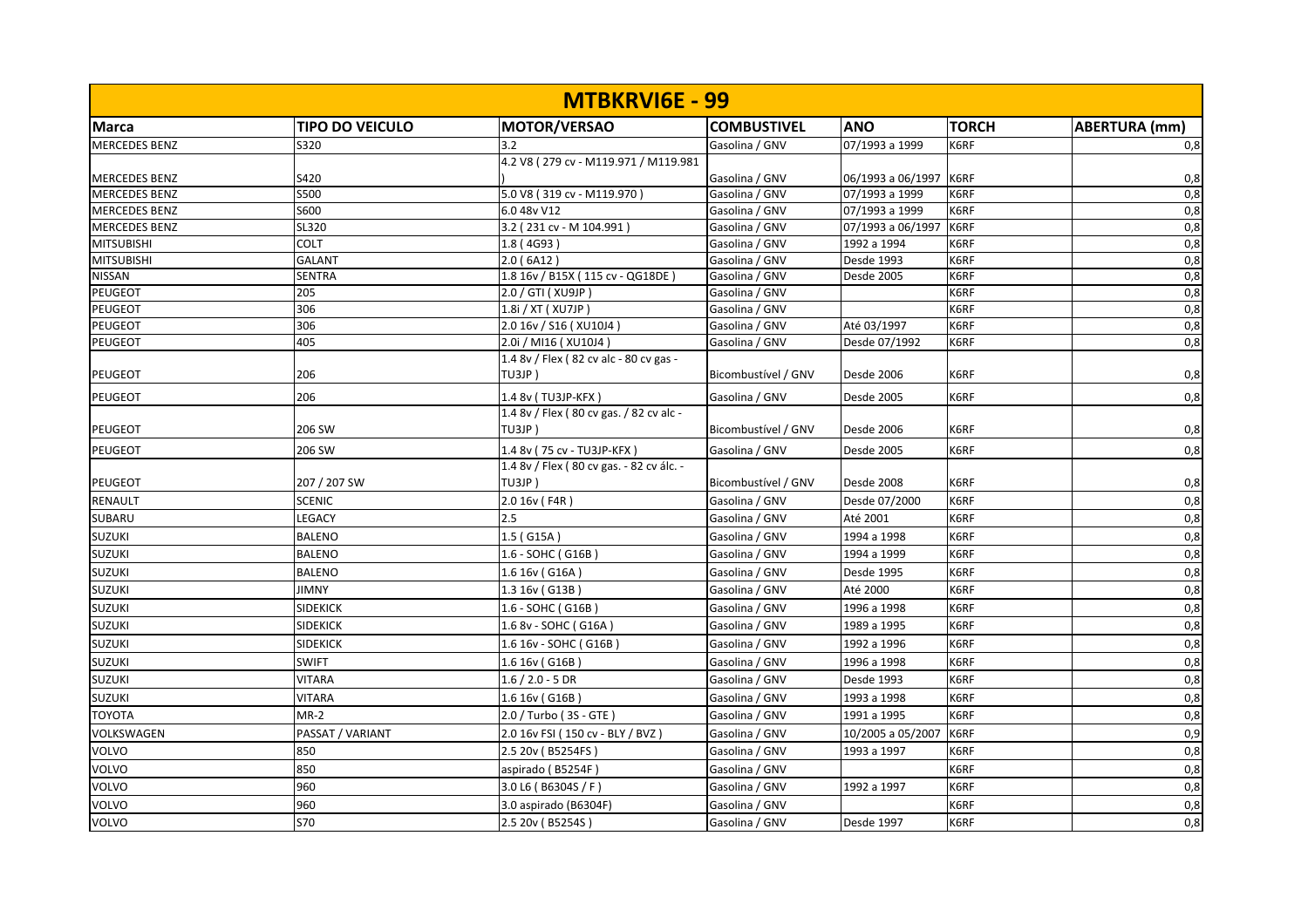| <b>MTBKRVISE - 100</b> |                                |                                                          |                    |                        |              |                      |  |
|------------------------|--------------------------------|----------------------------------------------------------|--------------------|------------------------|--------------|----------------------|--|
| Marca                  | <b>TIPO DO VEICULO</b>         | <b>MOTOR/VERSAO</b>                                      | <b>COMBUSTIVEL</b> | <b>ANO</b>             | <b>TORCH</b> | <b>ABERTURA</b> (mm) |  |
| CHRYSLER/DODGE/JEEP    | <b>CHEROKEE</b>                | 5.2 V8                                                   | Gasolina / GNV     | 1993 a 1996            | K5RF         | 0,9                  |  |
| CHRYSLER/DODGE/JEEP    | <b>DODGE RAM</b>               | 5.9 V8                                                   | Gasolina / GNV     | 1993 a 1996            | K5RF         | 0,9                  |  |
| CHRYSLER/DODGE/JEEP    | <b>GRAND CHEROKEE LIMITED</b>  | 5.2 V8                                                   | Gasolina / GNV     | 1993 a 1996            | K5RF         | 0,9                  |  |
| <b>CITROËN</b>         | <b>XANTIA</b>                  | 1.8 8v ( XU7JP LFZ )                                     | Gasolina / GNV     | 1993 a 1997            | K5RF         | 0,8                  |  |
| <b>CITROËN</b>         | ZX                             | 1.9 8v - inj. (XU9JA)                                    | Gasolina / GNV     | 1992 a 1998            | K5RF         | 0,8                  |  |
| <b>CITROËN</b>         | <b>EVASION</b>                 | 2.0 8v (XU10J2C)                                         | Gasolina / GNV     | 1995 a 2001            | K5RD - K5RF  | 0,8                  |  |
| <b>CITROËN</b>         | <b>XANTIA</b>                  | 2.0 8v (XU10J2R)                                         | Gasolina / GNV     | 1996 a 2001            | K5RD - K5RF  | 0,8                  |  |
| <b>CITROËN</b>         | <b>XSARA</b>                   | 1.8 8v - inj. (XU7JP)                                    | Gasolina / GNV     | 1997 a 2001            | K5RD - K5RF  | 0,8                  |  |
| <b>CITROËN</b>         | ZX                             | 1.8 8v (XU7JP)                                           | Gasolina / GNV     | 1996 a 1998            | K5RD - K5RF  | 0,8                  |  |
| <b>CITROËN</b>         | ZX                             | 2.0 8v - inj. (XU10J2C)                                  | Gasolina / GNV     | 1992 a 1998            | K5RD - K5RF  | 0,8                  |  |
| <b>FIAT</b>            | <b>SIENA</b>                   | 1.58v/mpi                                                | Álcool / GNV       | Desde 1999             | K5RF         | 0,8                  |  |
| <b>FIAT</b>            | <b>UNO</b>                     | 1.4 / Turbo / Com ar-condicionado                        | Gasolina / GNV     |                        | K5RF - K5RTC | 0,8                  |  |
| <b>FIAT</b>            | FIORINO / FIORINO PICK-UP      | 1.5/mpi                                                  | Gasolina / GNV     | 1997 a 2000            | K5RD - K5RF  | 0,8                  |  |
| <b>FIAT</b>            | FIORINO / FIORINO PICK-UP      | $1.5 /$ mpi                                              | Gasolina / GNV     | Desde 2000             | K5RD - K5RF  | 0,8                  |  |
| <b>FIAT</b>            | FIORINO / FIORINO PICK-UP      | 1.5/mpi                                                  | Álcool / GNV       | Desde 2000             | K5RD - K5RF  | 0,8                  |  |
| <b>FIAT</b>            | PALIO/WEEKEND / SIENA / STRADA | 1.58v/mpi                                                | Gasolina / GNV     |                        | K5RD - K5RF  | 0,8                  |  |
| <b>FIAT</b>            | PALIO/WEEKEND / SIENA / STRADA | 1.5 8v / mpi                                             | Álcool / GNV       |                        | K5RD - K5RF  | 0,8                  |  |
| <b>FIAT</b>            | PALIO/WEEKEND / SIENA / STRADA | 1.68v/mpi                                                | Gasolina / GNV     |                        | K5RD - K5RF  | 0,8                  |  |
| <b>FIAT</b>            | PALIO/WEEKEND / SIENA / STRADA | 1.68v / spi                                              | Gasolina / GNV     |                        | K5RD - K5RF  | 0,8                  |  |
| <b>FIAT</b>            | PALIO/WEEKEND / SIENA / STRADA | 1.6 16v/mpi                                              | Gasolina / GNV     | Desde 2000             | K5RD - K5RF  | 0,8                  |  |
|                        |                                | 1.8 / 2.0 8v - SOHC sextavado 16 mm (                    |                    |                        |              |                      |  |
| <b>GENERAL MOTORS</b>  | <b>ASTRA</b>                   | <b>C20NE)</b>                                            | Gasolina / GNV     | 1995                   | K5RD - K5RF  | 0,8                  |  |
| <b>KIA MOTORS</b>      | <b>CLARUS</b>                  | $1.8$ DOHC (T8)                                          | Gasolina / GNV     | 06/1996 a 04/2000      | K5RF         | 0,8                  |  |
| <b>MERCEDES BENZ</b>   | C230                           | 2.3                                                      | Gasolina / GNV     | Desde 07/1995          | K5RF         | 0,8                  |  |
| <b>MERCEDES BENZ</b>   | E230                           | 2.3                                                      | Gasolina / GNV     |                        | K5RF         | 0,8                  |  |
| <b>MERCEDES BENZ</b>   | E280                           | 2.8 24v                                                  | Gasolina / GNV     | 1996 a 02/1997         | K5RF         | 0,8                  |  |
| <b>MERCEDES BENZ</b>   | E320                           | 3.2 (M104.995)                                           | Gasolina / GNV     | 06/1995 a 05/1999      | K5RF         | 0,8                  |  |
| <b>MERCEDES BENZ</b>   | E420                           | 4.2 32v V8                                               | Gasolina / GNV     | 1996 a 03/1997         | K5RF         | 0,8                  |  |
| <b>PEUGEOT</b>         | 106                            | 1.4i / XT (TU3MC)                                        | Gasolina / GNV     | 07/1992 a 06/1995      | K5RF         | 0,8                  |  |
| PEUGEOT                | 205                            | 1.0 / Junior (TU9M)                                      | Gasolina / GNV     | Desde 07/1992          | K5RF         | 0,8                  |  |
| <b>PEUGEOT</b>         | 205                            | 1.4 / Xsi (TU3MC)                                        | Gasolina / GNV     | 07/1992 a 06/1995      | K5RF         | 0,8                  |  |
| PEUGEOT                | 205                            | 1.4i / CJ conversível (TU3MC / TU3M)                     | Gasolina / GNV     | 07/1992 a 06/1995      | K5RF         | 0,8                  |  |
| <b>PEUGEOT</b>         | 205                            | 2.0 / CTI conversível (XU9JP / XU9JA /<br>XU9J1)         | Gasolina / GNV     | Desde 07/1992          | K5RF         | 0,8                  |  |
| <b>PEUGEOT</b>         | 306                            | 1.8i / XN / XR / SR / SL / Cabrio (XU7JP) Gasolina / GNV |                    | Até 03/1995            | K5RF         | 0,8                  |  |
| <b>PEUGEOT</b>         | 306                            | 2.0 / Xsi / Cabrio ( XU10J2 )                            | Gasolina / GNV     | Até 03/1995            | K5RF         | 0,8                  |  |
| <b>PEUGEOT</b>         | 405                            | 1.6 8v / GL/GR ( XU5JP )                                 | Gasolina / GNV     | 07/1994 a 03/1995      | K5RF         | 0,8                  |  |
| PEUGEOT                | 405                            | 1.6 8v / GL/GR (XU5M3)                                   | Gasolina / GNV     | 07/1992 a 06/1994      | K5RF         | 0,8                  |  |
| <b>PEUGEOT</b>         | 405                            | 1.8 / SR/GR ( XU7JP )                                    | Gasolina / GNV     | 07/1992 a 03/1995      | K5RF         | 0,8                  |  |
| <b>PEUGEOT</b>         | 605                            | 2.0 / SRI ( XU10J2 )                                     | Gasolina / GNV     | 07/1992 a 07/1994 K5RF |              | 0,8                  |  |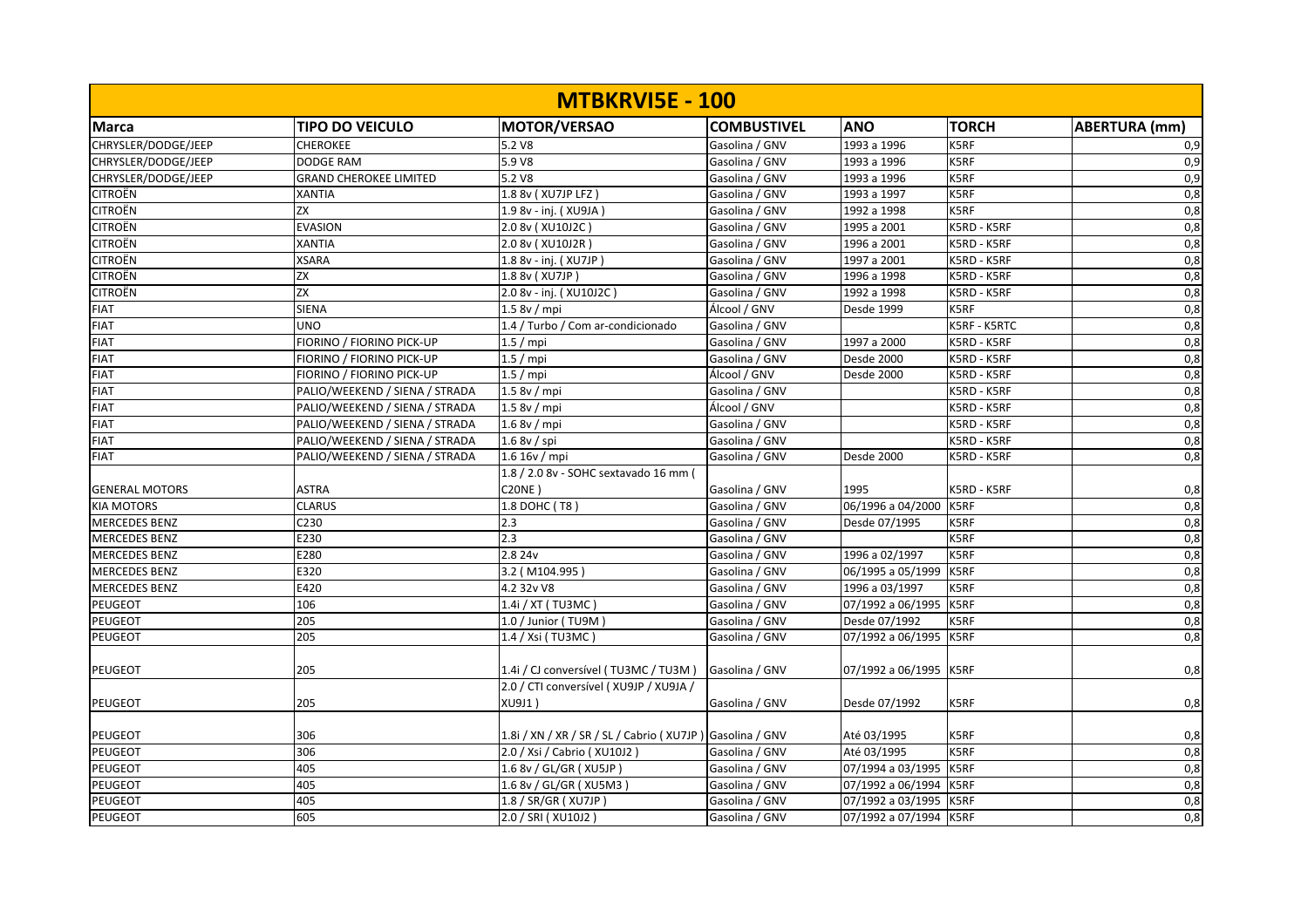|                     |                        | <b>MTBKRVISE - 100</b>                                   |                    |                   |                     |                      |
|---------------------|------------------------|----------------------------------------------------------|--------------------|-------------------|---------------------|----------------------|
| <b>Marca</b>        | <b>TIPO DO VEICULO</b> | MOTOR/VERSAO                                             | <b>COMBUSTIVEL</b> | <b>ANO</b>        | <b>TORCH</b>        | <b>ABERTURA</b> (mm) |
| PEUGEOT             | 806                    | 2.0 (XU10J2C)                                            | Gasolina / GNV     | 03/1994 a 06/1995 | K5RF                | 0,8                  |
| PEUGEOT             | 106                    | 1.0 8v / Kid / XN / Soleil (TU9M)                        | Gasolina / GNV     | 07/1992 a 06/1995 | K5RF - K5RTC        | 0,8                  |
| PEUGEOT             | 405                    | 2.0i / SRI / STI / Break ( XU10J2 )                      | Gasolina / GNV     | 07/1992 a 03/1995 | <b>K5RF - K5RTC</b> | 0,8                  |
| <b>PEUGEOT</b>      | 106                    | 1.0 / Kid / XN / Soleil (TU9M)                           | Gasolina / GNV     | Desde 07/1995     | K5RD - K5RF         | 0,8                  |
| <b>PEUGEOT</b>      | 106                    | 1.0i 8v (TU9M)                                           | Gasolina / GNV     | Desde 1996        | K5RD - K5RF         | $\overline{0,8}$     |
| <b>PEUGEOT</b>      | 306                    | 1.8i / XN / XR / SR / SL / Cabrio (XU7JP) Gasolina / GNV |                    | Desde 04/1995     | K5RD - K5RF         | 0,8                  |
| <b>PEUGEOT</b>      | 405                    | 1.6 8v / GL/GR (XU5JP)                                   | Gasolina / GNV     | Desde 04/1995     | K5RD - K5RF         | 0,8                  |
| <b>PEUGEOT</b>      | 405                    | 1.8 / SR/GR ( XU7JP )                                    | Gasolina / GNV     | Desde 04/1995     | K5RD - K5RF         | 0,8                  |
|                     |                        | 1.0 8v / vela com sextavado 16mm e                       |                    |                   |                     |                      |
| <b>RENAULT</b>      | <b>CLIO</b>            | cabo term. Longo. (D7D)                                  | Gasolina / GNV     |                   | K5RD-K5RF           | 0,8                  |
| <b>RENAULT</b>      | <b>CLIO</b>            | 1.6 8v - sextavado 16mm (K7M)                            | Gasolina / GNV     |                   | K5RD-K5RF           | 0,8                  |
|                     |                        | 1.0 8v / vela com sextavado 16mm e                       |                    |                   |                     |                      |
| <b>RENAULT</b>      | <b>KANGOO</b>          | cabo term. Longo. (D7D)                                  | Gasolina / GNV     |                   | K5RD-K5RF           | 0,8                  |
| RENAULT             | <b>KANGOO</b>          | 1.6 8v (K7M)                                             | Gasolina / GNV     | Desde 05/1998     | K5RD-K5RF           | 0,8                  |
| <b>RENAULT</b>      | MEGANE                 | 1.6 8v (K7M)                                             | Gasolina / GNV     | Desde 03/1999     | K5RD-K5RF           | 0,8                  |
| <b>RENAULT</b>      | MEGANE                 | 1.6 16v (K4M)                                            | Gasolina / GNV     | Até 2003          | K5RD-K5RF           | 0,8                  |
|                     |                        | 1.0 8v / vela com sextavado 16mm e                       |                    |                   |                     |                      |
| <b>RENAULT</b>      | TWINGO                 | cabo term. Longo. (D7D)                                  | Gasolina / GNV     | Desde 1998        | K5RD-K5RF           | 0,8                  |
|                     |                        | 1.0 8v / vela com sextavado 16mm e                       |                    |                   |                     |                      |
| <b>RENAULT</b>      | <b>TWINGO</b>          | cabo term. Longo. (D7D)                                  | Gasolina / GNV     | Desde 10/1999     | K5RD-K5RF           | 0,8                  |
|                     |                        | 1.2 8v / vela com sextavado 16mm e                       |                    |                   |                     |                      |
| <b>RENAULT</b>      | <b>TWINGO</b>          | cabo term. Longo e Curto (D7F)                           | Gasolina / GNV     | Desde 1998        | K5RD-K5RF           | 0,8                  |
| VOLKSWAGEN          | GOLF                   | 2.0 - Mexicano / GTI (ABA)                               | Gasolina / GNV     | 1994 a 07/1998    | K5RF                | 0,8                  |
| <b>VOLKSWAGEN</b>   | GOLF                   | 2.0 - Mexicano / GLX (ABA)                               | Gasolina / GNV     | 02/1995 a 07/1998 | K5RF                | $\overline{0,8}$     |
|                     |                        | <b>MTZFRVI5F11 - 101</b>                                 |                    |                   |                     |                      |
| Marca               | <b>TIPO DO VEICULO</b> | MOTOR/VERSAO                                             | <b>COMBUSTIVEL</b> | <b>ANO</b>        | <b>TORCH</b>        | <b>ABERTURA (mm)</b> |
| CHRYSLER/DODGE/JEEP | <b>CHEROKEE SPORT</b>  | 3.7 V6 (211 cv)                                          | Gasolina / GNV     | Desde 10/2001     | <b>K5RA-11</b>      | 1,1                  |
| <b>HONDA</b>        | ACCORD                 | 2.2 16v / VTEC                                           | Gasolina / GNV     | 1992 a 1998       | <b>K5RA-11</b>      | 1,1                  |
| <b>HONDA</b>        | <b>ACCORD</b>          | 2.3 16v / EX / EXR                                       | Gasolina / GNV     | Desde 1998        | <b>K5RA-11</b>      | 1,1                  |
| <b>HONDA</b>        | <b>CIVIC</b>           | 1.6 16v / LX / LXB                                       | Gasolina / GNV     | Desde 1997        | <b>K5RA-11</b>      | 1,1                  |
| <b>HONDA</b>        | CIVIC                  | $1.6$ 16v / EX                                           | Gasolina / GNV     | Desde 1998        | <b>K5RA-11</b>      | 1,1                  |
| <b>HONDA</b>        | <b>CIVIC</b>           | <b>DX</b>                                                | Gasolina / GNV     | 1994 a 1995       | <b>K5RA-11</b>      | 1,1                  |
| <b>HONDA</b>        | CR-V                   | 2.0 / DOHC (B20B3)                                       | Gasolina / GNV     | 1997 a 1999       | <b>K5RA-11</b>      | 1,1                  |
| <b>HONDA</b>        | ODYSSEY                | 2.2 16v                                                  | Gasolina / GNV     | 1996 a 1997       | <b>K5RA-11</b>      | 1,1                  |
| <b>HONDA</b>        | PRELUDE                | S / SI SOHC                                              | Gasolina / GNV     | 1992 a 1994       | <b>K5RA-11</b>      | 1,1                  |
| <b>MAZDA</b>        | 626                    | 2.5 V6 (KLD)                                             | Gasolina / GNV     |                   | <b>K5RA-11</b>      | 1,1                  |
| <b>MAZDA</b>        | 929                    | V6 (JE-DOHC)                                             | Gasolina / GNV     | Desde 1990        | K5RA-11             | 1,1                  |
| <b>MAZDA</b>        | 929                    | V6 (JE-ZE)                                               | Gasolina / GNV     | <b>Desde 1995</b> | <b>K5RA-11</b>      | 1,1                  |
|                     |                        |                                                          |                    |                   |                     |                      |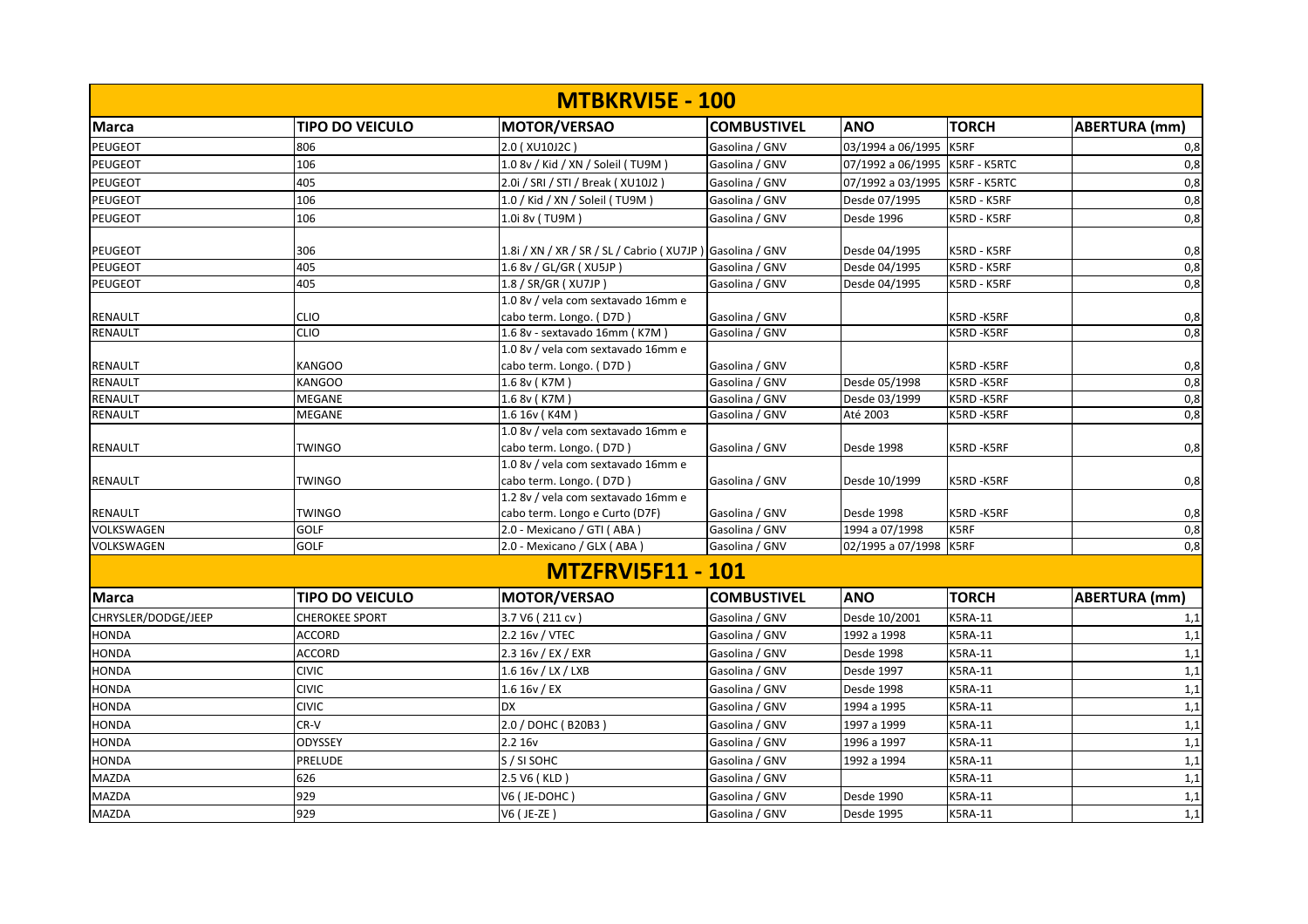|              |                        | <b>MTZFRVI5F11 - 101</b>                                                                                         |                     |                  |              |                      |
|--------------|------------------------|------------------------------------------------------------------------------------------------------------------|---------------------|------------------|--------------|----------------------|
| <b>Marca</b> | <b>TIPO DO VEICULO</b> | MOTOR/VERSAO                                                                                                     | <b>COMBUSTIVEL</b>  | <b>ANO</b>       | <b>TORCH</b> | <b>ABERTURA</b> (mm) |
| <b>MAZDA</b> | MILLENIA               | 2.5 V6 DOHC                                                                                                      | Gasolina / GNV      | 1995 a 2002      | K5RA-11      | 1,1                  |
| <b>MAZDA</b> | <b>MPV</b>             | 3.0 V6 (JE EGI)                                                                                                  | Gasolina / GNV      | Desde 1990       | K5RA-11      | 1,1                  |
| <b>MAZDA</b> | XEDOS 9                | 2.5 (KL-ZE)                                                                                                      | Gasolina / GNV      |                  | K5RA-11      | 1,1                  |
|              |                        | <b>MTBKRVI7ESB - 102</b>                                                                                         |                     |                  |              |                      |
| <b>Marca</b> | <b>TIPO DO VEICULO</b> | MOTOR/VERSAO                                                                                                     | <b>COMBUSTIVEL</b>  | <b>ANO</b>       | <b>TORCH</b> | <b>ABERTURA</b> (mm) |
| VOLKSWAGEN   | <b>CROSS FOX</b>       | 1.6 8v / Totalflex (101 cv gás. / 103 cv<br>álc. - EA 111 RSH / VHT - CCR)                                       | Bicombustível / GNV | Desde 05/2008    | K7RTC        | 0,9                  |
| VOLKSWAGEN   | <b>FOX</b>             | 1.0 8v / Totalflex (68 cv gas./71 cv álc. -<br>EA-111 RSH)                                                       | Bicombustível / GNV | Desde 04/2005    | <b>K7RTC</b> | 0,9                  |
| VOLKSWAGEN   | <b>FOX</b>             | 1.0 8v / Totalflex (72 cv gas./76 cv álc.<br>EA-111 RSH - VHT - CCN)<br>1.6 8v / Totalflex (101 cv gas. / 103 cv | Bicombustível / GNV | Desde 05/2008    | <b>K7RTC</b> | 0,9                  |
| VOLKSWAGEN   | <b>FOX</b>             | álc. - EA 111 RSH / VHT - CCR)<br>1.0 8v / Totalflex (68cv gas./71cv álc. -                                      | Bicombustível / GNV | Desde 05/2008    | K7RTC        | 0,9                  |
| VOLKSWAGEN   | GOL                    | EA 111 RSH)<br>1.0 8v / Totalflex (72 cv gas. / 76 cv álc.                                                       | Bicombustível / GNV | Desde 10/2005    | <b>K7RTC</b> | 0,9                  |
| VOLKSWAGEN   | GOL                    | EA 111 RSH - VHT / CCN)                                                                                          | Bicombustível / GNV | Desde 05/2008    | <b>K7RTC</b> | 0,9                  |
| VOLKSWAGEN   | GOL                    | 1.6 8v / Totalflex (101/ 103 cv - BWX)<br>1.6 8v / Totalflex (101 cv gas. / 104 cv                               | Bicombustível / GNV | Desde 10/2005    | <b>K7RTC</b> | 0,9                  |
| VOLKSWAGEN   | GOL                    | álc - EA 111 RSH / VHT - CCR)<br>1.6 8v / Totalflex (101 cv gas. / 103 cv                                        | Bicombustível / GNV | Desde 07/2008    | <b>K7RTC</b> | 0,9                  |
| VOLKSWAGEN   | GOLF                   | $álc. - BPA / VHT - CCR$ )<br>1.4 8v / Totalflex RSH (78cv gas. / 80cv                                           | Bicombustível / GNV | Desde 05/2008    | <b>K7RTC</b> | 0,9                  |
| VOLKSWAGEN   | <b>KOMBI</b>           | álc. - EA 111 - Cont.                                                                                            | Bicombustível / GNV | Desde 16/02/2009 | <b>K7RTC</b> | 0,9                  |
| VOLKSWAGEN   | PARATI                 | 1.6 8v / Totalflex (101 / 103 cv -BWX)<br>1.6 8v / Totalflex (101 cv gas. / 103 cv                               | Bicombustível / GNV | Desde 11/2006    | <b>K7RTC</b> | 0,9                  |
| VOLKSWAGEN   | POLO                   | álc. - VHT - CCR)<br>1.6 8v / Totalflex (101 cv gas. / 103 cv                                                    | Bicombustível / GNV | Desde 05/2008    | <b>K7RTC</b> | 0,9                  |
| VOLKSWAGEN   | POLO SEDAN             | álc. - BPA / VHT - CCR)                                                                                          | Bicombustível / GNV | Desde 05/2008    | K7RTC        | 0,9                  |
| VOLKSWAGEN   | SAVEIRO                | 1.6 8v / Totalflex (101 / 103 cv -BWX)<br>1.6 8v / Totalflex (101cv gas. / 103cv                                 | Bicombustível / GNV | Desde 11/2006    | <b>K7RTC</b> | 0,9                  |
| VOLKSWAGEN   | <b>SPACE FOX</b>       | álc. - BPA / VHT - CCR)<br>1.0 8v / Totalflex (72 cv gas. / 76 cv álc.                                           | Bicombustível / GNV | Desde 05/2008    | <b>K7RTC</b> | 0,9                  |
| VOLKSWAGEN   | VOYAGE                 | VHT / CCNA)<br>1.6 8v / Totalflex (101 cv gas. / 104 cv                                                          | Bicombustível / GNV | Desde 07/2008    | K7RTC        | 0,9                  |
| VOLKSWAGEN   | VOYAGE                 | álc. - VHT / CCRA)                                                                                               | Bicombustível / GNV | Desde 07/2008    | <b>K7RTC</b> | 0,9                  |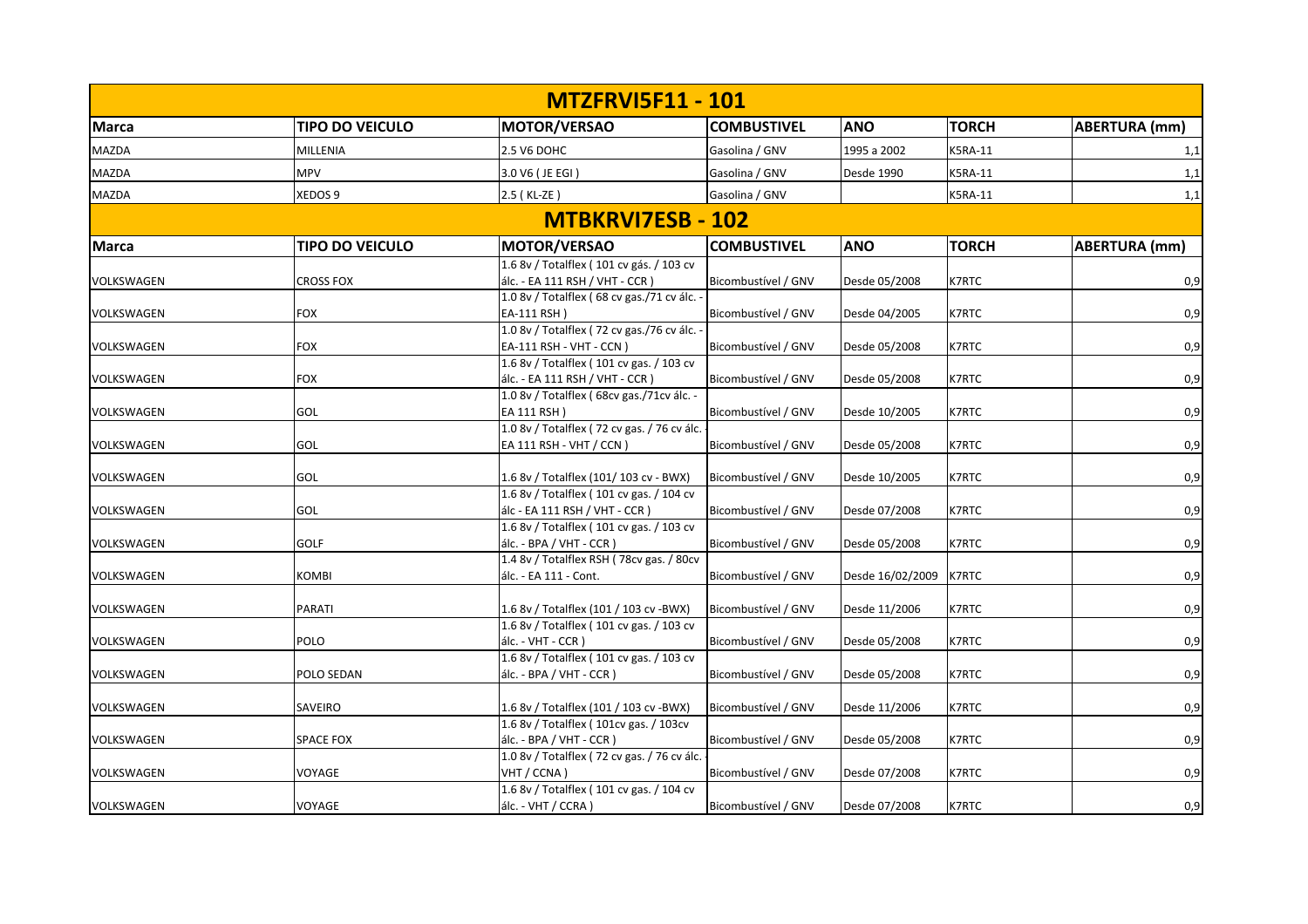|                |                        | <b>MTBKUVIR7ETB10 - 103</b>                                       |                     |                        |               |                      |
|----------------|------------------------|-------------------------------------------------------------------|---------------------|------------------------|---------------|----------------------|
| <b>Marca</b>   | <b>TIPO DO VEICULO</b> | MOTOR/VERSAO                                                      | <b>COMBUSTIVEL</b>  | <b>ANO</b>             | <b>TORCH</b>  | ABERTURA (mm)        |
| <b>SEAT</b>    | <b>IBIZA</b>           | 1.0 16v (AST)                                                     | Gasolina / GNV      | 08/2000 a 2003         | <b>K7RTJY</b> | 1,0                  |
| VOLKSWAGEN     | GOL                    | 1.0 16v / Mi (AT) - com distribuidor                              | Gasolina / GNV      | 1997 a 07/2001         | <b>K7RTJY</b> | 1,0                  |
| VOLKSWAGEN     | GOL                    | 2.0 Mi 16v (AP) / GTI                                             | Gasolina / GNV      | Desde 1997             | <b>K7RTJY</b> | 1,0                  |
| VOLKSWAGEN     | <b>PARATI</b>          | 1.0 16v / Mi (AT) com distribuidor                                | Gasolina / GNV      | 1997 a 07/2001         | <b>K7RTJY</b> | 1,0                  |
| VOLKSWAGEN     | PARATI                 | 2.0 Mi 16v (AP)                                                   | Gasolina / GNV      | Desde 1997             | <b>K7RTJY</b> | 1,0                  |
| VOLKSWAGEN     | POLO CLASSIC           | 1.0 16v (D3C)                                                     | Gasolina / GNV      | 02/2001 a 2003         | <b>K7RTJY</b> | 1,0                  |
|                |                        | <b>MTZFRVI7RG - 104</b>                                           |                     |                        |               |                      |
| <b>Marca</b>   | <b>TIPO DO VEICULO</b> | MOTOR/VERSAO                                                      | <b>COMBUSTIVEL</b>  | <b>ANO</b>             | <b>TORCH</b>  | <b>ABERTURA</b> (mm) |
| VOLKSWAGEN     | <b>FOX</b>             | 1.0 8v / Totalflex (72cv - EA 111 RSH)                            | Bicombustível / GNV | 11/2004 a 03/2005      | K7RA          | 0,9                  |
| VOLKSWAGEN     | GOL                    | 1.0 8v / Totalflex (EA 111 RSH)                                   | Bicombustível / GNV | Até 09/2005            | K7RA          | 0,9                  |
|                |                        | 1.8 8v / Totalflex (103 cv gas./106 cv                            |                     |                        |               |                      |
| VOLKSWAGEN     | GOL                    | $álc.$ )                                                          | Bicombustível / GNV | Desde 2005             | K7RA          | 0,9                  |
|                |                        | 1.4 8v / Totalflex RSH (78cv gas. / 80cv                          |                     |                        |               |                      |
| VOLKSWAGEN     | <b>KOMBI</b>           | álc. - EA 111)                                                    | Bicombustível / GNV | 2006 a 15/02/2009 K7RA |               | 0,9                  |
|                |                        | 1.8 8v / Totalflex (103 cv gas./106 cv                            |                     |                        |               |                      |
| VOLKSWAGEN     | PARATI                 | álc.)                                                             | Bicombustível / GNV | <b>Desde 2005</b>      | K7RA          | 0,9                  |
|                |                        | 1.8 8v / Totalflex (103 cv gas./106 cv                            |                     |                        |               |                      |
| VOLKSWAGEN     | SAVEIRO                | $álc.$ )                                                          | Bicombustível / GNV | <b>Desde 2005</b>      | K7RA          | 0,9                  |
|                |                        | <b>MTBKRVI6EZ - 105</b>                                           |                     |                        |               |                      |
| <b>Marca</b>   | <b>TIPO DO VEICULO</b> | MOTOR/VERSAO                                                      | <b>COMBUSTIVEL</b>  | <b>ANO</b>             | <b>TORCH</b>  | <b>ABERTURA</b> (mm) |
| <b>CITROËN</b> | C <sub>3</sub>         | 1.4 8v - inj. (TU3JP)                                             | Gasolina / GNV      | Desde 2003             | K6RF          | 0,9                  |
|                |                        | 1.4 8v / Flex (82 cv álc. - 80 cv gas. -                          |                     |                        |               |                      |
| <b>CITROËN</b> | C3                     | TU3JP)                                                            | Bicombustível / GNV | Desde 2006             | K6RF          | 0,8                  |
| <b>FIAT</b>    | LINEA                  | 1.9 16v / Flex (130 cv gas. / 132 cv álc.) Bicombustível / GNV    |                     | Desde 2008             | K6RF          | 0,8                  |
|                |                        | 1.0 8v / Fire - dois transformadores                              |                     |                        |               |                      |
| <b>FIAT</b>    | <b>SIENA</b>           | separados                                                         | Gasolina / GNV      | 2002 a 2003            | K6RF          | 0,8                  |
| <b>FIAT</b>    | <b>FIORINO</b>         | 1.3 8v / Furgão Fire (65 cv)                                      | Gasolina / GNV      | Desde 2003             | K6RF          | 0,8                  |
|                |                        |                                                                   |                     |                        |               |                      |
| <b>FIAT</b>    | <b>IDEA</b>            | 1.4 8v / ELX Flex (80 cv gas. / 81 cv álc. ) Bicombustível / GNV  |                     | Desde 2005             | K6RF          | 0,8                  |
|                |                        | 1.0 8v / Fire - dois transformadores -                            |                     |                        |               |                      |
| <b>FIAT</b>    | PALIO                  | separados                                                         | Gasolina / GNV      | <b>Desde 2001</b>      | K6RF          | 0,8                  |
|                |                        | 1.0 8v / Fire - transformador de um só                            |                     |                        |               |                      |
| <b>FIAT</b>    | PALIO                  | corpo                                                             | Gasolina / GNV      | Desde 2004             | K6RF          | 0,8                  |
|                |                        |                                                                   |                     |                        |               |                      |
| <b>FIAT</b>    | PALIO                  | 1.0 8v / Fire Flex (65 cv gas. - 66 cv álc. ) Bicombustível / GNV |                     | Desde 2005             | K6RF          | 0,8                  |
| <b>FIAT</b>    | PALIO                  | 1.3 8v / Fire                                                     | Gasolina / GNV      | Desde 2003             | K6RF          | 0,8                  |
| <b>FIAT</b>    | PALIO                  | 1.3 8v / Fire Flex                                                | Bicombustível / GNV | Desde 2004             | K6RF          | 0,8                  |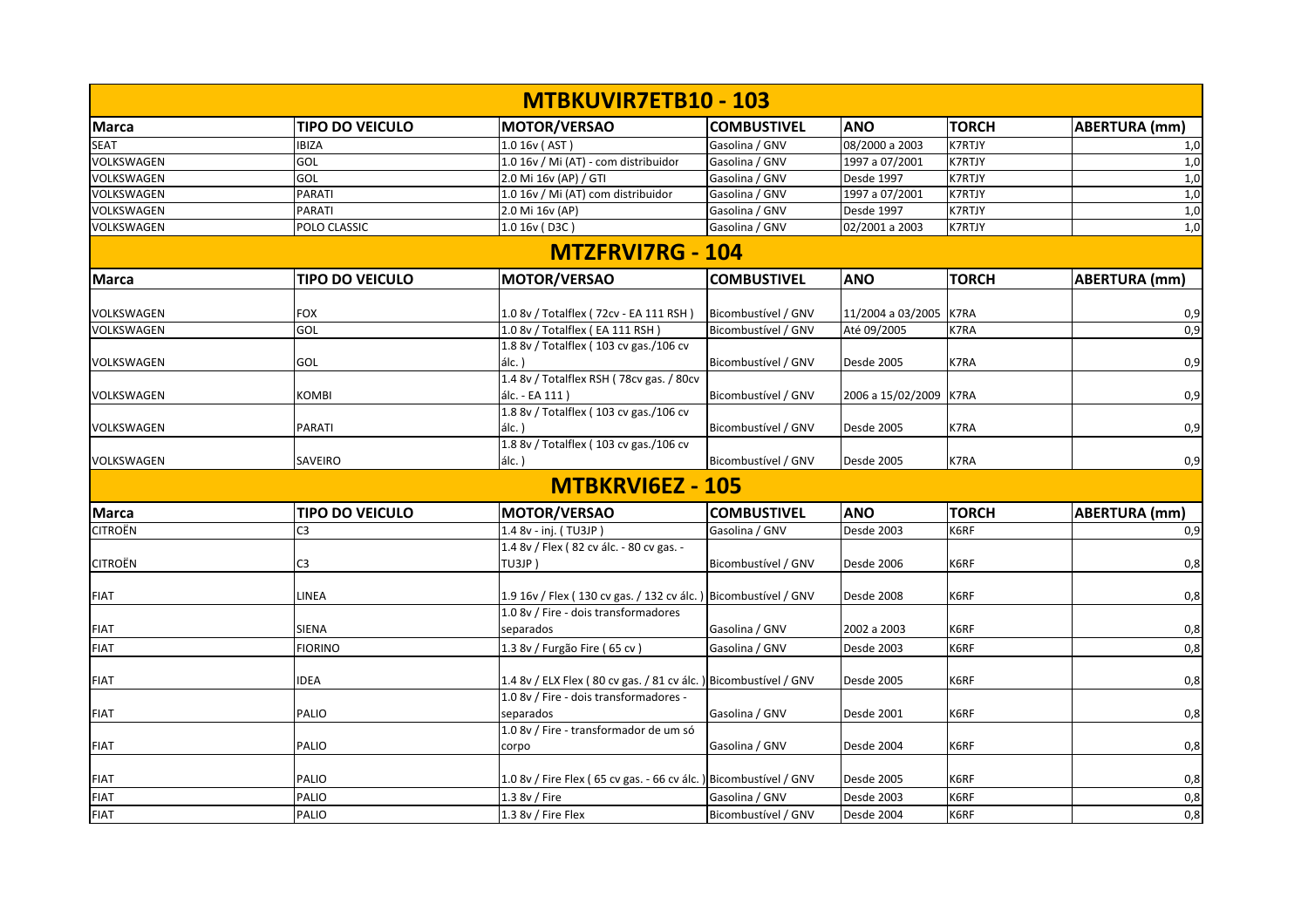|                    |                               | <b>MTBKRVI6EZ - 105</b>                                          |                     |                   |              |                      |
|--------------------|-------------------------------|------------------------------------------------------------------|---------------------|-------------------|--------------|----------------------|
| <b>Marca</b>       | <b>TIPO DO VEICULO</b>        | MOTOR/VERSAO                                                     | <b>COMBUSTIVEL</b>  | <b>ANO</b>        | <b>TORCH</b> | <b>ABERTURA</b> (mm) |
| <b>FIAT</b>        | PALIO                         | 1.4 8v / Fire Flex (80 cv gas./ 81 cv álc.) Bicombustível / GNV  |                     | Desde 2005        | K6RF         | 0,8                  |
| <b>FIAT</b>        | PALIO WEEKEND                 | 1.3 8v / Fire                                                    | Gasolina / GNV      |                   | K6RF         | 0,8                  |
| <b>FIAT</b>        | PALIO WEEKEND                 | 1.3 8v / Fire Flex                                               | Bicombustível / GNV |                   | K6RF         | 0,8                  |
| <b>FIAT</b>        | PALIO WEEKEND                 | 1.4 8v / Flex (80 cv gas. / 81 cv álc.)                          | Bicombustível / GNV | <b>Desde 2005</b> | K6RF         | 0,8                  |
|                    |                               | 1.0 8v / Fire - transformador de um só                           |                     |                   |              |                      |
| <b>FIAT</b>        | SIENA                         | corpo                                                            | Gasolina / GNV      | Desde 2004        | K6RF         | 0,8                  |
|                    |                               | 1.0 8v / Fire Flex (65 cv gas. / 66 cv álc.                      |                     |                   |              |                      |
| <b>FIAT</b>        | <b>SIENA</b>                  |                                                                  | Bicombustível / GNV | <b>Desde 2005</b> | K6RF         | 0,8                  |
| <b>FIAT</b>        | SIENA                         | 1.3 8v / Fire                                                    | Gasolina / GNV      |                   | K6RF         | 0,8                  |
| <b>FIAT</b>        | <b>SIENA</b>                  | 1.3 8v / Fire Flex                                               | Bicombustível / GNV |                   | K6RF         | 0,8                  |
|                    | SIENA                         | 1.4 8v / ELX Flex (80 cv gas. / 81 cv álc. ) Bicombustível / GNV |                     | Desde 2005        | K6RF         |                      |
| <b>FIAT</b>        |                               | 1.4 8v (68 cv gnv / 80 cv gas. / 81 cv álc.                      |                     |                   |              | 0,8                  |
| FIAT               | SIENA TETRAFUEL               |                                                                  | Tetrafuel           | Desde 2006        | K6RF         | 0,8                  |
| <b>FIAT</b>        | <b>STRADA</b>                 | 1.3 8v / Fire                                                    | Gasolina / GNV      |                   | K6RF         | 0,8                  |
|                    |                               |                                                                  |                     |                   |              |                      |
| <b>FIAT</b>        | <b>STRADA</b>                 | 1.4 8v /Fire Flex (80cv gas./81cv álc.)                          | Bicombustível / GNV | Desde 2005        | K6RF         | 0,8                  |
| <b>FIAT</b>        | UNO                           | 1.0 8v / Mille Fire                                              | Gasolina / GNV      |                   | K6RF         | 0,8                  |
|                    |                               | 1.0 8v / Mille Fire Flex (65 cv gas. / 66                        |                     |                   |              |                      |
| <b>FIAT</b>        | UNO                           | cv álc.)                                                         | Bicombustível / GNV | Desde 2006        | K6RF         | 0,8                  |
|                    |                               | 1.0 8v / Mille Fire Flex (dois                                   |                     |                   |              |                      |
| <b>FIAT</b>        | UNO                           | transformadores separados)                                       | Bicombustível / GNV | <b>Desde 2005</b> | K6RF         | 0,8                  |
| <b>FIAT</b>        | UNO FURGONETA                 | 1.3 8v / Fire (65 cv)                                            | Gasolina / GNV      | Desde 2004        | K6RF         | 0,8                  |
| <b>FIAT</b>        | <b>BRAVA</b>                  | 1.6 16v / mpi                                                    | Gasolina / GNV      | Desde 1999        | K6RF - K6RD  | 0,8                  |
| <b>FIAT</b>        | <b>DOBLÒ</b>                  | 1.616v/mpi                                                       | Gasolina / GNV      | <b>Desde 2001</b> | K6RF - K6RD  | 0,8                  |
|                    |                               | 1.4 8v / Flex (82 cv alc - 80 cv gas -                           |                     |                   |              |                      |
| PEUGEOT            | 206                           | TU3JP)                                                           | Bicombustível / GNV | Desde 2006        | K6RF         | 0,8                  |
| <b>PEUGEOT</b>     | 206                           | 1.4 8v (TU3JP-KFX)                                               | Gasolina / GNV      | Desde 2005        | K6RF         | 0,8                  |
|                    |                               | 1.4 8v / Flex (80 cv gas. / 82 cv alc -                          |                     |                   |              |                      |
| <b>PEUGEOT</b>     | 206 SW                        | TU3JP)                                                           | Bicombustível / GNV | Desde 2006        | K6RF         | 0,8                  |
| PEUGEOT            | 206 SW                        | 1.4 8v (75 cv - TU3JP-KFX)                                       | Gasolina / GNV      | Desde 2005        | K6RF         | 0,8                  |
|                    |                               | 1.4 8v / Flex (80 cv gas. - 82 cv álc. -                         |                     |                   |              |                      |
| PEUGEOT<br>RENAULT | 207 / 207 SW                  | TU3JP)                                                           | Bicombustível / GNV | Desde 2008        | K6RF         | 0,8<br>0,8           |
|                    | <b>SCENIC</b>                 | 2.0 16v (F4R)                                                    | Gasolina / GNV      | Desde 07/2000     | K6RF         |                      |
|                    |                               | <b>MTBKRVI7EKC - 106</b>                                         |                     |                   |              |                      |
| <b>Marca</b>       | <b>TIPO DO VEICULO</b>        | MOTOR/VERSAO                                                     | <b>COMBUSTIVEL</b>  | <b>ANO</b>        | <b>TORCH</b> | <b>ABERTURA (mm)</b> |
| <b>FIAT</b>        | FIORINO / FIORINO PICK-UP     | 1.08v/mpi                                                        | Álcool / GNV        | Desde 1996        | K7RD         | 0,8                  |
| <b>FIAT</b>        | PALIO / PALIO WEEKEND / SIENA | 1.08v/mpi                                                        | Álcool / GNV        | Desde 1996        | K7RD         | 0,8                  |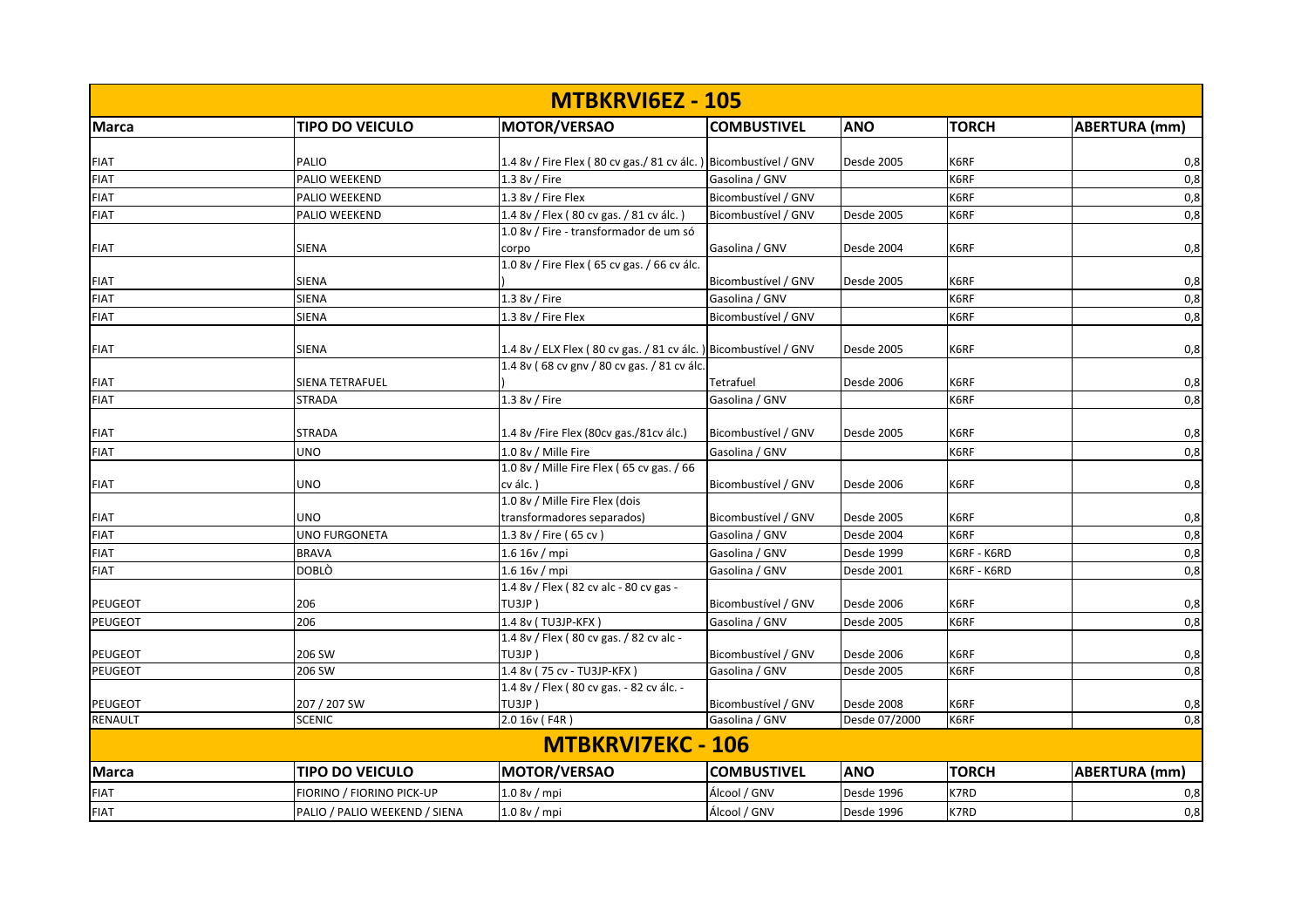|                          |                                                                    | <b>MTBKRVI7EKC - 106</b>                 |                                |                                |                       |                      |
|--------------------------|--------------------------------------------------------------------|------------------------------------------|--------------------------------|--------------------------------|-----------------------|----------------------|
| <b>Marca</b>             | <b>TIPO DO VEICULO</b>                                             | <b>MOTOR/VERSAO</b>                      | <b>COMBUSTIVEL</b>             | <b>ANO</b>                     | <b>TORCH</b>          | <b>ABERTURA (mm)</b> |
| <b>FIAT</b>              | <b>UNO</b>                                                         | 1.0 mpi / Mille                          | Álcool / GNV                   | 1999 a 2004                    | K7RD                  | 0,8                  |
|                          |                                                                    | 2.4 16v / Flexpower (146 cv gas./150)    |                                |                                |                       |                      |
| <b>GENERAL MOTORS</b>    | <b>VECTRA</b>                                                      | cv álc.)                                 | Bicombustível / GNV            | <b>Desde 2005</b>              | K7RD                  | 0,8                  |
|                          |                                                                    | <b>MTBCPVIR5ES - 107</b>                 |                                |                                |                       |                      |
| <b>Marca</b>             | <b>TIPO DO VEICULO</b>                                             | <b>MOTOR/VERSAO</b>                      | <b>COMBUSTIVEL</b>             | <b>ANO</b>                     | <b>TORCH</b>          | <b>ABERTURA</b> (mm) |
| <b>FIAT</b>              | <b>TIPO</b>                                                        | 1.6 8v / ie                              | Gasolina / GNV                 |                                | <b>K5RTC</b>          | 0,8                  |
| <b>FIAT</b>              | <b>UNO</b>                                                         | 1.4 / Turbo / Com ar-condicionado        | Gasolina / GNV                 |                                | K5RF - K5RTC          | 0,8                  |
|                          | BELINA / CORCEL / DEL REY / ESCORT /                               |                                          |                                |                                |                       |                      |
| <b>FORD</b>              | PAMPA / VERONA                                                     | 1.6 (CHT - AE)                           | Gasolina / GNV                 | Até 1991                       | K5RTC                 | 0,8                  |
|                          | BELINA / CORCEL / DEL REY / ESCORT /                               |                                          |                                |                                |                       |                      |
| <b>FORD</b>              | PAMPA / VERONA                                                     | 1.6 (CHT - AE)                           | Álcool / GNV                   | Até 1991                       | <b>K5RTC</b>          | 0,8                  |
| <b>PEUGEOT</b>           | 106                                                                | 1.0 8v / Kid / XN / Soleil (TU9M)        | Gasolina / GNV                 | 07/1992 a 06/1995 K5RF - K5RTC |                       | 0,8                  |
| <b>PEUGEOT</b>           | 405                                                                | 2.0i / SRI / STI / Break ( XU10J2 )      | Gasolina / GNV                 | 07/1992 a 03/1995              | <b>K5RF - K5RTC</b>   | 0,8                  |
| VOLKSWAGEN<br>VOLKSWAGEN | GOL / PARATI / SAVEIRO / VOYAGE<br>GOL / PARATI / SAVEIRO / VOYAGE | 1.6 8v (AE)                              | Gasolina / GNV<br>Álcool / GNV | Até 1991<br>Até 1991           | <b>K5RTC</b><br>K5RTC | 0,8<br>0,8           |
|                          |                                                                    | 1.6 8v (AE)                              |                                |                                |                       |                      |
|                          |                                                                    | <b>MTBR8VIES - 108</b>                   |                                |                                |                       |                      |
| Marca                    | <b>TIPO DO VEICULO</b>                                             | <b>MOTOR/VERSAO</b>                      | <b>COMBUSTIVEL</b>             | <b>ANO</b>                     | <b>TORCH</b>          | <b>ABERTURA (mm)</b> |
| <b>GENERAL MOTORS</b>    | <b>CELTA</b>                                                       | 1.0 8v / VHC Flexpower (70 cv)           | Bicombustível / GNV            | Desde 2005                     | F8RC                  | 0,8                  |
| <b>GENERAL MOTORS</b>    | <b>CELTA</b>                                                       | 1.0 / VHCE (78 cv álc. / 77 cv gas.)     | Bicombustível / GNV            | Desde 2009                     | F8RC                  | $\overline{0,8}$     |
| <b>GENERAL MOTORS</b>    | <b>CLASSIC</b>                                                     | 1.0 8v / VHCE (77 cv gas./ 78 cv álc.)   | Bicombustível / GNV            | Desde 04/2010                  | F8RC                  | 0,8                  |
|                          |                                                                    | 1.0 8v / Flexpower Classic (70 cv gas. / |                                |                                |                       |                      |
| <b>GENERAL MOTORS</b>    | CORSA                                                              | 72 cv álc.)                              | Bicombustível / GNV            | Desde 2006                     | F8RC                  | 0,8                  |
| <b>GENERAL MOTORS</b>    | CORSA                                                              | 1.0 8v/Flexpower(77cv gas./79cv álc)     | Bicombustível / GNV            | Desde 2005                     | F8RC                  | 0,8                  |
| <b>GENERAL MOTORS</b>    | PRISMA                                                             | 1.0 / VHCE (78 cv álc. / 77 cv gas)      | Bicombustível / GNV            | Desde 2009                     | F8RC                  | 0,8                  |
|                          |                                                                    | <b>MTBKRVI6EKC - 109</b>                 |                                |                                |                       |                      |
| <b>Marca</b>             | <b>TIPO DO VEICULO</b>                                             | <b>MOTOR/VERSAO</b>                      | <b>COMBUSTIVEL</b>             | <b>ANO</b>                     | <b>TORCH</b>          | <b>ABERTURA</b> (mm) |
| <b>BMW</b>               | 316i                                                               | 1.6 / Compact                            | Gasolina / GNV                 | Desde 09/1993                  | K6RD                  | 0,9                  |
| <b>BMW</b>               | 318i                                                               | 1.8 16v / Compact                        | Gasolina / GNV                 | Desde 1991                     | K6RD                  | 0,9                  |
| <b>BMW</b>               | 318is                                                              | 1.8                                      | Gasolina / GNV                 |                                | K6RD                  | 0,9                  |
| <b>BMW</b>               | 318Ti / iS                                                         | 1.9 16v                                  | Gasolina / GNV                 | Desde 1996                     | K6RD                  | 0,9                  |
| <b>BMW</b>               | 320i                                                               | 2.0 (M50 / M52)                          | Gasolina / GNV                 |                                | K6RD                  | 0,9                  |
| <b>BMW</b>               | 320i                                                               | 2.0 24v                                  | Gasolina / GNV                 | Desde 09/1992                  | K6RD                  | 0,9                  |
| <b>BMW</b>               | 323i                                                               | 2.5 24v / I / iA / Ci / CiA / Ti         | Gasolina / GNV                 | Desde 09/1997                  | K6RD                  | 0,9                  |
| <b>BMW</b>               | 325i                                                               | 2.5 24v / I / iC                         | Gasolina / GNV                 | Desde 1993                     | K6RD                  | 0,9                  |
| <b>BMW</b>               | 325i                                                               | 2.5(M50)                                 | Gasolina / GNV                 |                                | K6RD                  | 0,9                  |
| <b>BMW</b>               | 525i                                                               | 2.5 24v                                  | Gasolina / GNV                 | Desde 1991                     | K6RD                  | 0,9                  |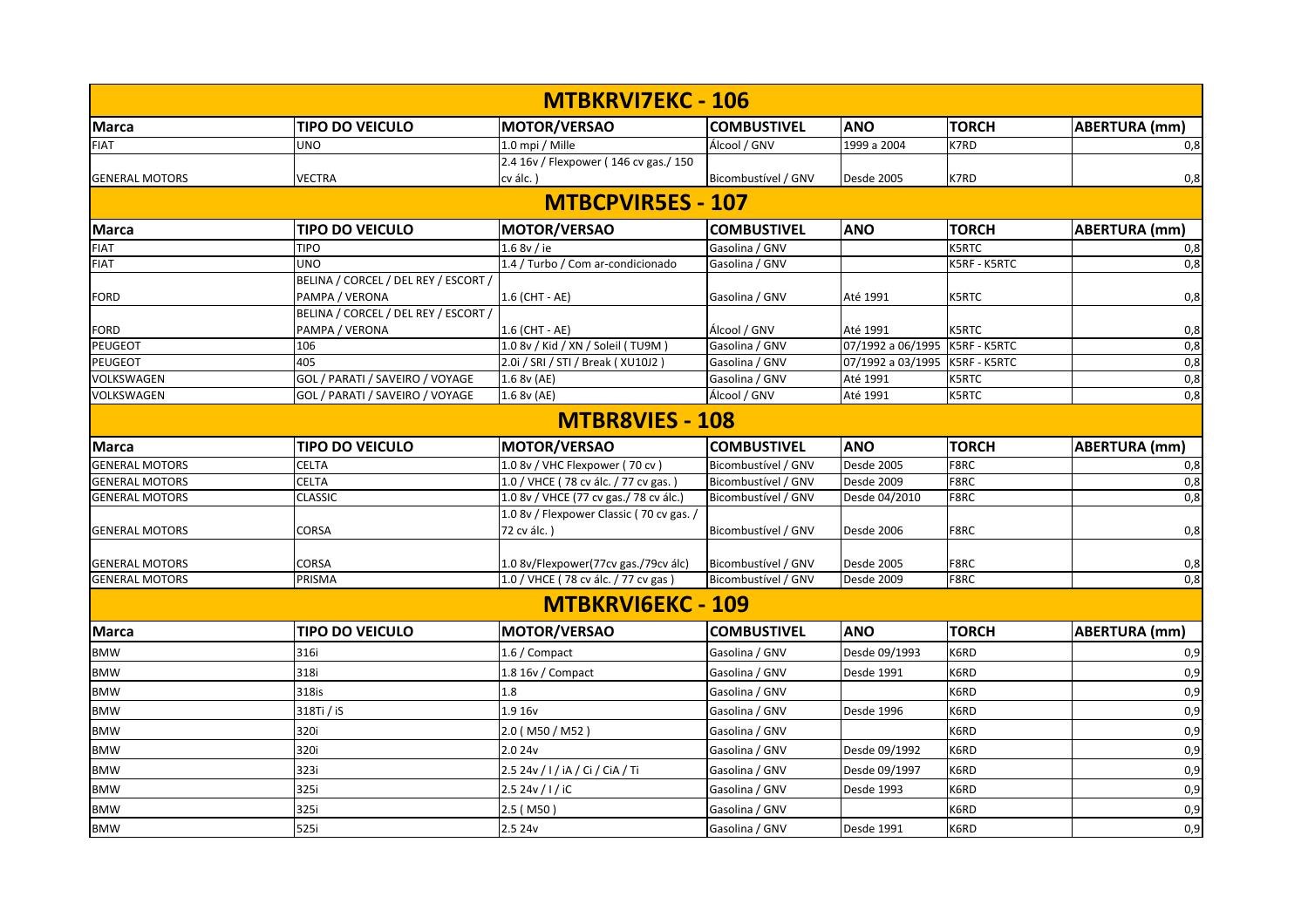| <b>MTBKRVIGEKC - 109</b> |                           |                               |                    |                   |              |                      |  |
|--------------------------|---------------------------|-------------------------------|--------------------|-------------------|--------------|----------------------|--|
| <b>Marca</b>             | <b>TIPO DO VEICULO</b>    | <b>MOTOR/VERSAO</b>           | <b>COMBUSTIVEL</b> | <b>ANO</b>        | <b>TORCH</b> | <b>ABERTURA</b> (mm) |  |
| <b>BMW</b>               | 528i                      | 2.8 24v (E39 / M52)           | Gasolina / GNV     | 06/1995 a 08/1998 | K6RD         | 0,9                  |  |
| <b>BMW</b>               | 540i                      | 4.0 32v V8 (E34 / M60         | Gasolina / GNV     | Desde 1992        | K6RD         | 0,9                  |  |
| <b>BMW</b>               | 540i                      | 4.4 32v V8 (E39 / M60         | Gasolina / GNV     | Desde 1996        | K6RD         | 0,9                  |  |
| <b>BMW</b>               | 740iA                     | 4.0 32v V8 (E38 / M60         | Gasolina / GNV     | Desde 06/1994     | K6RD         | 0,9                  |  |
| <b>BMW</b>               | <b>740iLA</b>             | 4.4 32v V8 (M62 / E38)        | Gasolina / GNV     | 1996 a 1998       | K6RD         | 0,9                  |  |
| <b>BMW</b>               | Z3                        | 1.9 (M44 / E36)               | Gasolina / GNV     | 11/1995 a 02/1999 | K6RD         | 0,9                  |  |
| <b>BMW</b>               | Z3                        | 2.8 24v (M52 / E36)           | Gasolina / GNV     | 1997 a 08/1998    | K6RD         | 0,9                  |  |
| <b>CITROËN</b>           | AX                        | 1.4 / Gti (TU3FJ2             | Gasolina / GNV     | 1992 a 1998       | K6RD         | 0,8                  |  |
| <b>CITROËN</b>           | <b>BERLINGO</b>           | 1.8 8v (XU7JB / LFX)          | Gasolina / GNV     | 1998 a 2004       | K6RD         | 0,8                  |  |
| <b>CITROËN</b>           | <b>EVASION</b>            | 2.0 - inj. turbo (XU10J2CTE)  | Gasolina / GNV     | 1995 a 2001       | K6RD         | 0,8                  |  |
| <b>CITROËN</b>           | <b>XANTIA</b>             | 2.0 - inj. turbo ( XU10J2TE ) | Gasolina / GNV     | 1995 a 2001       | K6RD         | 0,8                  |  |
| <b>CITROËN</b>           | <b>XANTIA</b>             | 2.0 16v (XU10J4R)             | Gasolina / GNV     | 1995 a 2001       | K6RD         | 0,8                  |  |
| <b>CITROËN</b>           | <b>XANTIA</b>             | 3.0 V6 (ES9J4)                | Gasolina / GNV     | 1996 a 2001       | K6RD         | 0,8                  |  |
| <b>CITROËN</b>           | <b>XSARA</b>              | 2.0 16v - inj. (XU10J4RS)     | Gasolina / GNV     | 1997 a 2001       | K6RD         | 0,8                  |  |
| <b>CITROËN</b>           | ZX                        | 2.0 16v (XU10J4D)             | Gasolina / GNV     | 1992 a 1998       | K6RD         | 0,8                  |  |
| <b>DAEWOO</b>            | LEGANZA / NUBIRA          | 2.0 16v - DOHC                | Gasolina / GNV     | Desde 1997        | K6RD         | 0,8                  |  |
| <b>DAIHATSU</b>          | <b>TERIOS</b>             | 1.3 - SOHC                    | Gasolina / GNV     | Desde 1997        | K6RD         | 1,0                  |  |
| <b>FIAT</b>              | <b>BRAVA</b>              | 1.8 16v                       | Gasolina / GNV     | 2000 a 2003       | K6RD         | 0,8                  |  |
| <b>FIAT</b>              | <b>MAREA</b>              | 1.8 16v                       | Gasolina / GNV     |                   | K6RD         | 0,8                  |  |
| <b>FIAT</b>              | <b>MAREA</b>              | 2.0 20v                       | Gasolina / GNV     |                   | K6RD         | 0,8                  |  |
| <b>FIAT</b>              | <b>MAREA</b>              | 2.4 20 <sub>v</sub>           | Gasolina / GNV     |                   | K6RD         | 0,8                  |  |
| <b>FIAT</b>              | <b>MAREA WEEKEND</b>      | 1.8 16v                       | Gasolina / GNV     |                   | K6RD         | 0,8                  |  |
| <b>FIAT</b>              | MAREA WEEKEND             | 2.0 20v                       | Gasolina / GNV     |                   | K6RD         | 0,8                  |  |
| <b>FIAT</b>              | <b>MAREA WEEKEND</b>      | 2.420v                        | Gasolina / GNV     |                   | K6RD         | 0,8                  |  |
| <b>FIAT</b>              | <b>STILO</b>              | 1.8 16v                       | Gasolina / GNV     | Desde 2002        | K6RD         | 0,8                  |  |
| <b>FIAT</b>              | <b>STILO</b>              | 2.4 20v                       | Gasolina / GNV     | Desde 2002        | K6RD         | 0,8                  |  |
| <b>FIAT</b>              | FIORINO / FIORINO PICK-UP | 1.0 8v / mpi                  | Gasolina / GNV     | Desde 1996        | K6RF - K6RD  | 0,8                  |  |
| <b>FIAT</b>              | PALIO                     | 1.0 8v / mpi                  | Gasolina / GNV     | Desde 1996        | K6RF - K6RD  | 0,8                  |  |
| <b>FIAT</b>              | PALIO                     | 1.6 16v/mpi                   | Gasolina / GNV     | Até 1999          | K6RF - K6RD  | 0,8                  |  |
| <b>FIAT</b>              | PALIO WEEKEND             | 1.08v/mpi                     | Gasolina / GNV     | Desde 1996        | K6RF - K6RD  | 0,8                  |  |
| <b>FIAT</b>              | PALIO WEEKEND             | 1.6 16v / mpi                 | Gasolina / GNV     | Até 1999          | K6RF - K6RD  | 0,8                  |  |
| <b>FIAT</b>              | <b>SIENA</b>              | 1.08v/mpi                     | Gasolina / GNV     | Desde 1996        | K6RF - K6RD  | 0,8                  |  |
| <b>FIAT</b>              | <b>SIENA</b>              | 1.6 16v/mpi                   | Gasolina / GNV     | Até 1999          | K6RF - K6RD  | 0,8                  |  |
| <b>FIAT</b>              | <b>STRADA</b>             | 1.6 16v mpi                   | Gasolina / GNV     | Até 1999          | K6RF - K6RD  | 0,8                  |  |
| <b>FIAT</b>              | <b>BRAVA</b>              | 1.616v/mpi                    | Gasolina / GNV     | Desde 1999        | K6RF - K6RD  | 0,8                  |  |
| <b>FIAT</b>              | DOBLÒ                     | 1.6 16v/mpi                   | Gasolina / GNV     | Desde 2001        | K6RF - K6RD  | 0,8                  |  |
| <b>GENERAL MOTORS</b>    | <b>ASTRA</b>              | 2.0 16v                       | Gasolina / GNV     | Desde 1998        | K6RD         | 0,8                  |  |
| <b>GENERAL MOTORS</b>    | CORSA                     | 1.0 / 1.6 16v                 | Gasolina / GNV     |                   | K6RD         | 0,8                  |  |
| <b>GENERAL MOTORS</b>    | <b>MERIVA</b>             | 1.8 16v - DOHC mpfi           | Gasolina / GNV     | Desde 2002        | K6RD         | 0,8                  |  |
| <b>GENERAL MOTORS</b>    | <b>TIGRA</b>              | 1.6 16v                       | Gasolina / GNV     | Desde 11/1994     | K6RD         | 0,8                  |  |
| <b>GENERAL MOTORS</b>    | VECTRA                    | 2.0 16v / DOHC mpfi           | Gasolina / GNV     | <b>Desde 1997</b> | K6RD         | 0,8                  |  |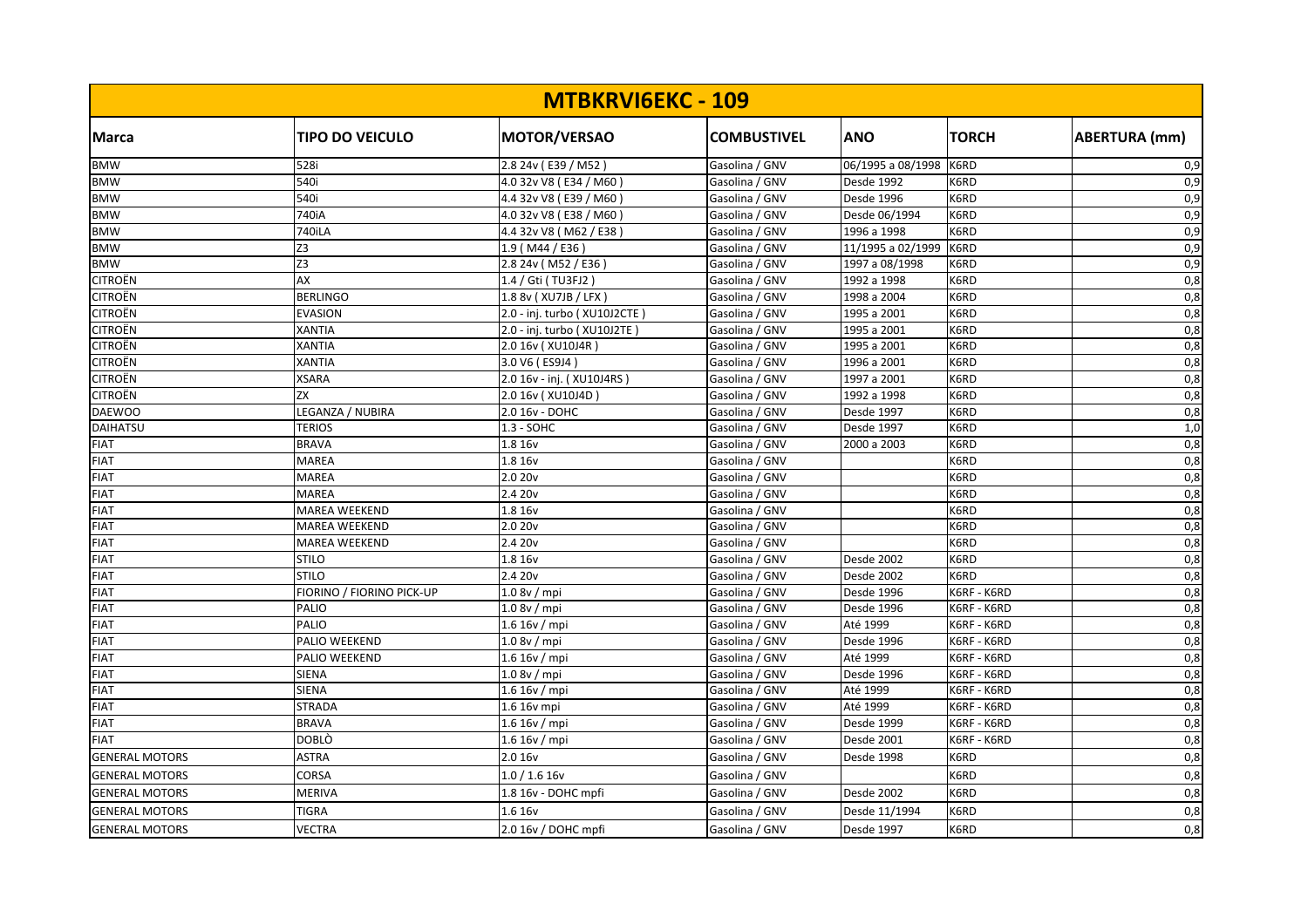|                       |                        | <b>MTBKRVIGEKC - 109</b>                         |                     |                   |              |                      |
|-----------------------|------------------------|--------------------------------------------------|---------------------|-------------------|--------------|----------------------|
| <b>Marca</b>          | <b>TIPO DO VEICULO</b> | <b>MOTOR/VERSAO</b>                              | <b>COMBUSTIVEL</b>  | <b>ANO</b>        | <b>TORCH</b> | <b>ABERTURA (mm)</b> |
| <b>GENERAL MOTORS</b> | <b>VECTRA</b>          | 2.2 16v / DOHC mpfi                              | Gasolina / GNV      |                   | K6RD         | 0,8                  |
| <b>GENERAL MOTORS</b> | ZAFIRA                 | 2.0 16v                                          | Gasolina / GNV      | Desde 2001        | K6RD         | 0,8                  |
| <b>PEUGEOT</b>        | 106                    | 1.08v                                            | Gasolina / GNV      |                   | K6RD         | 0,8                  |
| PEUGEOT               | 106                    | 1.4i / XT (TU3MC)                                | Gasolina / GNV      | Desde 07/1995     | K6RD         | 0,8                  |
| PEUGEOT               | 205                    | 1.4 8v                                           | Gasolina / GNV      |                   | K6RD         | 0,8                  |
| <b>PEUGEOT</b>        | 205                    | 1.4 / Xsi (TU3MC)                                | Gasolina / GNV      | Desde 07/1995     | K6RD         | 0,8                  |
| <b>PEUGEOT</b>        | 205                    | 1.4i / CJ conversível (TU3MC / TU3M)             | Gasolina / GNV      | Desde 07/1995     | K6RD         | 0,8                  |
| <b>PEUGEOT</b>        | 206                    | 1.68v                                            | Gasolina / GNV      |                   | K6RD         | 0,8                  |
| <b>PEUGEOT</b>        | 206                    | 1.6i / Rallye (TU5JP)                            | Gasolina / GNV      | Desde 11/1998     | K6RD         | 0,8                  |
| <b>PEUGEOT</b>        | 306                    | $\overline{1.6}$ i 8v / XS (TU5JP)               | Gasolina / GNV      |                   | K6RD         | 0,8                  |
| <b>PEUGEOT</b>        | 306                    | 1.8 16v / Soleil / Passion / Rallye              | Gasolina / GNV      |                   | K6RD         | 0,8                  |
| <b>PEUGEOT</b>        | 306                    | 2.0 / Xsi / Cabrio (XU10J2)                      | Gasolina / GNV      | Desde 04/1995     | K6RD         | 0,8                  |
| PEUGEOT               | 405                    | 1.9 16v                                          | Gasolina / GNV      |                   | K6RD         | 0,8                  |
| <b>PEUGEOT</b>        | 405                    | 2.0i / turbo ( XU10J4TE )                        | Gasolina / GNV      |                   | K6RD         | 0,8                  |
| PEUGEOT               | 406                    | 3.0 V6 / Coupe (ES9J4)                           | Gasolina / GNV      | Desde 10/1996     | K6RD         | 0,8                  |
| <b>PEUGEOT</b>        | 605                    | 2.0 16v / SLI (XU10J4R)                          | Gasolina / GNV      | 08/1994 a 05/1999 | K6RD         | 0,8                  |
| <b>PEUGEOT</b>        | 605                    | $3.0 /$ SV (ES9J4)                               | Gasolina / GNV      | 07/1997 a 05/1999 | K6RD         | 0,8                  |
| <b>PEUGEOT</b>        | 806                    | 2.0 / turbo SV / turbo ST (XU10J2 CTE)           | Gasolina / GNV      | Desde 03/1994     | K6RD         | 0,8                  |
| PEUGEOT               | <b>PARTNER</b>         | 1.8                                              | Gasolina / GNV      |                   | K6RD         | 0,8                  |
| <b>PEUGEOT</b>        | <b>PARTNER</b>         | 1.8 8v (XU7JB)                                   | Gasolina / GNV      | Desde 07/1995     | K6RD         | 0,8                  |
| <b>PORSCHE</b>        | 911                    | 3.6 / Carrera turbo SOHC                         | Gasolina / GNV      | Desde 03/1995     | K6RD         | 0,8                  |
| <b>PORSCHE</b>        | <b>BOXTER</b>          | 2.5 24v                                          | Gasolina / GNV      | Desde 09/1996     | K6RD         | 0,8                  |
| <b>RENAULT</b>        | LAGUNA                 | 3.0 24v V6 (Z7X)                                 | Gasolina / GNV      | Até 05/1996       | K6RD         | 0,8                  |
| <b>RENAULT</b>        | LAGUNA                 | 3.0 24v V6 (L7X 700 / 701)                       | Gasolina / GNV      | 06/1996 a 04/1998 | K6RD         | 0,8                  |
| <b>RENAULT</b>        | <b>MEGANE</b>          | 2.0 16v (F7R)                                    | Gasolina / GNV      |                   | K6RD         | 0,8                  |
| <b>RENAULT</b>        | R19                    | 1.8 16v (F7P 704 Cat)                            | Gasolina / GNV      |                   | K6RD         | 0,8                  |
|                       |                        | <b>MTLZKVIAR7A - 110</b>                         |                     |                   |              |                      |
| <b>Marca</b>          | <b>TIPO DO VEICULO</b> | <b>MOTOR/VERSAO</b>                              | <b>COMBUSTIVEL</b>  | <b>ANO</b>        | <b>TORCH</b> | <b>ABERTURA (mm)</b> |
| <b>NISSAN</b>         | <b>MARCH</b>           | 1.0 16v (74 cv - D4D)                            | Bicombustível / GNV | Desde 2011        | LD7RTC       | 0,9                  |
| <b>PEUGEOT</b>        | 206                    | 1.0 16v (D4D)                                    | Gasolina / GNV      |                   | LD7RTC       | 0,9                  |
| <b>RENAULT</b>        | CLIO / KANGOO          | 1.0 16v (D4D)                                    | Gasolina / GNV      |                   | LD7RTC       | 0,9                  |
| <b>RENAULT</b>        | CLIO / KANGOO          | 1.0 16v / Hi-Flex (76 cv gas./77 cv álc.<br>D4D) | Bicombustível / GNV | Desde 2005        | LD7RTC       | 0,9                  |
| <b>RENAULT</b>        | LOGAN                  | 1.0 16v / Hi-Flex (76 cv gas./77 cv álc.<br>D4D) | Bicombustível / GNV | Desde 2007        | LD7RTC       | 0,9                  |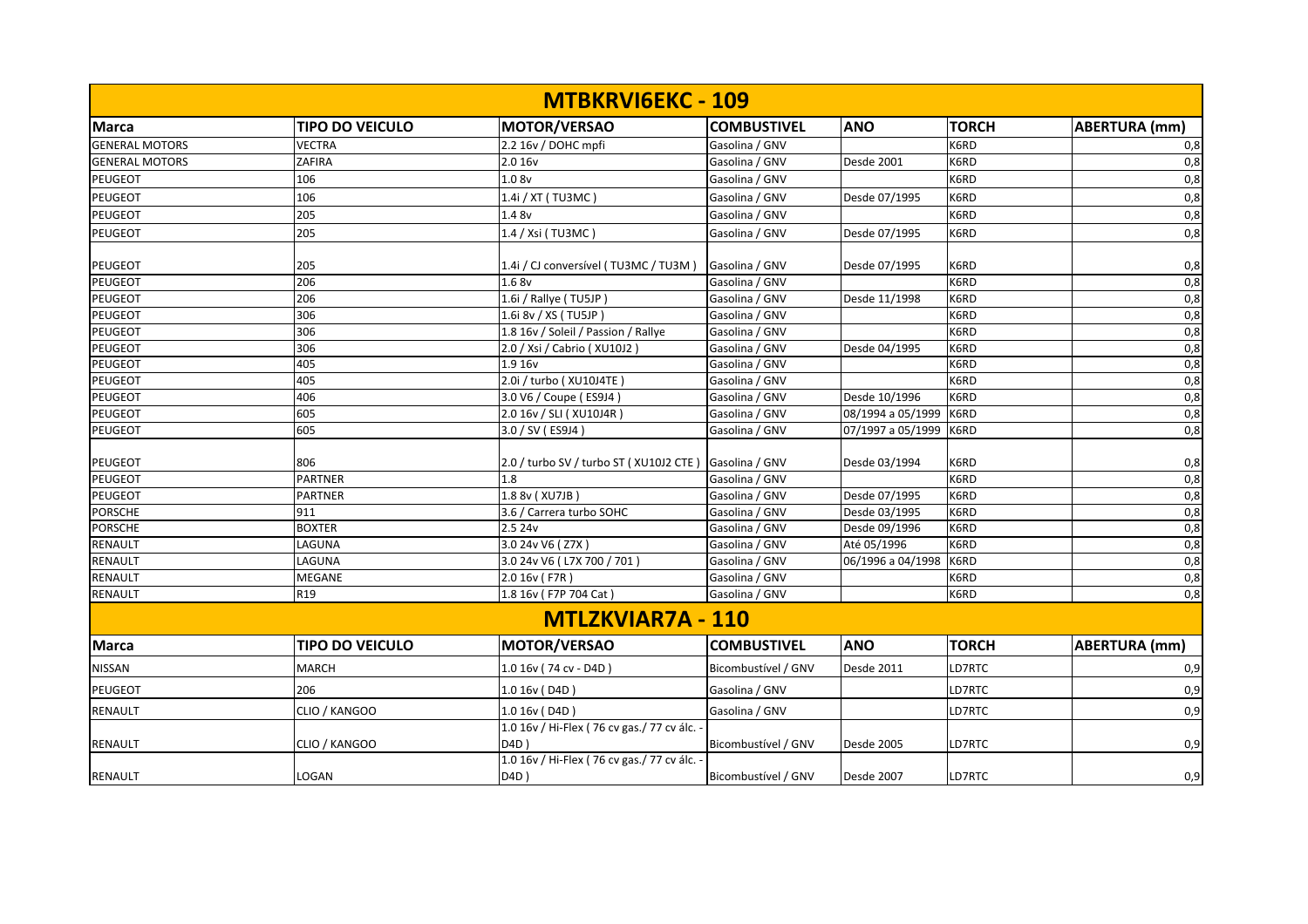|                       |                        | <b>MTLZKVIAR7A - 110</b>                                        |                     |                            |              |                      |
|-----------------------|------------------------|-----------------------------------------------------------------|---------------------|----------------------------|--------------|----------------------|
| <b>Marca</b>          | <b>TIPO DO VEICULO</b> | MOTOR/VERSAO                                                    | <b>COMBUSTIVEL</b>  | <b>ANO</b>                 | <b>TORCH</b> | ABERTURA (mm)        |
|                       |                        | 1.0 16v / Hi-Flex ( 76 cv gas./ 77 cv álc. -                    |                     |                            |              |                      |
| <b>RENAULT</b>        | SANDERO                | D4D)                                                            | Bicombustível / GNV | Desde 2008                 | LD7RTC       | 0,9                  |
| <b>RENAULT</b>        | <b>TWINGO</b>          | 1.0 16v (D4D)                                                   | Gasolina / GNV      |                            | LD7RTC       | 0,9                  |
|                       |                        | <b>MTTRVI5 - 111</b>                                            |                     |                            |              |                      |
| <b>Marca</b>          | <b>TIPO DO VEICULO</b> | MOTOR/VERSAO                                                    | <b>COMBUSTIVEL</b>  | <b>ANO</b>                 | <b>TORCH</b> | <b>ABERTURA</b> (mm) |
| <b>FORD</b>           | $F-150$                | 5.4 V8 (8º dígito do chassi - M)                                | Gasolina / GNV      | 1998 a 2003                | Q5RTF        | 1,1                  |
| <b>FORD</b>           | $F-150$                | 5.8 V8 (8° dígito do chassi R)                                  | Gasolina / GNV      | 1993 a 1995                | Q5RTF        | 1,1                  |
| <b>FORD</b>           | <b>RANGER</b>          | 2.38v                                                           | Gasolina / GNV      | 11/1996 a 10/1997 Q5RTF    |              | 1,1                  |
| <b>FORD</b>           | <b>RANGER</b>          | 2.3 16v                                                         | Gasolina / GNV      | Desde 03/2001              | Q5RTF        | 1,1                  |
|                       |                        |                                                                 |                     |                            |              |                      |
| <b>FORD</b>           | <b>RANGER</b>          | 2.3 16v / c/ Kit GNV de Fábrica (150 cv) Gasolina / GNV         |                     | Desde 02/2007              | Q5RTF        | 1,1                  |
| <b>FORD</b>           | RANGER                 | 2.58v                                                           | Gasolina / GNV      | 11/1997 a 03/2001          | Q5RTF        | 1,1                  |
| <b>GENERAL MOTORS</b> | CAVALIER               | 2.2 / 4 Cil. (8° dígito do chassi - G / 4) Gasolina / GNV       |                     | 1990 a 1993                | QR5TF        | 1,1                  |
|                       |                        | <b>MTTR6VIAP13 - 112</b>                                        |                     |                            |              |                      |
| <b>Marca</b>          | <b>TIPO DO VEICULO</b> | MOTOR/VERSAO                                                    | <b>COMBUSTIVEL</b>  | <b>ANO</b>                 | <b>TORCH</b> | <b>ABERTURA</b> (mm) |
| <b>FORD</b>           | <b>ECOSPORT</b>        | 2.0 16v / Flex (145 cv álc. / 141 cv gas. ) Bicombustível / GNV |                     | Desde 2008                 | Q6RTP-13     | 1,3                  |
| <b>FORD</b>           | <b>FOCUS</b>           | 2.0 16v / Duratec (145,5cv - HE)                                | Gasolina / GNV      | Desde 14/07/2008           | Q6RTP-13     | 1,3                  |
| <b>FORD</b>           | <b>FOCUS</b>           | 2.0 16v / Duratec Flex (143 cv gas. /<br>148 cv álc.)           | Bicombustível / GNV | Desde 2010                 | Q6RTP-13     | 1,3                  |
|                       |                        | <b>MTLTRVI7A10 - 113</b>                                        |                     |                            |              |                      |
| <b>Marca</b>          | <b>TIPO DO VEICULO</b> | MOTOR/VERSAO                                                    | <b>COMBUSTIVEL</b>  | <b>ANO</b>                 | <b>TORCH</b> | <b>ABERTURA</b> (mm) |
| <b>FORD</b>           | <b>ECOSPORT</b>        | 1.6 16v / Sigma (109cv gas. / 116cv álc.                        | Bicombustível / GNV | Desde 2012                 | QH7RF-10     | 1,0                  |
| <b>FORD</b>           | <b>FIESTA</b>          | 1.0 8v / Zetec Rocam Flex (71 cv gas. /<br>73 cv álc.)          | Bicombustível / GNV | 08/2006 a 10/2008 QH7RF-10 |              | 1,0                  |
| <b>FORD</b>           | <b>FIESTA</b>          | 1.0 8v / Zetec Rocam Flex (71 cv gas. /<br>73 cv álc.)          | Bicombustível / GNV | Desde 11/2008              | QH7RF-10     | 1,0                  |
|                       | <b>FIESTA</b>          | 1.5 16v N-VCT / Sigma (107 cv gas. / 111<br>cv álc.)            | Bicombustível / GNV | Desde 04/2013              | QH7RF-10     |                      |
| <b>FORD</b>           |                        |                                                                 |                     |                            |              | 1,0                  |
| <b>FORD</b>           | <b>FIESTA</b>          | 1.6 16v / Sigma (110 cv gas. / 115 cv<br>$álc.$ )               | Bicombustível / GNV | Desde 05/2010              | QH7RF-10     | 1,0                  |
| <b>FORD</b>           | <b>FIESTA</b>          | 1.6 16v Ti-VCT / Sigma (125 cv gas./ 130<br>cv álc.)            | Bicombustível / GNV | Desde 04/2013              | QH7RF-10     | 1,0                  |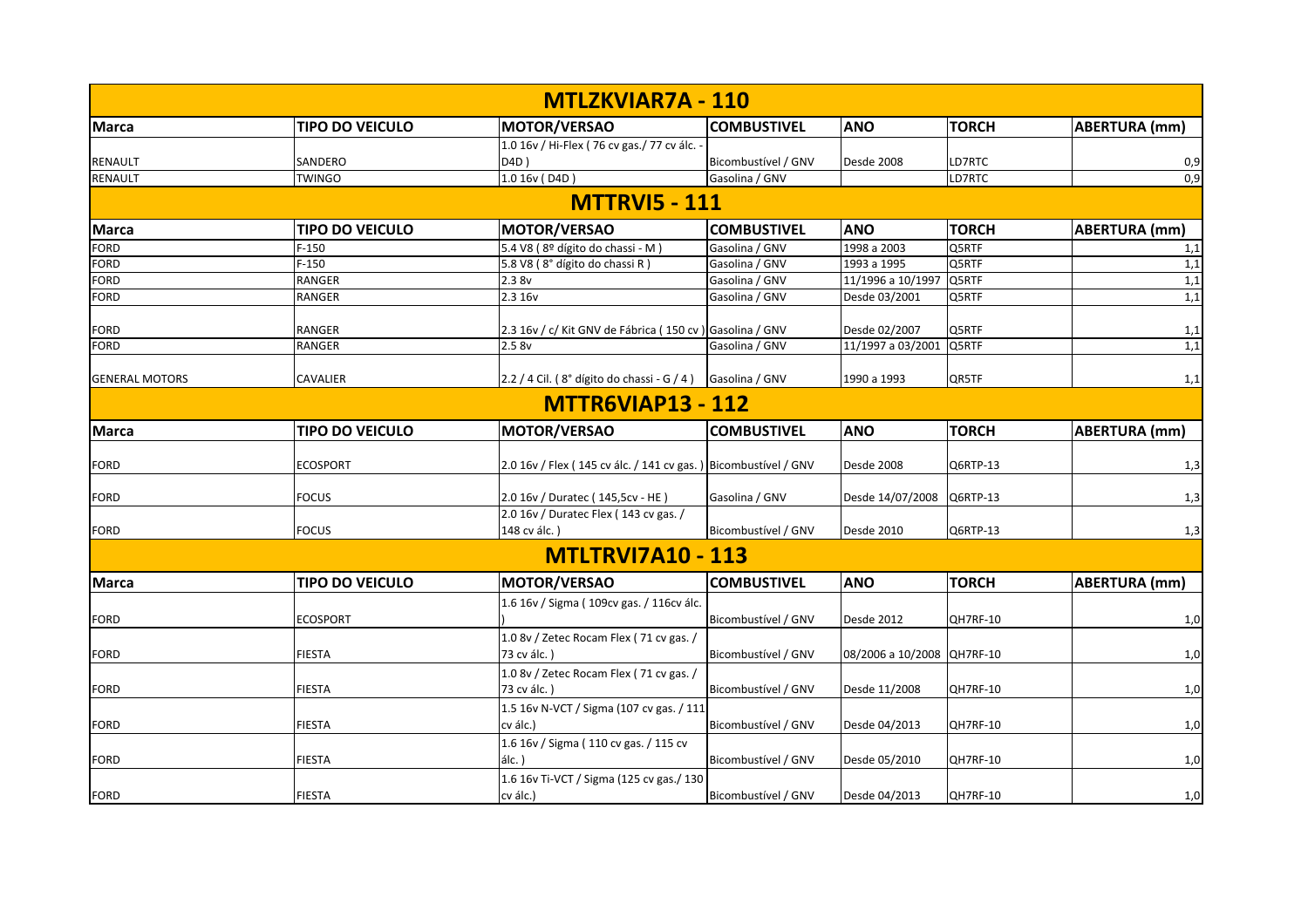|                     |                               | <b>MTLTRVI7A10 - 113</b>                               |                     |               |               |                      |
|---------------------|-------------------------------|--------------------------------------------------------|---------------------|---------------|---------------|----------------------|
| <b>Marca</b>        | <b>TIPO DO VEICULO</b>        | <b>MOTOR/VERSAO</b>                                    | <b>COMBUSTIVEL</b>  | <b>ANO</b>    | <b>TORCH</b>  | <b>ABERTURA (mm)</b> |
| <b>FORD</b>         | <b>FOCUS</b>                  | 1.6 16 v / Sigma (109 cv gas. / 116 cv álc.            | Bicombustível / GNV | Desde 2010    | QH7RF-10      | 1,0                  |
| <b>FORD</b>         | <b>FOCUS</b>                  | 1.6 16v Ti-VCT / Sigma (131 cv gas./ 135<br>cv eta.)   | Bicombustível / GNV | Desde 04/2013 | QH7RF-10      | 1,0                  |
| <b>FORD</b>         | KA                            | 1.0 8v / Zetec Rocam Flex (70 cv gas. /<br>73 cv álc.) | Bicombustível / GNV | Desde 2008    | QH7RF-10      | 1,0                  |
|                     |                               | <b>MTFRVI51 - 114</b>                                  |                     |               |               |                      |
| <b>Marca</b>        | TIPO DO VEICULO               | MOTOR/VERSAO                                           | <b>COMBUSTIVEL</b>  | <b>ANO</b>    | <b>TORCH</b>  | <b>ABERTURA</b> (mm) |
| CHRYSLER/DODGE/JEEP | <b>CHEROKEE</b>               | 4.0 L6 / Country / Rubicon / Sport                     | Gasolina / GNV      | 1992 a 1998   | K5RTSF-11     | 1,0                  |
| CHRYSLER/DODGE/JEEP | <b>CHEROKEE</b>               | 5.2 V8                                                 | Gasolina / GNV      | 1997 a 1998   | K5RTSF-11     | 1,0                  |
| CHRYSLER/DODGE/JEEP | <b>DAKOTA</b>                 | 2.5 L4 / mpi (8º dígito do chassi - P)                 | Gasolina / GNV      | 1996 a 2003   | K5RTSF-11     | 1,0                  |
| CHRYSLER/DODGE/JEEP | <b>DAKOTA</b>                 | 3.9 V6 / mpi (8º dígito do chassi - X)                 | Gasolina / GNV      | 1997 a 2000   | K5RTSF-11     | 1,0                  |
| CHRYSLER/DODGE/JEEP | <b>DAKOTA</b>                 | 5.2 V8 / mpi (8º dígito do chassi - Y)                 | Gasolina / GNV      | 1997 a 1999   | K5RTSF-11     | 1,0                  |
| CHRYSLER/DODGE/JEEP | <b>DAKOTA</b>                 | 5.9 V8 / mpi (8º dígito do chassi - Z)                 | Gasolina / GNV      | 1998 a 2001   | K5RTSF-11     | 1,0                  |
| CHRYSLER/DODGE/JEEP | DODGE RAM                     | 5.2 V8 (MPI Y / CNG T)                                 | Gasolina / GNV      | 1997 a 1999   | K5RTSF-11     | 1,1                  |
| CHRYSLER/DODGE/JEEP | <b>DODGE RAM</b>              | 5.9 V8                                                 | Gasolina / GNV      | 1997 a 1998   | K5RTSF-11     | 1,0                  |
| CHRYSLER/DODGE/JEEP | <b>GRAND CHEROKEE LAREDO</b>  | 4.0 6cil.                                              | Gasolina / GNV      | 1991 a 1998   | K5RTSF-11     | 1,0                  |
| CHRYSLER/DODGE/JEEP | <b>GRAND CHEROKEE LIMITED</b> | 5.2 V8                                                 | Gasolina / GNV      | 1997 a 1998   | K5RTSF-11     | 1,0                  |
| CHRYSLER/DODGE/JEEP | <b>GRAND CHEROKEE LIMITED</b> | 5.9 V8                                                 | Gasolina / GNV      | 1997 a 1998   | K5RTSF-11     | 1,0                  |
| CHRYSLER/DODGE/JEEP | <b>VISION</b>                 | 3.5 (210 cv - EGE V6 MPI)                              | Gasolina / GNV      | Desde 1994    | K5RTSF-11     | 0,9                  |
| CHRYSLER/DODGE/JEEP | <b>WRANGLER SPORT</b>         | 4.0 6L                                                 | Gasolina / GNV      | 1997 a 1998   | K5RTSF-11     | 1,0                  |
|                     |                               | <b>MTLFRVI5B - 115</b>                                 |                     |               |               |                      |
| <b>Marca</b>        | <b>TIPO DO VEICULO</b>        | MOTOR/VERSAO                                           | <b>COMBUSTIVEL</b>  | <b>ANO</b>    | <b>TORCH</b>  | <b>ABERTURA (mm)</b> |
|                     |                               | 2.0 16v / VTR (143 cv - EW10A /                        |                     |               |               |                      |
| <b>CITROËN</b>      | C <sub>4</sub>                | EW10J4)                                                | Gasolina / GNV      | Desde 2006    | <b>K5RTMF</b> | 0,9                  |
| <b>CITROËN</b>      | C <sub>4</sub>                | 2.0 16v / Pallas (143 cv - EW10A)                      | Gasolina / GNV      | Desde 2007    | K5RTMF        | 0,9                  |
| <b>CITROËN</b>      | C4 PICASSO                    | 2.0 16v (143 cv - EW10A)                               | Gasolina / GNV      | Desde 2009    | <b>K5RTMF</b> | 0,9                  |
| <b>CITROËN</b>      | C <sub>5</sub>                | 2.0 16v / Break (143 cv - EW10J4-RFN)                  | Gasolina / GNV      | Desde 2001    | <b>K5RTMF</b> | 0,9                  |
| <b>CITROËN</b>      | C <sub>5</sub>                | 2.0 16v - inj. (EW10J4)                                | Gasolina / GNV      | Desde 2003    | <b>K5RTMF</b> | 0,9                  |
| <b>CITROËN</b>      | $\overline{\text{C5}}$        | 2.0 16v (143 cv - EW10A)                               | Gasolina / GNV      | Desde 2006    | <b>K5RTMF</b> | 0,9                  |
| <b>CITROËN</b>      | C8                            | 2.0 16v (138 cv - EW10J4 - RFN)                        | Gasolina / GNV      | Desde 2003    | <b>K5RTMF</b> | 0,9                  |
| <b>CITROËN</b>      | <b>GRAN C4 PICASSO</b>        | 2.0 16v (143 cv - EW10A)                               | Gasolina / GNV      | Desde 2009    | <b>K5RTMF</b> | 0,9                  |
| <b>CITROËN</b>      | XSARA                         | 2.0 16v (138cv - EW10J4 - RFN)                         | Gasolina / GNV      | Desde 09/2000 | <b>K5RTMF</b> | 0,9                  |
| <b>CITROËN</b>      | <b>XSARA PICASSO</b>          | 2.0 16v - inj. (138 cv - EW10J4)                       | Gasolina / GNV      | Desde 2001    | <b>K5RTMF</b> | 0,9                  |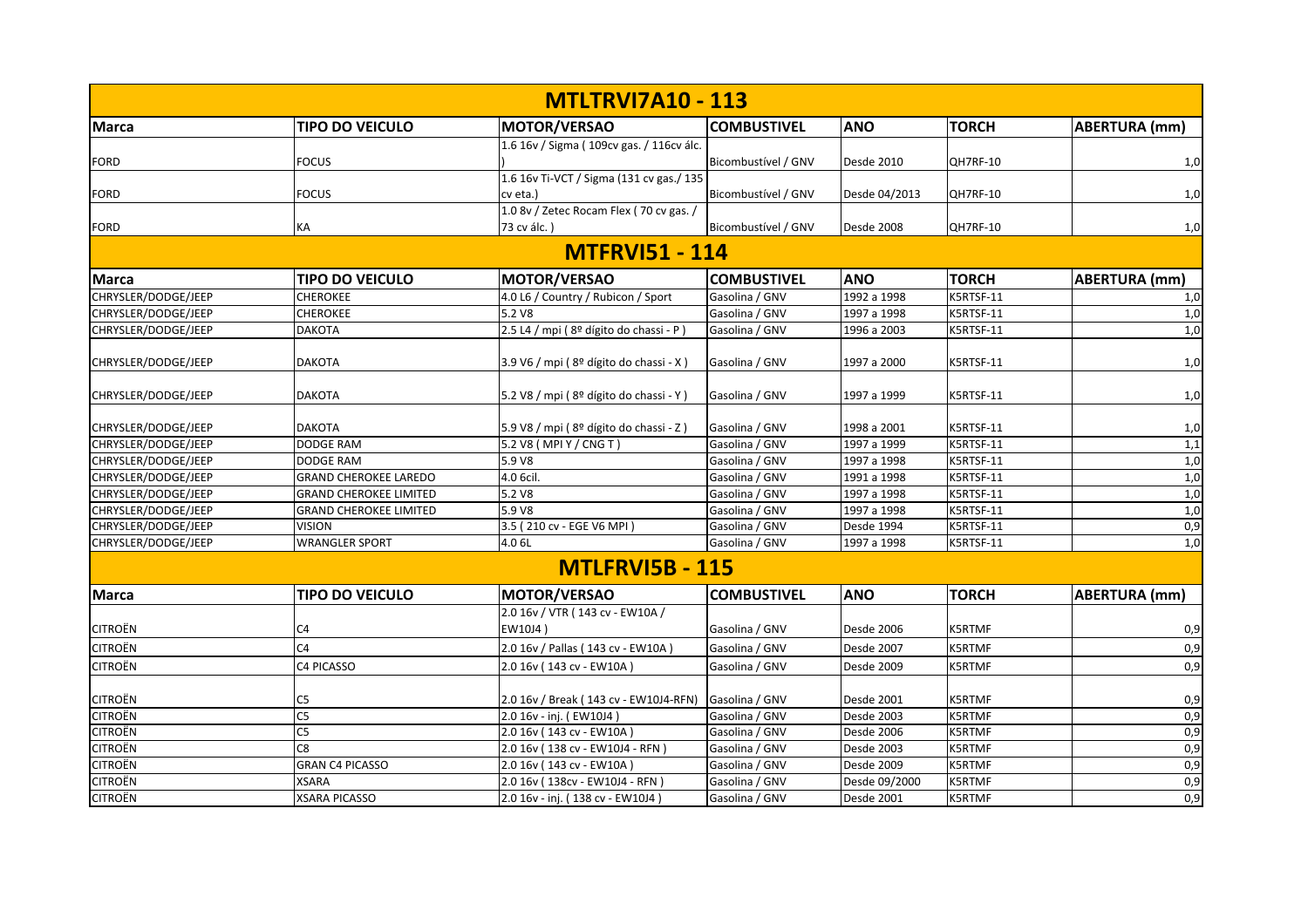| <b>MTLFRVI5B - 115</b> |                            |                                                                |                     |               |               |                      |  |  |
|------------------------|----------------------------|----------------------------------------------------------------|---------------------|---------------|---------------|----------------------|--|--|
| <b>Marca</b>           | <b>TIPO DO VEICULO</b>     | <b>MOTOR/VERSAO</b>                                            | <b>COMBUSTIVEL</b>  | <b>ANO</b>    | <b>TORCH</b>  | <b>ABERTURA (mm)</b> |  |  |
| <b>PEUGEOT</b>         | 307                        | 2.0 16v (EW10J4 / EW10A)                                       | Gasolina / GNV      | Desde 2003    | <b>K5RTMF</b> | 0,9                  |  |  |
| PEUGEOT                | 307 CC                     | 2.0 16v (EW10J4 / EW10A)                                       | Gasolina / GNV      | Desde 2004    | <b>K5RTMF</b> | 0,9                  |  |  |
| <b>PEUGEOT</b>         | 307 SEDAN                  | 2.0 16v (EW10A)                                                | Gasolina / GNV      | Desde 2007    | <b>K5RTMF</b> | 0,9                  |  |  |
| <b>PEUGEOT</b>         | 307 SW                     | 2.0 16v (EW10J4 / EW10A)                                       | Gasolina / GNV      | Desde 2003    | <b>K5RTMF</b> | 0,9                  |  |  |
| PEUGEOT                | 407                        | 2.0 16v (143 cv - EW10A)                                       | Gasolina / GNV      | Desde 09/2006 | <b>K5RTMF</b> | 0,9                  |  |  |
| PEUGEOT                | 407 SW                     | 2.0 16v (143 cv - EW10A)                                       | Gasolina / GNV      | Desde 2006    | <b>K5RTMF</b> | 0,9                  |  |  |
| <b>PEUGEOT</b>         | 807                        | 2.0 16v (138 cv - EW10J4)                                      | Gasolina / GNV      | 2004 a 2005   | K5RTMF        | 0,9                  |  |  |
|                        |                            | <b>MTLFRVI6B - 116</b>                                         |                     |               |               |                      |  |  |
| <b>Marca</b>           | <b>TIPO DO VEICULO</b>     | <b>MOTOR/VERSAO</b>                                            | <b>COMBUSTIVEL</b>  | <b>ANO</b>    | <b>TORCH</b>  | <b>ABERTURA</b> (mm) |  |  |
|                        |                            | 1.6 16v (113 cv álc./ 110 cv gas. -                            |                     |               |               |                      |  |  |
| <b>CITROËN</b>         | <b>AIRCROSS</b>            | TU5JP4)                                                        | Bicombustível / GNV | Desde 2011    | K6RTMF        | 0,8                  |  |  |
|                        |                            |                                                                |                     |               |               |                      |  |  |
| <b>CITROËN</b>         | <b>AIRCROSS</b>            | 1.6 16v / EC5 (115 cv gas. / 122 cv eta. ) Bicombustível / GNV |                     | Desde 2012    | K6RTMF        | 0,8                  |  |  |
| <b>CITROËN</b>         | <b>BERLINGO MULTISPACE</b> | 1.6 16v (110 cv - TU5JP4 - N6A)                                | Gasolina / GNV      | Desde 2005    | K6RTMF        | 0,9                  |  |  |
| <b>CITROËN</b>         | C <sub>3</sub>             | 1.6 16v - inj. (TU5JP4)                                        | Gasolina / GNV      | Desde 2003    | K6RTMF        | 0,9                  |  |  |
|                        |                            | 1.6 16v / Flex (113 cv álc. / 110 cv gas. -                    |                     |               |               |                      |  |  |
| <b>CITROËN</b>         | C <sub>3</sub>             | TU5JP4)                                                        | Bicombustível / GNV | Desde 2006    | K6RTMF        | 0,9                  |  |  |
|                        |                            | 1.6 16v / Vti (122 cv eta. / 115 cv gas. -                     |                     |               |               |                      |  |  |
| <b>CITROËN</b>         | C <sub>3</sub>             | $EC5$ )                                                        | Bicombustível / GNV | Desde 2012    | K6RTMF        | 0,8                  |  |  |
|                        |                            | 1.6 16v (113 cv álc./ 110 cv gas.) -                           |                     |               |               |                      |  |  |
| <b>CITROËN</b>         | <b>C3 PICASSO</b>          | TU5JP4)                                                        | Bicombustível / GNV | Desde 2011    | K6RTMF        | 0,8                  |  |  |
|                        |                            | 1.6 / Flex (113cv àlc. / 110cv gas. -                          |                     |               |               |                      |  |  |
| <b>CITROËN</b>         | C <sub>4</sub>             | <b>TU5JP4)</b>                                                 | Bicombustível / GNV | Desde 2009    | K6RTMF        | 0,8                  |  |  |
|                        |                            | 2.0 16v / Flex (151 cv álc. / 143 cv gas. -                    |                     |               |               |                      |  |  |
| <b>CITROËN</b>         | <b>C4 PALLAS</b>           | <b>EW10A)</b>                                                  | Bicombustível / GNV | Desde 2008    | K6RTMF        | 0,9                  |  |  |
| <b>CITROËN</b>         | <b>XSARA</b>               | 1.6 16v (110 cv - TU5JP4)                                      | Gasolina / GNV      | Desde 2001    | K6RTMF        | 0,9                  |  |  |
| CITROËN                | <b>XSARA PICASSO</b>       | 1.6 16v (110 cv - TU5JP4)                                      | Gasolina / GNV      | Desde 2005    | K6RTMF        | 0,9                  |  |  |
|                        |                            | 1.6 16v / Flex (113 cv álc. / 110 cv gas. -                    |                     |               |               |                      |  |  |
| <b>CITROËN</b>         | <b>XSARA PICASSO</b>       | <b>TU5JP4)</b>                                                 | Bicombustível / GNV | Desde 2005    | K6RTMF        | 0,9                  |  |  |
| <b>PEUGEOT</b>         | 408                        | 2.0 (143 cv gás / 151 cv alc)                                  | Bicombustível / GNV | Desde 2011    | K6RTMF        | 0,9                  |  |  |
|                        |                            | 1.6 16v (113 cv álc / 110 cv gas -                             |                     |               |               |                      |  |  |
| <b>PEUGEOT</b>         | <b>HOGGAR</b>              | TU5JP4)                                                        | Bicombustível / GNV | Desde 2010    | K6RTMF        | 0,9                  |  |  |
| <b>PEUGEOT</b>         | <b>PARTNER</b>             | 1.6 16y (110 cv - TU5JP4)                                      | Gasolina / GNV      | Desde 2003    | K6RTMF        | 0,9                  |  |  |
|                        |                            | 1.6 16v / Flex (110 cv gas. / 113 cv álc. -                    |                     |               |               |                      |  |  |
| <b>PEUGEOT</b>         | <b>PARTNER</b>             | TU5JP4)                                                        | Bicombustível / GNV | Desde 2011    | K6RTMF        | 0,8                  |  |  |
| <b>PEUGEOT</b>         | 206                        | 1.6 16v (110 cv - TU5JP4)                                      | Gasolina / GNV      | Desde 2001    | K6RTMF        | 0,9                  |  |  |
|                        |                            | 1.6 16v / Flex (113 cv álc - 110 cv gas -                      |                     |               |               |                      |  |  |
| <b>PEUGEOT</b>         | 206                        | TU5JP4)                                                        | Bicombustível / GNV | Desde 2006    | K6RTMF        | 0,9                  |  |  |
| PEUGEOT                | 206 CC                     | 1.6 16v (110 cv - TU5JP4)                                      | Gasolina / GNV      | Desde 2001    | K6RTMF        | 0,9                  |  |  |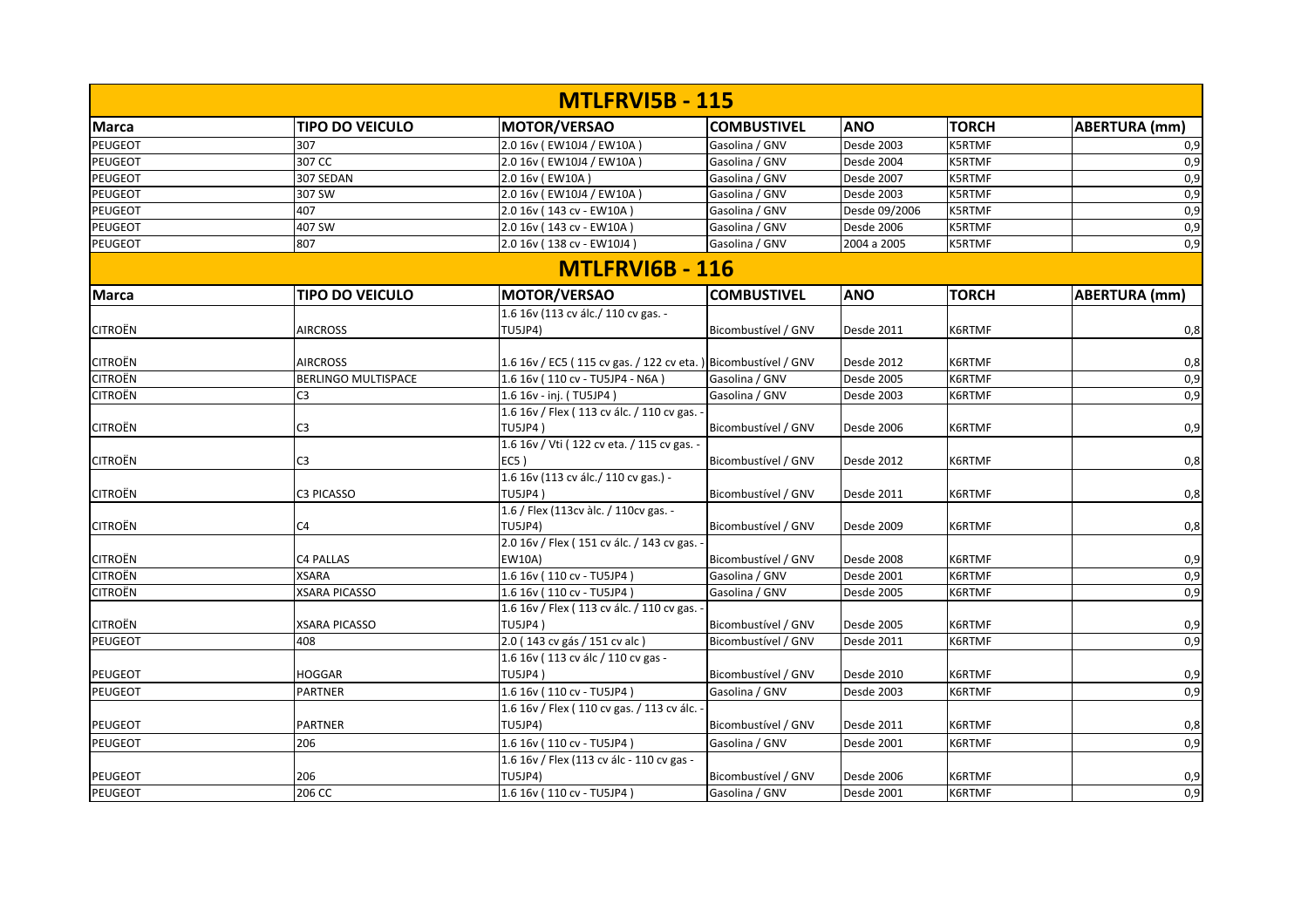|                     |                        | <b>MTLFRVI6B - 116</b>                                       |                     |                           |                |                      |
|---------------------|------------------------|--------------------------------------------------------------|---------------------|---------------------------|----------------|----------------------|
| <b>Marca</b>        | <b>TIPO DO VEICULO</b> | MOTOR/VERSAO                                                 | <b>COMBUSTIVEL</b>  | <b>ANO</b>                | <b>TORCH</b>   | <b>ABERTURA</b> (mm) |
| <b>PEUGEOT</b>      | 206 SW                 | 1.6 16v (110 cv - TU5JP4)                                    | Gasolina / GNV      | Desde 2005                | K6RTMF         | 0,9                  |
|                     |                        | 1.6 16v / Flex (113 cv álc - 110 cv gas -                    |                     |                           |                |                      |
| <b>PEUGEOT</b>      | 206 SW                 | TU5JP4)                                                      | Bicombustível / GNV | Desde 2006                | K6RTMF         | 0,9                  |
|                     |                        | 1.6 16v / Flex (110 cv gas. - 113 cv álc. -                  |                     |                           |                |                      |
| PEUGEOT             | 207                    | TU5JP4)                                                      | Bicombustível / GNV | Desde 2008                | K6RTMF         | 0,9                  |
|                     |                        | 1.6 16v / Flex (110 cv gas. - 113 cv álc.                    |                     |                           |                |                      |
| <b>PEUGEOT</b>      | 207 SW                 | TU5JP4)                                                      | Bicombustível / GNV | Desde 2008                | K6RTMF         | 0,9                  |
|                     |                        |                                                              |                     |                           |                |                      |
| <b>PEUGEOT</b>      | 208                    | 1.6 16v / EC5 (115 cv gas / 122 cv eta.) Bicombustível / GNV |                     | Desde 2013                | K6RTMF         | 0,9                  |
| <b>PEUGEOT</b>      | 307                    | 1.6 16v (110 cv - TU5JP4)                                    | Gasolina / GNV      | Desde 2002                | K6RTMF         | 0,9                  |
|                     |                        | 1.6 16v / Flex (113 cv álc - 110 cv gas -                    |                     |                           |                |                      |
| <b>PEUGEOT</b>      | 307                    | TU5JP4)                                                      | Bicombustível / GNV | Desde 2006                | K6RTMF         | 0,9                  |
|                     |                        | 2.0 16v / Flex (143 cv gas. / 151 cv álc.                    |                     |                           |                |                      |
| <b>PEUGEOT</b>      | 307                    | <b>EW10A)</b>                                                | Bicombustível / GNV | Desde 2007                | K6RTMF         | 0,9                  |
|                     |                        | 1.6 16v / Flex (113 cv álc-110 cv gas -                      |                     |                           |                |                      |
| <b>PEUGEOT</b>      | 307 SEDAN              | TU5JP4)                                                      | Bicombustível / GNV | Desde 2006                | K6RTMF         | 0,9                  |
|                     |                        | 1.6 16v / EC5 (115 cv gas. / 122 cv álc. -                   |                     |                           |                |                      |
| <b>PEUGEOT</b>      | 308                    | WT)                                                          | Bicombustível / GNV | Desde 2012                | K6RTMF         | 0,8                  |
| <b>PEUGEOT</b>      | 308                    | 2.0 16v (143 cv gás / 151 cv álc)                            | Bicombustível / GNV | Desde 2012                | K6RTMF         | 0,8                  |
|                     |                        | <b>MTBKRVI5E11 - 117</b>                                     |                     |                           |                |                      |
| <b>Marca</b>        | <b>TIPO DO VEICULO</b> | MOTOR/VERSAO                                                 | <b>COMBUSTIVEL</b>  | <b>ANO</b>                | <b>TORCH</b>   | <b>ABERTURA</b> (mm) |
| CHRYSLER/DODGE/JEEP | CARAVAN                | 2.4 16v                                                      | Gasolina / GNV      |                           | <b>K5RF-11</b> | 1,1                  |
| CHRYSLER/DODGE/JEEP | <b>CIRRUS</b>          | 2.4 16v (8º dígito do chassi - X)                            | Gasolina / GNV      | 1995 a 1998               | <b>K5RF-11</b> | 1,1                  |
| CHRYSLER/DODGE/JEEP | <b>CIRRUS</b>          | 2.5 24v V6                                                   | Gasolina / GNV      | 1995 a 1998               | <b>K5RF-11</b> | 1,1                  |
| CHRYSLER/DODGE/JEEP | <b>NEON</b>            | 1.8 16v                                                      | Gasolina / GNV      |                           | <b>K5RF-11</b> | 1,1                  |
| <b>HONDA</b>        | CR-V                   | 2.0 16v                                                      | Gasolina / GNV      | Desde 2000                | <b>K5RF-11</b> | 1,1                  |
| <b>HYUNDAI</b>      | <b>ACCENT</b>          | 1.5 12v (SOHC) / GL / GLS                                    | Gasolina / GNV      |                           | <b>K5RF-11</b> | 1,1                  |
| <b>HYUNDAI</b>      | <b>ACCENT</b>          | 1.5 16v (G4EA)                                               | Gasolina / GNV      |                           | <b>K5RF-11</b> | 1,1                  |
|                     |                        |                                                              |                     |                           |                |                      |
| <b>HYUNDAI</b>      | <b>ATOS</b>            | 1.012v                                                       | Gasolina / GNV      | 08/1999 a 06/2001 K5RF-11 |                | 1,1                  |
| <b>HYUNDAI</b>      | <b>ATOS</b>            | 1.012v                                                       | Gasolina / GNV      | 05/2001 a 2002            | <b>K5RF-11</b> | 1,1                  |
| <b>HYUNDAI</b>      | <b>COUPE</b>           | 2.0 16v                                                      | Gasolina / GNV      |                           | <b>K5RF-11</b> | 1,1                  |
| <b>HYUNDAI</b>      | <b>ELANTRA</b>         | 1.6 / 1.8 DOHC (sextavado 16 mm)                             | Gasolina / GNV      |                           | <b>K5RF-11</b> | 1,1                  |
| <b>HYUNDAI</b>      | ELANTRA                | 2.0 16v (142 cv)                                             | Gasolina / GNV      | Desde 2000                | K5RF-11        | 1,1                  |
| <b>HYUNDAI</b>      | 130                    | 2.0 (145 cv - G4GC)                                          | Gasolina / GNV      | Desde 2009                | <b>K5RF-11</b> | 1,1                  |
| <b>HYUNDAI</b>      | <b>MATRIX</b>          | 1.8 16v                                                      | Gasolina / GNV      | Desde 07/2001             | <b>K5RF-11</b> | 1,1                  |
| <b>HYUNDAI</b>      | S COUPE                | 1.5 - SOHC                                                   | Gasolina / GNV      |                           | K5RF-11        | 1,1                  |
| <b>HYUNDAI</b>      | <b>TUCSON</b>          | 2,0                                                          | Gasolina / GNV      | Desde 2004                | <b>K5RF-11</b> | 1,1                  |
| <b>MAZDA</b>        | 323                    | 1.6 (B6D / B6-DE)                                            | Gasolina / GNV      | Desde 1996                | <b>K5RF-11</b> | 1,1                  |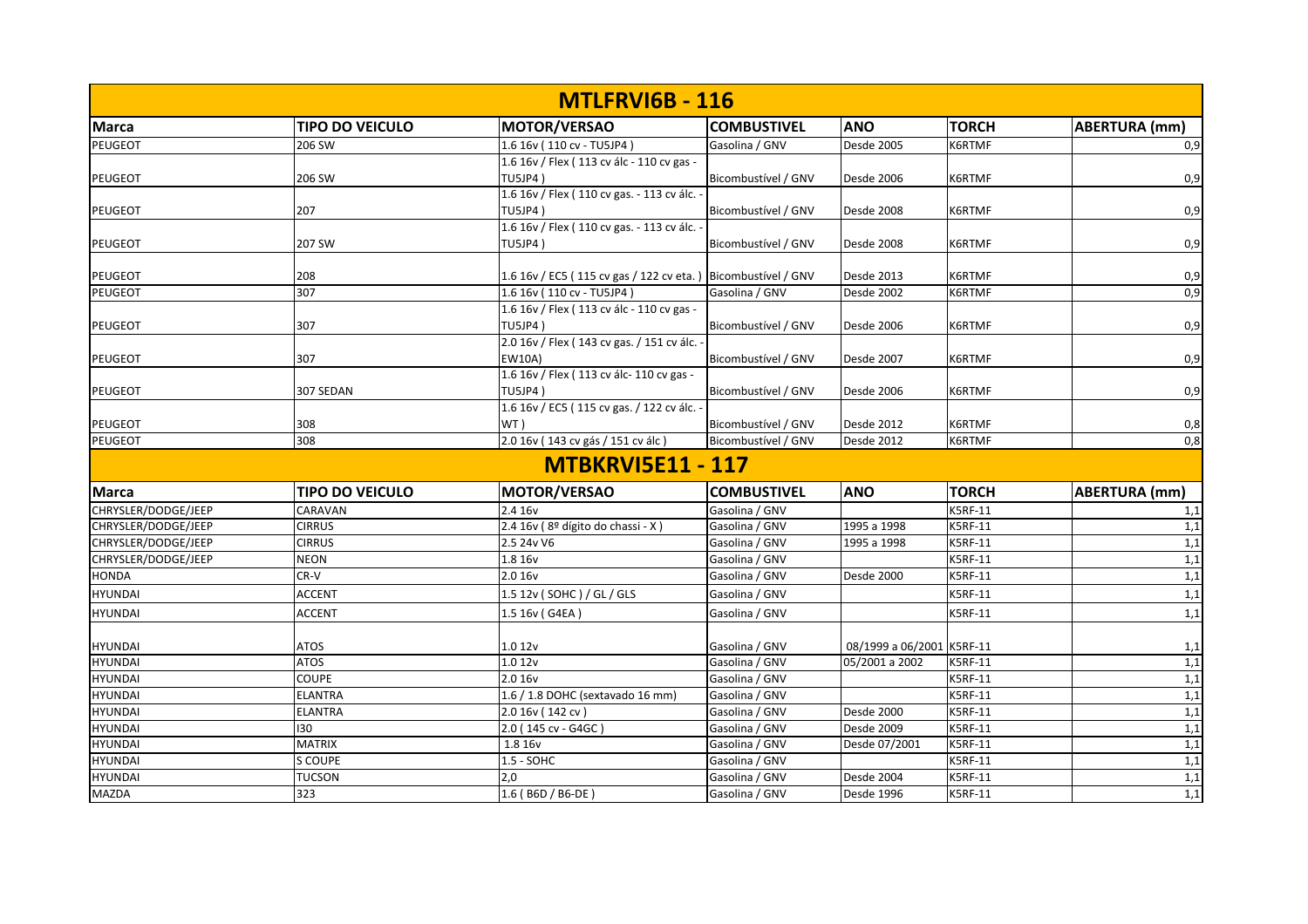|                   |                           | <b>MTBKRVI5E11 - 117</b>              |                    |                   |                |                      |
|-------------------|---------------------------|---------------------------------------|--------------------|-------------------|----------------|----------------------|
| <b>Marca</b>      | <b>TIPO DO VEICULO</b>    | <b>MOTOR/VERSAO</b>                   | <b>COMBUSTIVEL</b> | <b>ANO</b>        | <b>TORCH</b>   | <b>ABERTURA</b> (mm) |
| <b>MAZDA</b>      | 626                       | 2.0 / GE ( FS-DE / FSD )              | Gasolina / GNV     | 1991 a 03/1997    | <b>K5RF-11</b> | 1,1                  |
| <b>MAZDA</b>      | $MX-3$                    | 1.6 16v / EC / DOHC (B6)              | Gasolina / GNV     | Desde 1994        | <b>K5RF-11</b> | 1,1                  |
| <b>MAZDA</b>      | $MX-3$                    | 1.8 V6 (K8D)                          | Gasolina / GNV     |                   | <b>K5RF-11</b> | 1,1                  |
| <b>MAZDA</b>      | $MX-5$                    | 1.8 16v (BP-ZE)                       | Gasolina / GNV     |                   | <b>K5RF-11</b> | 1,1                  |
| <b>MAZDA</b>      | PROTEGE (323)             | 1.8 / BG / SOHC                       | Gasolina / GNV     | 03/1991 a 03/1994 | <b>K5RF-11</b> | 1,1                  |
| <b>MAZDA</b>      | PROTEGE (323)             | 1.8 16v / BA (DOHC)                   | Gasolina / GNV     | 04/1994 a 04/1998 | <b>K5RF-11</b> | 1,1                  |
| <b>MAZDA</b>      | PROTEGE (323)             | 1.8 / BJ                              | Gasolina / GNV     | 05/1998 a 09/2000 | <b>K5RF-11</b> | 1,1                  |
| <b>MAZDA</b>      | PROTEGE (323)             | 1.8 / BJ                              | Gasolina / GNV     | Desde 10/2000     | <b>K5RF-11</b> | 1,1                  |
| <b>MITSUBISHI</b> | <b>AIRTREK</b>            | 2.4 (4G64)                            | Gasolina / GNV     | Desde 2003        | <b>K5RF-11</b> | 1,1                  |
| <b>MITSUBISHI</b> | <b>ECLIPSE</b>            | 2.4 SOHC MPI / GS (4G64)              | Gasolina / GNV     | Desde 1996        | <b>K5RF-11</b> | 1,1                  |
| <b>MITSUBISHI</b> | <b>EXPO</b>               | 1.8(4G63)                             | Gasolina / GNV     | Desde 1994        | <b>K5RF-11</b> | 1,1                  |
| <b>MITSUBISHI</b> | <b>EXPO</b>               | 2.4 / LRV (153 cv - 4G64 MPI SOHC     | Gasolina / GNV     | Desde 1994        | <b>K5RF-11</b> | 1,1                  |
| <b>MITSUBISHI</b> | LANCER                    | 1.6 / LS (4G92 - MVV)                 | Gasolina / GNV     | 1995 a 1996       | <b>K5RF-11</b> | 1,1                  |
| <b>MITSUBISHI</b> | LANCER                    | 1.8 mpi (4G93)                        | Gasolina / GNV     | Desde 1997        | <b>K5RF-11</b> | 1,1                  |
| <b>MITSUBISHI</b> | <b>MIRAGE</b>             | 1.8 16v - SOHC (4G93)                 | Gasolina / GNV     | Desde 1995        | <b>K5RF-11</b> | 1,1                  |
| <b>MITSUBISHI</b> | PAJERO IO                 | 1.6(4G18)                             | Gasolina / GNV     | Desde 1999        | <b>K5RF-11</b> | 1,1                  |
| <b>MITSUBISHI</b> | PAJERO IO                 | 1.8(4G93)                             | Gasolina / GNV     | Desde 1999        | <b>K5RF-11</b> | 1,1                  |
| <b>MITSUBISHI</b> | PAJERO TR4                | 2.0 16v / SOHC (131 cv - 4G94)        | Gasolina / GNV     | 2004 a 2007       | <b>K5RF-11</b> | 1,1                  |
| <b>MITSUBISHI</b> | <b>SPACE WAGON</b>        | 2.0 L4 / mpi catalis. (127 cv - 4G63) | Gasolina / GNV     | Desde 1997        | <b>K5RF-11</b> | 1,1                  |
| <b>MITSUBISHI</b> | <b>SPACE WAGON</b>        | 2.4 L4 / catalis. (4G64)              | Gasolina / GNV     | Desde 1999        | <b>K5RF-11</b> | 1,1                  |
| <b>NISSAN</b>     | <b>MAXIMA</b>             | (VG30/VG30E)                          | Gasolina / GNV     | Desde 1994        | <b>K5RF-11</b> | 1,1                  |
| <b>NISSAN</b>     | <b>PATHFINDER</b>         | 3.3 V6 ( VG33E                        | Gasolina / GNV     | Desde 1997        | <b>K5RF-11</b> | 1,1                  |
| <b>NISSAN</b>     | <b>SENTRA</b>             | 1.6 16v (GA16DE)                      | Gasolina / GNV     |                   | <b>K5RF-11</b> | 1,1                  |
| <b>SUBARU</b>     | <b>IMPREZA</b>            | 2.0                                   | Gasolina / GNV     | Desde 2001        | <b>K5RF-11</b> | 1,1                  |
| <b>SUBARU</b>     | <b>OUTBACK</b>            | 2.5 16v (165 cv)                      | Gasolina / GNV     | Desde 2006        | <b>K5RF-11</b> | 1,1                  |
| <b>TOYOTA</b>     | $T-100$                   | 3.4 V6 (5VZ - FE FI)                  | Gasolina / GNV     | 1995 a 1998       | <b>K5RF-11</b> | 1,1                  |
|                   |                           | <b>MTBPRVI7E - 118</b>                |                    |                   |                |                      |
| <b>Marca</b>      | <b>TIPO DO VEICULO</b>    | <b>MOTOR/VERSAO</b>                   | <b>COMBUSTIVEL</b> | <b>ANO</b>        | <b>TORCH</b>   | <b>ABERTURA (mm)</b> |
| <b>ALFA ROMEO</b> | 2300 / FNM 2000 / 2150    | 2.3/2.0/2.15 - DOHC                   | Etanol / GNV       |                   | F7RF           | 0,7                  |
| <b>FIAT</b>       | 147 / Panorama / Rallye   | 1050 / 1300                           | Etanol / GNV       |                   | F7RF           | 0,8                  |
| <b>FIAT</b>       | <b>ELBA</b>               | 1.3 8v / Carburado                    | Etanol / GNV       | 1986 a 1989       | F7RF           | 0,8                  |
| <b>FIAT</b>       | <b>ELBA</b>               | 1.5 8v / Carburado (E201)             | Etanol / GNV       | 1992 a 1993       | F7RF           | 0,8                  |
| <b>FIAT</b>       | ELBA                      | 1.5 8v / SPI - Injeção                | Etanol / GNV       | 1994 a 1996       | F7RF           | 0,8                  |
|                   |                           | 1.6 8v / Carburado - Distribuidor no  |                    |                   |                |                      |
| <b>FIAT</b>       | <b>ELBA</b>               | cabecote                              | Etanol / GNV       | 1990 a 1994       | F7RF           | 0,8                  |
| <b>FIAT</b>       | <b>ELBA</b>               | 1.6 8v / Carburado                    | Etanol / GNV       | 1990 a 1994       | F7RF           | 0,8                  |
| <b>FIAT</b>       | FIORINO / FIORINO PICK-UP | 1.0 - 8V - Carburado. / INJ.          | Etanol / GNV       | 1993 a 1996       | F7RF           | 0,8                  |
| <b>FIAT</b>       | FIORINO / FIORINO PICK-UP | $1.5 - INJ.$                          | Etanol / GNV       |                   | F7RF           | 0,8                  |
| <b>FIAT</b>       | FIORINO / FIORINO PICK-UP | 1.5 - Carburado.                      | Etanol / GNV       | <b>DESDE 1992</b> | F7RF           | 0,8                  |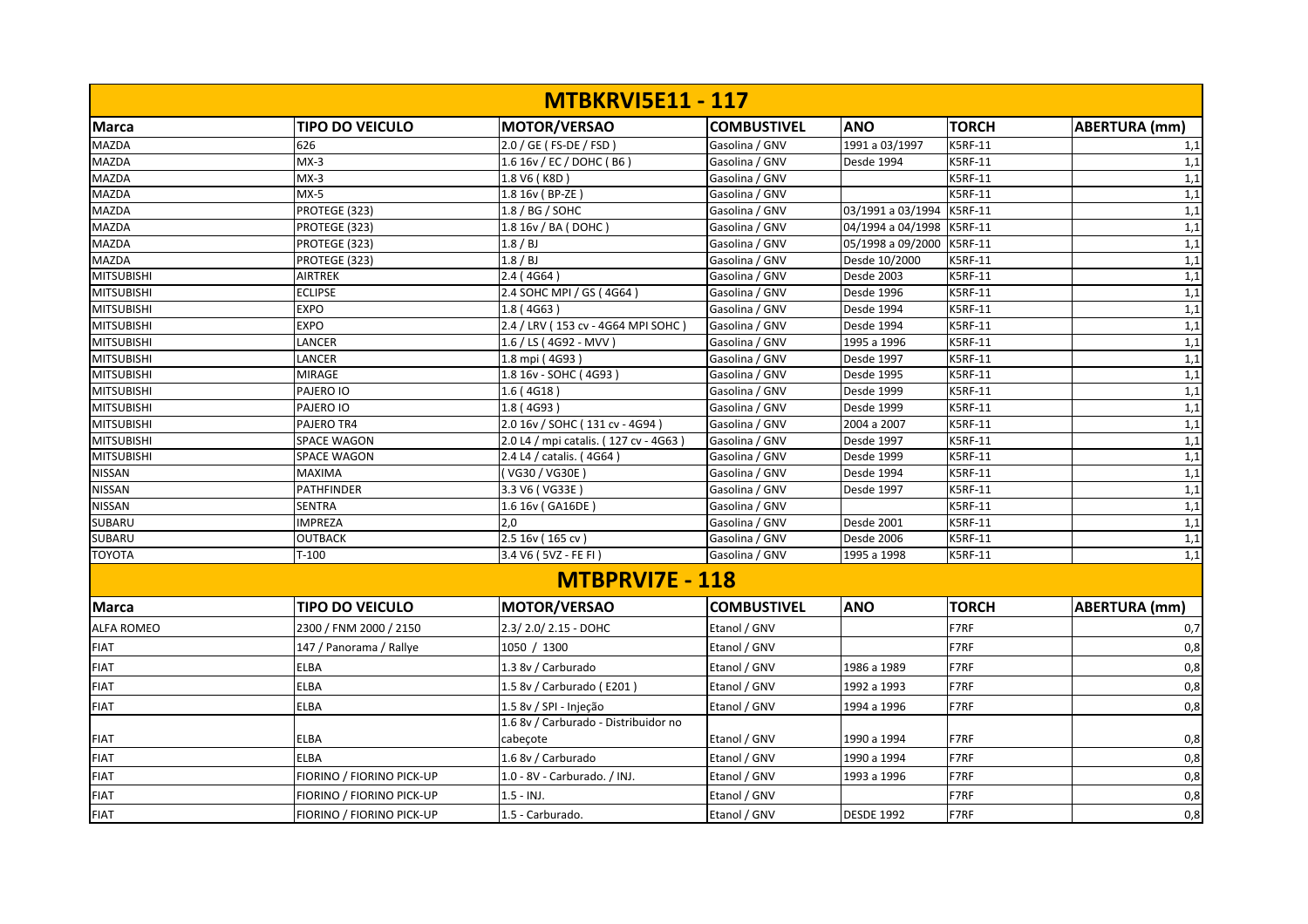| <b>MTBPRVI7E - 118</b> |                           |                                                                 |                     |                   |              |                      |  |  |
|------------------------|---------------------------|-----------------------------------------------------------------|---------------------|-------------------|--------------|----------------------|--|--|
| Marca                  | <b>TIPO DO VEICULO</b>    | MOTOR/VERSAO                                                    | <b>COMBUSTIVEL</b>  | <b>ANO</b>        | <b>TORCH</b> | <b>ABERTURA</b> (mm) |  |  |
| <b>FIAT</b>            | FIORINO / FIORINO PICK-UP | 1.6 - Carburado.                                                | Etanol / GNV        | <b>DESDE 1992</b> | F7RF         | 0,8                  |  |  |
| <b>FIAT</b>            | FIORINO / FIORINO PICK-UP | 1050 / 1300 [ Carburado.]                                       | Etanol / GNV        | ATE 1989          | F7RF         | 0,8                  |  |  |
| <b>FIAT</b>            | FIORINO / FIORINO PICK-UP | 1.3 / 1.5                                                       | Etanol / GNV        | 1988 A 1991       | F7RF         | 0,8                  |  |  |
| <b>FIAT</b>            | FIORINO / FIORINO PICK-UP | 1.3 / 1.5                                                       | Etanol / GNV        | Até 1991          | F7RF         | $\overline{0,8}$     |  |  |
| <b>FIAT</b>            | OGGI                      | 1.050 / 1.300 / 1.415                                           | Etanol / GNV        |                   | F7RF         | 0,8                  |  |  |
| <b>FIAT</b>            | PREMIO                    | 1.5 - Carburado.                                                | Etanol / GNV        | Até 1991          | F7RF         | $\overline{0,8}$     |  |  |
| <b>FIAT</b>            | <b>PREMIO</b>             | 1.5 - Carburado.                                                | Etanol / GNV        | Desde 1992        | F7RF         | $\overline{0,8}$     |  |  |
| <b>FIAT</b>            | <b>PREMIO</b>             | $1.5 - INJ.$                                                    | Etanol / GNV        | Desde 1992        | F7RF         | $\overline{0,8}$     |  |  |
| <b>FIAT</b>            | PREMIO                    | $1.6 - INJ.$                                                    | Etanol / GNV        | Desde 1992        | F7RF         | 0,8                  |  |  |
| <b>FIAT</b>            | <b>PREMIO</b>             | 1.6 - Carburado.                                                | Etanol / GNV        | Até 1991          | F7RF         | $\overline{0,8}$     |  |  |
| <b>FIAT</b>            | <b>PREMIO</b>             | 1.6 - Carburado.                                                | Etanol / GNV        | Desde 1992        | F7RF         | 0,8                  |  |  |
| <b>FIAT</b>            | <b>PREMIO</b>             | 1.3 / 1.5                                                       | Etanol / GNV        | Até 1991          | F7RF         | 0,8                  |  |  |
| <b>FIAT</b>            | SPAZIO                    | 1050 / 1300 - Carburado.                                        | Etanol / GNV        |                   | F7RF         | 0,8                  |  |  |
| <b>FIAT</b>            | <b>TEMPRA</b>             | 2.0 - 8V - Carburado                                            | Etanol / GNV        | <b>DESDE 1992</b> | F7RF         | 0,8                  |  |  |
| <b>FIAT</b>            | <b>TEMPRA</b>             | 2.0 - 8V - SPI                                                  | Etanol / GNV        | 1995 a 1996       | F7RF         | 0,8                  |  |  |
| <b>FIAT</b>            | <b>UNO</b>                | 1.0 - Carburado. - 1.0 I.E. - MILLE                             | Etanol / GNV        | 1993 A 09/2001    | F7RF         | 0,8                  |  |  |
| <b>FIAT</b>            | <b>UNO</b>                | $1.5 / 1.6 - INJ.$                                              | Etanol / GNV        | <b>DESDE 1992</b> | F7RF         | 0,8                  |  |  |
| <b>FIAT</b>            | <b>UNO</b>                | 1.6                                                             | Etanol / GNV        | <b>DESDE 1992</b> | F7RF         | 0,8                  |  |  |
| <b>FIAT</b>            | <b>UNO</b>                | 1.6 MPI                                                         | Etanol / GNV        | <b>DESDE 1995</b> | F7RF         | 0,8                  |  |  |
| <b>FIAT</b>            | <b>UNO</b>                | 1.6 R / Carburado.                                              | Etanol / GNV        | 1990 A 1993       | F7RF         | $\overline{0,8}$     |  |  |
| <b>FIAT</b>            | <b>UNO</b>                | 1.6 R / MPI                                                     | Etanol / GNV        |                   | 1994 F7RF    |                      |  |  |
| <b>FIAT</b>            | <b>UNO</b>                | 1.050 / 1.300 - Carburado.                                      | Etanol / GNV        | ATE 1989          | F7RF         | 0,8                  |  |  |
| <b>FIAT</b>            | <b>UNO</b>                | 1.3                                                             | Etanol / GNV        | 1985 A 1991       | F7RF         | 0,8                  |  |  |
| <b>FIAT</b>            | <b>UNO</b>                | 1.3 / 1.5 - Carburado.                                          | Etanol / GNV        | 1990 A 1991       | F7RF         | 0,8                  |  |  |
| <b>FIAT</b>            | <b>UNO</b>                | 1.5 - Carburado.                                                | Etanol / GNV        | ATE 1991          | F7RF         | 0,8                  |  |  |
| <b>FIAT</b>            | <b>UNO</b>                | 1.5 - Carburado.                                                | Etanol / GNV        | Desde 1992        | F7RF         | 0,8                  |  |  |
| <b>FIAT</b>            | <b>UNO</b>                | 1.5R                                                            | Etanol / GNV        | ATE 1991          | F7RF         | 0,8                  |  |  |
| <b>FIAT</b>            | <b>UNO FURGONETA</b>      | 1.5 - Carburado.                                                | Etanol / GNV        | <b>DESDE 1992</b> | F7RF         | 0,8                  |  |  |
| <b>FIAT</b>            | <b>UNO FURGONETA</b>      | $1.5 - I.E.$                                                    | Etanol / GNV        |                   | F7RF         | 0,8                  |  |  |
| <b>FIAT</b>            | <b>UNO FURGONETA</b>      | 1.3 / 1.5                                                       | Etanol / GNV        | 1988 A 1991       | F7RF         | 0,8                  |  |  |
| <b>FIAT</b>            | UNO FURGONETA             | 1.3 / 1.5                                                       | Etanol / GNV        | Até 1991          | F7RF         | 0,8                  |  |  |
| <b>GENERAL MOTORS</b>  | <b>AGILE</b>              | 1.4 8v / Econo.Flex (102 cv álc./ 97 cv<br>gas.)                | Bicombustível / GNV | Desde 2009        | F7RF         | 0,8                  |  |  |
| <b>GENERAL MOTORS</b>  | <b>ASTRA</b>              | 1.8 / 2.0 - 8V - SOHC - mpfi                                    | Etanol / GNV        | Desde 2000        | F7RF         | 0,8                  |  |  |
| <b>GENERAL MOTORS</b>  | <b>ASTRA</b>              | 2.0 8v / Flexpower (133cv gas. / 140cv<br>álc.)                 | Bicombustível / GNV | Desde 2009        | F7RF         | 0,8                  |  |  |
| <b>GENERAL MOTORS</b>  | <b>COBALT</b>             | 1.4 / Econo. Flex (99 cv gas / 105 cv álc.) Bicombustível / GNV |                     | <b>Desde 2011</b> | F7RF         | 0,8                  |  |  |
| <b>GENERAL MOTORS</b>  | <b>CORSA</b>              | 1.4 8v / Econo. Flex (99 cv gas / 105 cv<br>álc.)               | Bicombustível / GNV | Desde 06/2007     | F7RF         | 0,8                  |  |  |
| <b>GENERAL MOTORS</b>  | IPANEMA / KADETT          | 1.8 - Carburado.                                                | Etanol / GNV        | ATE 1994          | F7RF         | 0,8                  |  |  |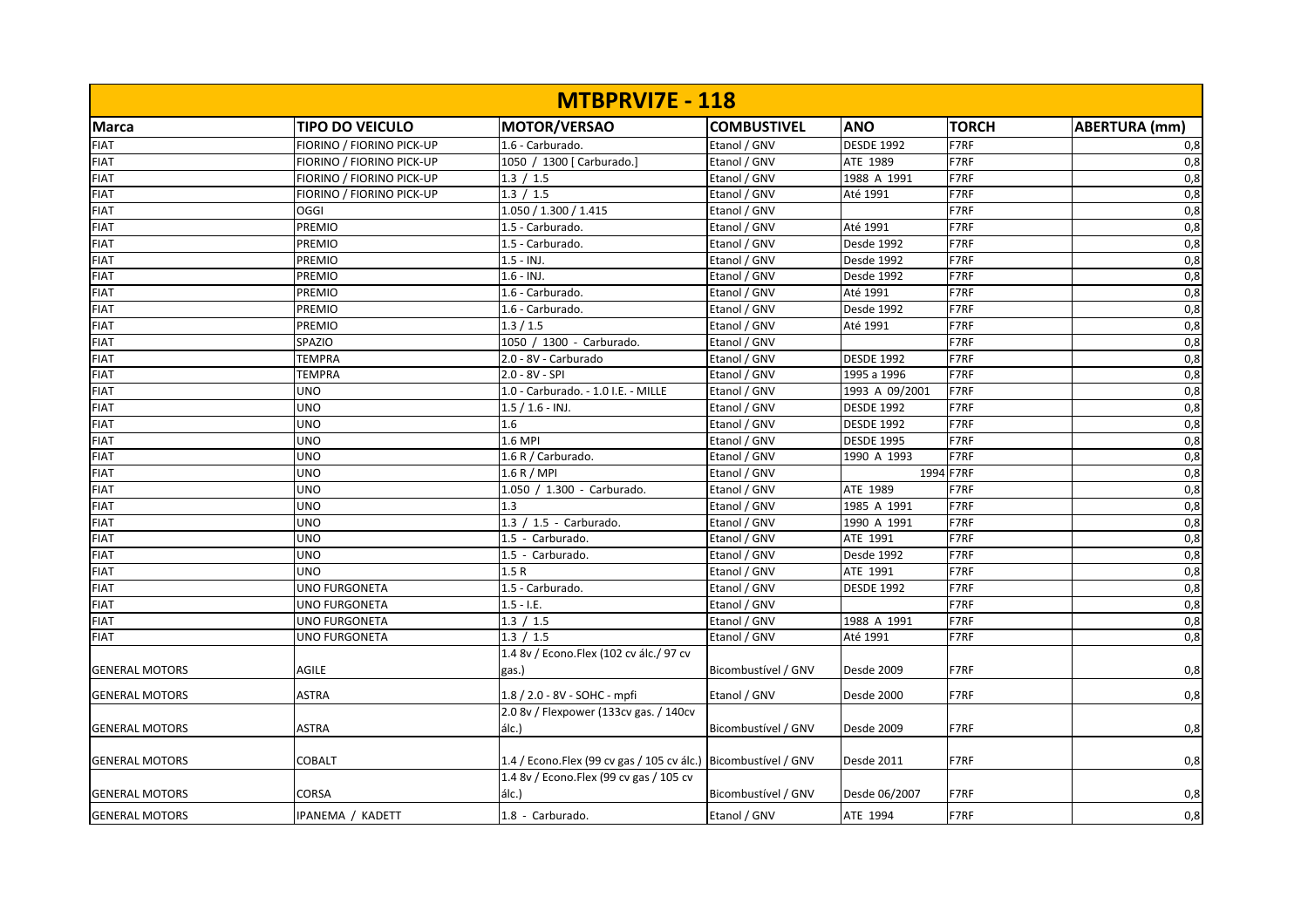| <b>MTBPRVI7E - 118</b> |                        |                                                  |                     |                   |              |                      |  |  |
|------------------------|------------------------|--------------------------------------------------|---------------------|-------------------|--------------|----------------------|--|--|
| <b>Marca</b>           | <b>TIPO DO VEICULO</b> | <b>MOTOR/VERSAO</b>                              | <b>COMBUSTIVEL</b>  | <b>ANO</b>        | <b>TORCH</b> | <b>ABERTURA</b> (mm) |  |  |
| <b>GENERAL MOTORS</b>  | IPANEMA / KADETT       | 1.8 / 2.0 - efi / CABO OPCIONAL                  | Etanol / GNV        | ATE 1994          | F7RF         | 0,8                  |  |  |
| <b>GENERAL MOTORS</b>  | IPANEMA / KADETT       | 1.8 / 2.0 - efi                                  | Etanol / GNV        | ATE 1994          | F7RF         | 0,8                  |  |  |
| <b>GENERAL MOTORS</b>  | IPANEMA / KADETT       | $1.8 / 2.0 - efi$                                | Etanol / GNV        | <b>DESDE 1995</b> | F7RF         | 0,8                  |  |  |
| <b>GENERAL MOTORS</b>  | IPANEMA / KADETT       | $2.0 - m$ pfi                                    | Etanol / GNV        | ATE 1998          | F7RF         | 0,8                  |  |  |
|                        |                        | 1.4 / Econo.Flex (99 cv gas. / 105 cv álc.       |                     |                   |              |                      |  |  |
| <b>GENERAL MOTORS</b>  | <b>MERIVA</b>          |                                                  | Bicombustível / GNV | Desde 2008        | F7RF         | 0,8                  |  |  |
| <b>GENERAL MOTORS</b>  | <b>MONTANA</b>         | 1.4 8v / Econo.Flex (99 cv gas / 105 cv<br>álc.) | Bicombustível / GNV | Desde 2007        | F7RF         | 0,8                  |  |  |
|                        |                        | 1.8 - 2.0 [Carburado.] / efi / CABO              |                     |                   |              |                      |  |  |
| <b>GENERAL MOTORS</b>  | <b>MONZA</b>           | OPC.                                             | Etanol / GNV        | ATE 1994          | F7RF         | 0,8                  |  |  |
| <b>GENERAL MOTORS</b>  | <b>MONZA</b>           | 2.0 - EFI / MPFI                                 | Etanol / GNV        | <b>DESDE 1995</b> | F7RF         | 0,8                  |  |  |
| <b>GENERAL MOTORS</b>  | OMEGA / SUPREMA        | 2.2 4CIL. - MPFI                                 | Etanol / GNV        |                   | F7RF         | 0,8                  |  |  |
| <b>GENERAL MOTORS</b>  | PRISMA                 | 1.4 8v / Econo Flex (89 cv gas. / 97 cv<br>álc.) | Bicombustível / GNV | Desde 2006        | F7RF         | 0,8                  |  |  |
| <b>GENERAL MOTORS</b>  | <b>VECTRA</b>          | 2.0 8v / Flexpower (133cv gas. / 140cv<br>álc.)  | Bicombustível / GNV | Desde 2009        | F7RF         | 0,8                  |  |  |
| <b>GENERAL MOTORS</b>  | <b>VECTRA GT / GTX</b> | 2.0 8v / Flexpower (133cv gas. / 140cv<br>álc.)  | Bicombustível / GNV | Desde 2009        | F7RF         | 0,8                  |  |  |
| <b>GENERAL MOTORS</b>  | ZAFIRA                 | 2.0 8v / Flexpower (133 cv gas./ 140 cv<br>álc.) | Bicombustível / GNV | Desde 2009        | F7RF         | 0,8                  |  |  |
|                        |                        | <b>MTBKRVI6E11 - 119</b>                         |                     |                   |              |                      |  |  |
| <b>Marca</b>           | <b>TIPO DO VEICULO</b> | <b>MOTOR/VERSAO</b>                              | <b>COMBUSTIVEL</b>  | <b>ANO</b>        | <b>TORCH</b> | <b>ABERTURA</b> (mm) |  |  |
| CHRYSLER/DODGE/JEEP    | <b>CIRRUS</b>          | 2.4 16v (8º dígito do chassi - G)                | Gasolina / GNV      | 1994 a 1996       | K6RF-11      | 1,1                  |  |  |
| <b>DAEWOO</b>          | LANOS                  | 1.6 16v - DOHC                                   | Gasolina / GNV      | Desde 1997        | K6RF-11      | 1,1                  |  |  |
| <b>DAIHATSU</b>        | APPLAUSE               | $1.6 - SOHC$                                     | Gasolina / GNV      | 1994 a 1997       | K6RF-11      | 1,1                  |  |  |
| <b>DAIHATSU</b>        | <b>CHARADE</b>         | 1.3 (90 cv - HC-E)                               | Gasolina / GNV      | 1995              | K6RF-11      | 1,1                  |  |  |
| <b>DAIHATSU</b>        | <b>CHARADE</b>         | 1.5 - SOHC                                       | Gasolina / GNV      | 1994 a 1997       | K6RF-11      | 1,1                  |  |  |
| <b>DAIHATSU</b>        | CHARADE                | 1.6 - SOHC                                       | Gasolina / GNV      | 1994 a 1997       | K6RF-11      | 1,1                  |  |  |
| DAIHATSU               | <b>FEROZA</b>          | 1.6 - SOHC                                       | Gasolina / GNV      | 1994 a 1997       | K6RF-11      | 1,1                  |  |  |
| <b>DAIHATSU</b>        | <b>GRAN MOVE</b>       | $1.5 / 1.6 - SOHC$                               | Gasolina / GNV      | Desde 1997        | K6RF-11      | 1,1                  |  |  |
| <b>FORD</b>            | <b>PROBE</b>           | 2.0 16v / DOHC - AT/MT (115 cv)                  | Gasolina / GNV      | 1993 a 1997       | K6RF-11      | 1,1                  |  |  |
| <b>GENERAL MOTORS</b>  | <b>TRACKER</b>         | 2.0 16V (128 cv)                                 | Gasolina / GNV      | Desde 2007        | K6RF-11      | 1,1                  |  |  |
| <b>HONDA</b>           | <b>FIT</b>             | 1.4i / DSI - Twin Spark                          | Gasolina / GNV      | Desde 2003        | K6RF-11      | 1,1                  |  |  |
|                        |                        | 1.4 i-DSI Twin Spark Flex / LX / LXL (80         |                     |                   |              |                      |  |  |
| <b>HONDA</b>           | <b>FIT</b>             | cv gas. / 83 cv alc.)                            | Bicombustível / GNV | Desde 2006        | K6RF-11      | 1,1                  |  |  |
| <b>HONDA</b>           | LEGEND                 | 3.2 24v V6                                       | Gasolina / GNV      |                   | 1996 K6RF-11 | 1,1                  |  |  |
| <b>HONDA</b>           | LEGEND                 | 3.5 24v V6                                       | Gasolina / GNV      | 1996 a 1997       | K6RF-11      | 1,1                  |  |  |
| ISUZU                  | <b>RODEO</b>           | 3.2 V6                                           | Gasolina / GNV      | 1993 a 1995       | K6RF-11      | 1,1                  |  |  |
| <b>KIA MOTORS</b>      | <b>CLARUS</b>          | 2.0 16v / GLX ( FE DOHC )                        | Gasolina / GNV      | 1997 a 2000       | K6RF-11      | 1,1                  |  |  |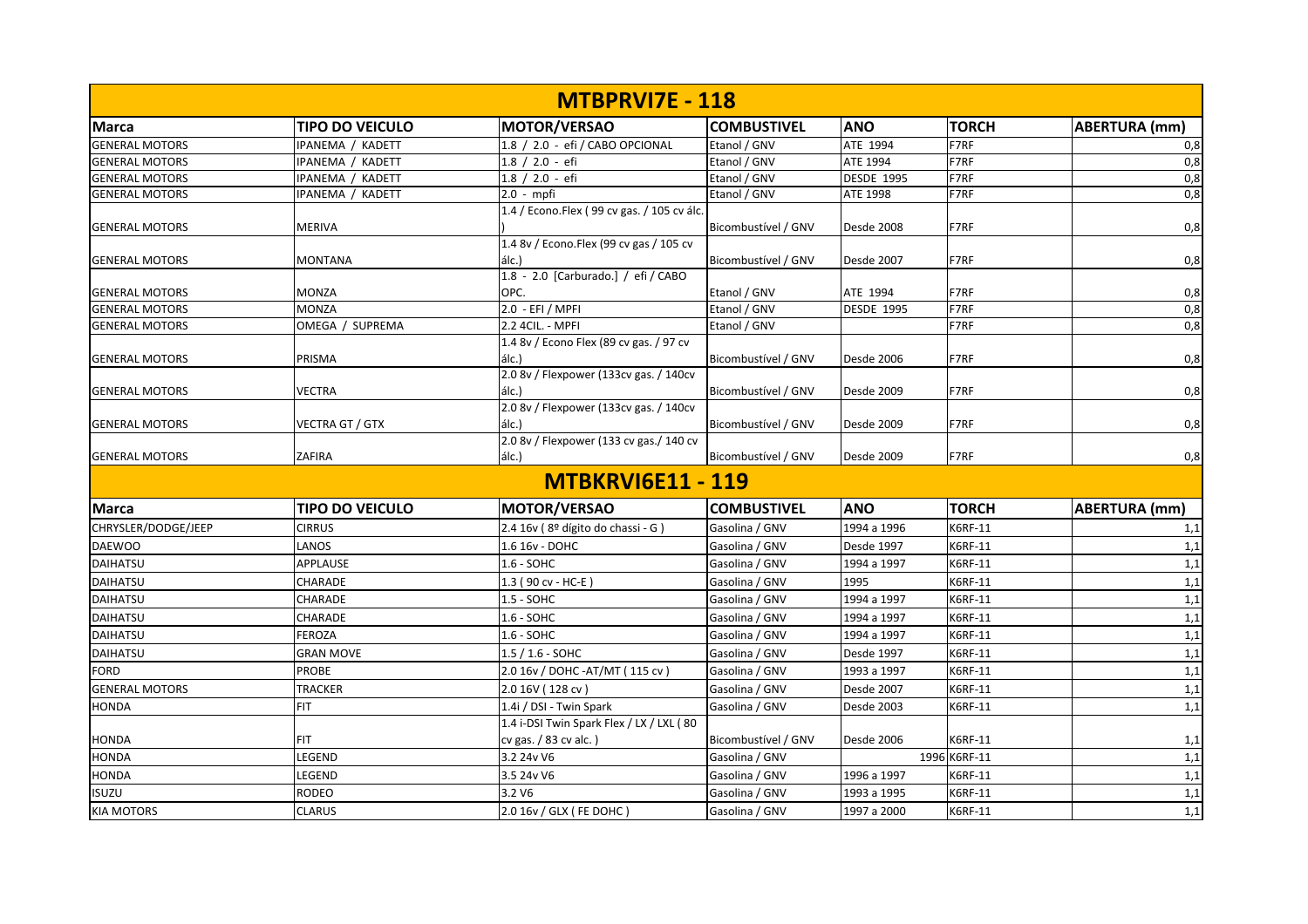|                   |                        | <b>MTBKRVI6E11 - 119</b>                   |                     |                   |                |               |
|-------------------|------------------------|--------------------------------------------|---------------------|-------------------|----------------|---------------|
| <b>Marca</b>      | <b>TIPO DO VEICULO</b> | MOTOR/VERSAO                               | <b>COMBUSTIVEL</b>  | <b>ANO</b>        | <b>TORCH</b>   | ABERTURA (mm) |
| <b>KIA MOTORS</b> | <b>SEPHIA</b>          | $1.516v /$ GTX                             | Gasolina / GNV      | 1992 a 10/1994    | <b>K6RF-11</b> | 1,1           |
| <b>KIA MOTORS</b> | SHUMA                  | 1.5 16v (BFD)                              | Gasolina / GNV      | 1998 a 2000       | K6RF-11        | 1,1           |
| <b>KIA MOTORS</b> | SPORTAGE               | 2.0 16v                                    | Gasolina / GNV      | Desde 1994        | K6RF-11        | 1,1           |
| <b>MAZDA</b>      | $MX-5$                 | 1.616v(86)                                 | Gasolina / GNV      |                   | K6RF-11        | 1,1           |
| <b>MITSUBISHI</b> | <b>COLT</b>            | 1.6 (4G92)                                 | Gasolina / GNV      | Desde 1992        | K6RF-11        | 1,1           |
| <b>MITSUBISHI</b> | COLT                   | 1.6 / 1.8 / GLXi / GTI                     | Gasolina / GNV      |                   | K6RF-11        | 1,1           |
| <b>MITSUBISHI</b> | <b>GALANT</b>          | 2.0 (6A12)                                 | Gasolina / GNV      | 1994 a 1996       | K6RF-11        | 1,1           |
| <b>MITSUBISHI</b> | <b>GALANT</b>          | 2.0 mpi (4G63)                             | Gasolina / GNV      | 1993 a 1996       | K6RF-11        | 1,1           |
| <b>MITSUBISHI</b> | LANCER                 | 1.8 mpi (4G93)                             | Gasolina / GNV      | 1994 a 1996       | K6RF-11        | 1,1           |
| <b>MITSUBISHI</b> | LANCER                 | 1.6 / 1.8 / GLXi / GTI                     | Gasolina / GNV      |                   | K6RF-11        | 1,1           |
|                   |                        | 2.0 16v / Flex (131 cv gas. / 133 cv álc.- |                     |                   |                |               |
| <b>MITSUBISHI</b> | PAJERO TR4             | 4G94)                                      | Bicombustível / GNV | 2007 a 06/2009    | K6RF-11        | 1,1           |
| <b>MITSUBISHI</b> | <b>SPACE WAGON</b>     | 2.0 L4 / mpi catalis. (127 cv - 4G63)      | Gasolina / GNV      | 1993 a 1996       | K6RF-11        | 1,1           |
| <b>SUBARU</b>     | <b>FORESTER</b>        | 2.016v                                     | Gasolina / GNV      | 1998 a 2003       | K6RF-11        | 1,1           |
| SUBARU            | <b>IMPREZA</b>         | 1.6 16v mfi                                | Gasolina / GNV      | 1993 a 2000       | K6RF-11        | 1,1           |
| SUBARU            | <b>IMPREZA</b>         | 1.8 16v mfi                                | Gasolina / GNV      | 1993 a 2000       | K6RF-11        | 1,1           |
| <b>SUBARU</b>     | <b>IMPREZA</b>         | 2.0 16v mfi                                | Gasolina / GNV      | 1993 a 2000       | K6RF-11        | 1,1           |
| <b>SUBARU</b>     | LEGACY                 | 1.8 8v                                     | Gasolina / GNV      | 1993 a 1999       | K6RF-11        | 1,1           |
| SUBARU            | LEGACY                 | 2.0 16v mfi                                | Gasolina / GNV      | 1993 a 1994       | K6RF-11        | 1,1           |
| <b>SUBARU</b>     | LEGACY                 | 2.2 16v mfi                                | Gasolina / GNV      | 1993 a 1999       | K6RF-11        | 1,1           |
| <b>SUBARU</b>     | LEGACY                 | $2.5 - DOHC$                               | Gasolina / GNV      | Desde 2001        | K6RF-11        | 1,1           |
| SUBARU            | <b>VIVIO</b>           | $0.7 - mfi$                                | Gasolina / GNV      | 1993 a 1998       | K6RF-11        | 1,1           |
| <b>SUZUKI</b>     | <b>BALENO</b>          | 1.8 - DOHC (J18A)                          | Gasolina / GNV      |                   | K6RF-11        | 1,1           |
| <b>SUZUKI</b>     | <b>GRAN VITARA</b>     | 1.6 16v (G16B)                             | Gasolina / GNV      | 1998 a 2000       | K6RF-11        | 1,1           |
| <b>SUZUKI</b>     | <b>GRAN VITARA</b>     | 1.6 / 2.0 / 2.5                            | Gasolina / GNV      | 1998              | K6RF-11        | 1,1           |
| <b>SUZUKI</b>     | <b>GRAN VITARA</b>     | 2.0 16v (J20A)                             | Gasolina / GNV      | 1998 a 2007       | K6RF-11        | 1,1           |
| <b>SUZUKI</b>     | <b>GRAN VITARA</b>     | 2.0 16v / DOHC (140 cv - J20A)             | Gasolina / GNV      | Desde 11/2008     | K6RF-11        | 1,1           |
| <b>SUZUKI</b>     | <b>GRAN VITARA</b>     | 2.5 24v V6 (H25A)                          | Gasolina / GNV      | 1998 a 2000       | K6RF-11        | 1,1           |
| <b>SUZUKI</b>     | <b>IGNIS</b>           | 1.3 16v (M13A)                             | Gasolina / GNV      | Desde 10/2000     | K6RF-11        | 1,1           |
| <b>SUZUKI</b>     | <b>JIMNY</b>           | $1.3$ (82 cv - G13)                        | Gasolina / GNV      | <b>Desde 2001</b> | K6RF-11        | 1,1           |
| <b>SUZUKI</b>     | SX4                    | 2.0 16v (145cv)                            | Gasolina / GNV      | Desde 2008        | K6RF-11        | 1,1           |
| <b>TOYOTA</b>     | <b>CAMRY</b>           | 3.0 V6 (1MZ-FE)                            | Gasolina / GNV      | 1991 a 1993       | K6RF-11        | 1,1           |
|                   |                        | <b>MTZFRVI6J11 - 120</b>                   |                     |                   |                |               |
| <b>Marca</b>      | <b>TIPO DO VEICULO</b> | MOTOR/VERSAO                               | <b>COMBUSTIVEL</b>  | <b>ANO</b>        | <b>TORCH</b>   | ABERTURA (mm) |
| <b>HONDA</b>      | <b>CIVIC</b>           | $1.716v$ / EX                              | Gasolina / GNV      | Desde 2001        | K6RA-11        | 1,1           |
| HONDA             | <b>CIVIC</b>           | 1.716v / LX                                | Gasolina / GNV      | Desde 2001        | K6RA-11        | 1,1           |
| <b>HONDA</b>      | FIT                    | 1.5 16v / Vtec DOHC EX (105 cv)            | Gasolina / GNV      | Desde 2005        | K6RA-11        | 1,1           |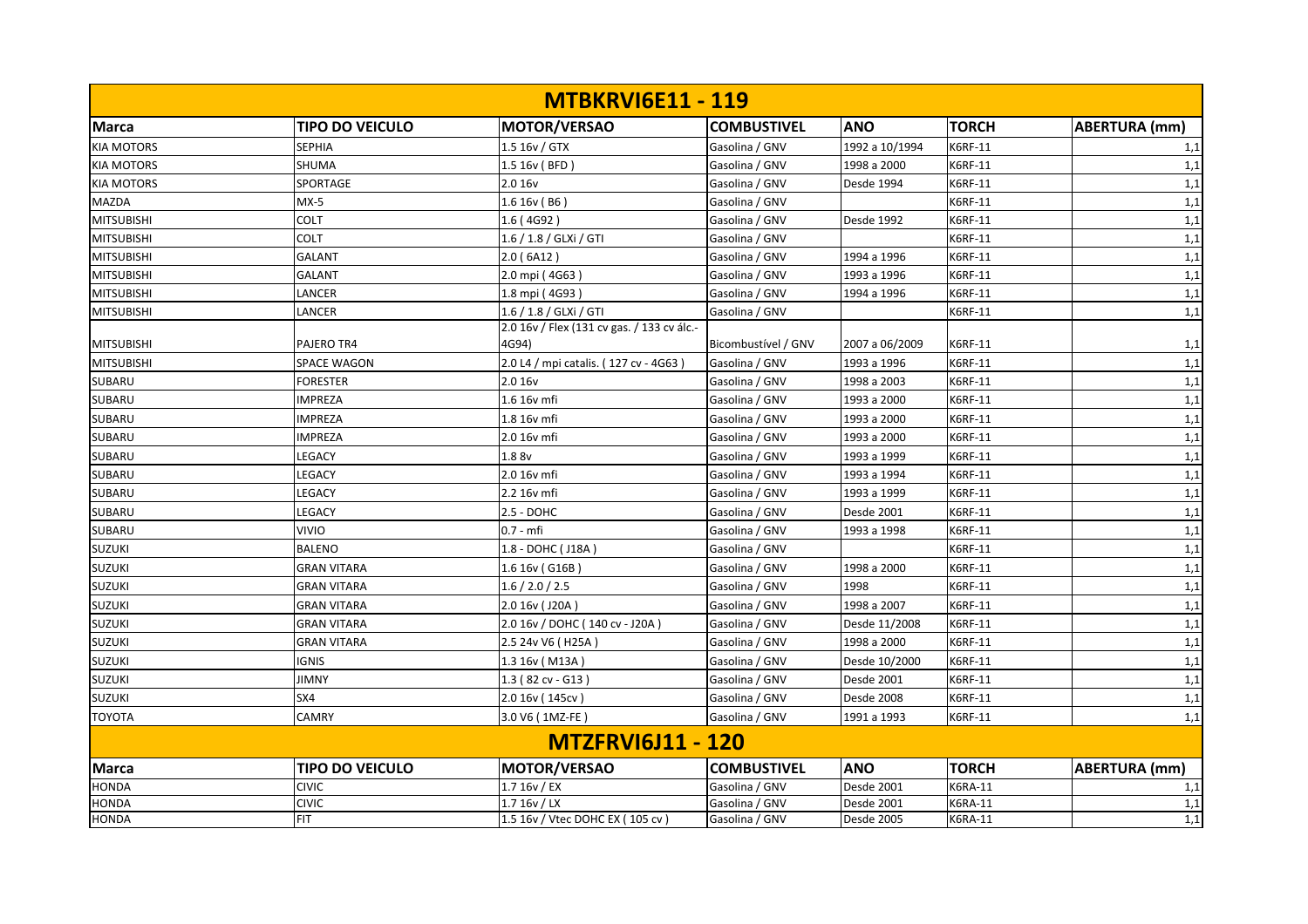|                       |                        | MTIZFRVI6K11DS - 121                                           |                     |                   |                 |                      |
|-----------------------|------------------------|----------------------------------------------------------------|---------------------|-------------------|-----------------|----------------------|
| <b>Marca</b>          | <b>TIPO DO VEICULO</b> | MOTOR/VERSAO                                                   | <b>COMBUSTIVEL</b>  | <b>ANO</b>        | <b>TORCH</b>    | ABERTURA (mm)        |
| <b>HONDA</b>          | <b>ACCORD</b>          | 2.0 16v / LX (156 cv - SOHC i-VTEC)                            | Gasolina / GNV      | Desde 2008        | K6REIP-11       | 1,1                  |
|                       |                        |                                                                |                     |                   |                 |                      |
| <b>HONDA</b>          | <b>CIVIC</b>           | 1.8 16v i-VTEC / LX / LXS / EXS ( 140 cv ) Gasolina / GNV      |                     | Desde 2006        | K6REIP-11       | 1,1                  |
|                       |                        | 1.8 16v i-VTEC FLEX / LXS / EXS (138 cv                        |                     |                   |                 |                      |
| <b>HONDA</b>          | <b>CIVIC</b><br>CR-V   | gas. / 140 cv alc.)<br>2.0 16v / SOHC i-VTEC (150 cv)          | Bicombustível / GNV | Desde 2006        | K6REIP-11       | 1,1<br>1,1           |
| <b>HONDA</b>          |                        |                                                                | Gasolina / GNV      | Desde 2007        | K6REIP-11       |                      |
|                       |                        | <b>MTIZFRVI6K13DN - 122</b>                                    |                     |                   |                 |                      |
| <b>Marca</b>          | <b>TIPO DO VEICULO</b> | <b>MOTOR/VERSAO</b>                                            | <b>COMBUSTIVEL</b>  | <b>ANO</b>        | <b>TORCH</b>    | <b>ABERTURA</b> (mm) |
|                       |                        | 1.5 16v / SOHC i-VTEC Flex (116 álc. /                         |                     |                   |                 |                      |
| <b>HONDA</b>          | <b>CITY</b>            | 115 gas.)                                                      | Bicombustível / GNV | Desde 2009        | K6REIP-13       | 1,3                  |
|                       |                        | 1.4 16v / i-VTEC Flex (101 cv àlc. / 100                       |                     |                   |                 |                      |
| <b>HONDA</b>          | <b>FIT</b>             | cv gas.)                                                       | Bicombustível / GNV | Desde 2009        | K6REIP-13       | 1,3                  |
|                       | <b>FIT</b>             | 1.5 16v / i-VTEC Flex (116 cv àlc. / 115                       | Bicombustível / GNV |                   | K6REIP-13       |                      |
| <b>HONDA</b>          |                        | CV                                                             |                     | Desde 2008        |                 | 1,3                  |
|                       |                        | <b>MTIFRVI6Z7G - 123</b>                                       |                     |                   |                 |                      |
| <b>Marca</b>          | <b>TIPO DO VEICULO</b> | MOTOR/VERSAO                                                   | <b>COMBUSTIVEL</b>  | <b>ANO</b>        | <b>TORCH</b>    | <b>ABERTURA</b> (mm) |
| <b>GENERAL MOTORS</b> | CRUZE                  | 1.8 16v (141 cv)                                               | Bicombustível / GNV | Desde 2011        | K6RTIP          | 1,0                  |
|                       |                        | <b>MTBKRVI6ESZ10 - 124</b>                                     |                     |                   |                 |                      |
| <b>Marca</b>          | <b>TIPO DO VEICULO</b> | MOTOR/VERSAO                                                   | <b>COMBUSTIVEL</b>  | <b>ANO</b>        | <b>TORCH</b>    | ABERTURA (mm)        |
|                       |                        | 1.6 16V / Flex (108 cv àlc. / 104 cv gas.                      |                     |                   |                 |                      |
| <b>NISSAN</b>         | LIVINA                 | K4M)                                                           | Bicombustível / GNV | Desde 2009        | K6RTB-10        |                      |
| <b>RENAULT</b>        | <b>CLIO</b>            | 1.6 16v (K4M)                                                  | Gasolina / GNV      | Desde 2004        | K6RTB-10        | 1,0                  |
| RENAULT               | <b>CLIO</b>            | 1.6 16v / Hi-Flex (K4M)                                        | Bicombustível / GNV | Desde 2005        | K6RTB-10        | 1,0                  |
|                       |                        | 1.6 16v / Hi-Flex (110 cv gas. / 115 cv                        |                     |                   |                 |                      |
| <b>RENAULT</b>        | <b>CLIO SEDAN</b>      | álc. - K4M)                                                    | Bicombustível / GNV | <b>Desde 2005</b> | <b>K6RTB-10</b> | 1,0                  |
|                       |                        | 1.6 16v (110 cv gas. / 115 cv alc. - K4M                       |                     |                   |                 |                      |
| <b>RENAULT</b>        | <b>DUSTER</b>          |                                                                | Bicombustível / GNV | Desde 2011        | <b>K6RTB-10</b> | 1,0                  |
| <b>RENAULT</b>        | <b>DUSTER</b>          | 2.0 16v (138 cv gas. / 143 cv alc. - F4R ) Bicombustível / GNV |                     | Desde 2011        | <b>K6RTB-10</b> | 1,0                  |
| <b>RENAULT</b>        | <b>GRAND SCENIC</b>    | 2.0 16v (138 cv - F4R)                                         | Gasolina / GNV      | Desde 2008        | K6RTB-10        | 1,0                  |
| <b>RENAULT</b>        | <b>KANGOO</b>          | 1.6 16v (K4M)                                                  | Gasolina / GNV      | Desde 2004        | <b>K6RTB-10</b> | 1,0                  |
|                       |                        | 1.6 16v / Hi-Flex (110 cv gas. / 115 cv                        |                     |                   |                 |                      |
| <b>RENAULT</b>        | <b>KANGOO</b>          | álc. - K4M)                                                    | Bicombustível / GNV | Desde 2006        | <b>K6RTB-10</b> | 1,0                  |
|                       |                        | 1.6 16v / Hi-Flex (107 cv gas. / 112 cv                        |                     |                   |                 |                      |
| <b>RENAULT</b>        | LOGAN                  | álc. - K4M)                                                    | Bicombustível / GNV | Desde 2007        | <b>K6RTB-10</b> | 1,0                  |
| RENAULT               | MEGANE                 | 1.6 16v (K4M)                                                  | Gasolina / GNV      | Desde 2004        | K6RTB-10        | 1,0                  |
| RENAULT               | <b>MEGANE CC</b>       | 2.0 16v / CC (138 cv - F4R)                                    | Gasolina / GNV      | Desde 2008        | <b>K6RTB-10</b> | 1,0                  |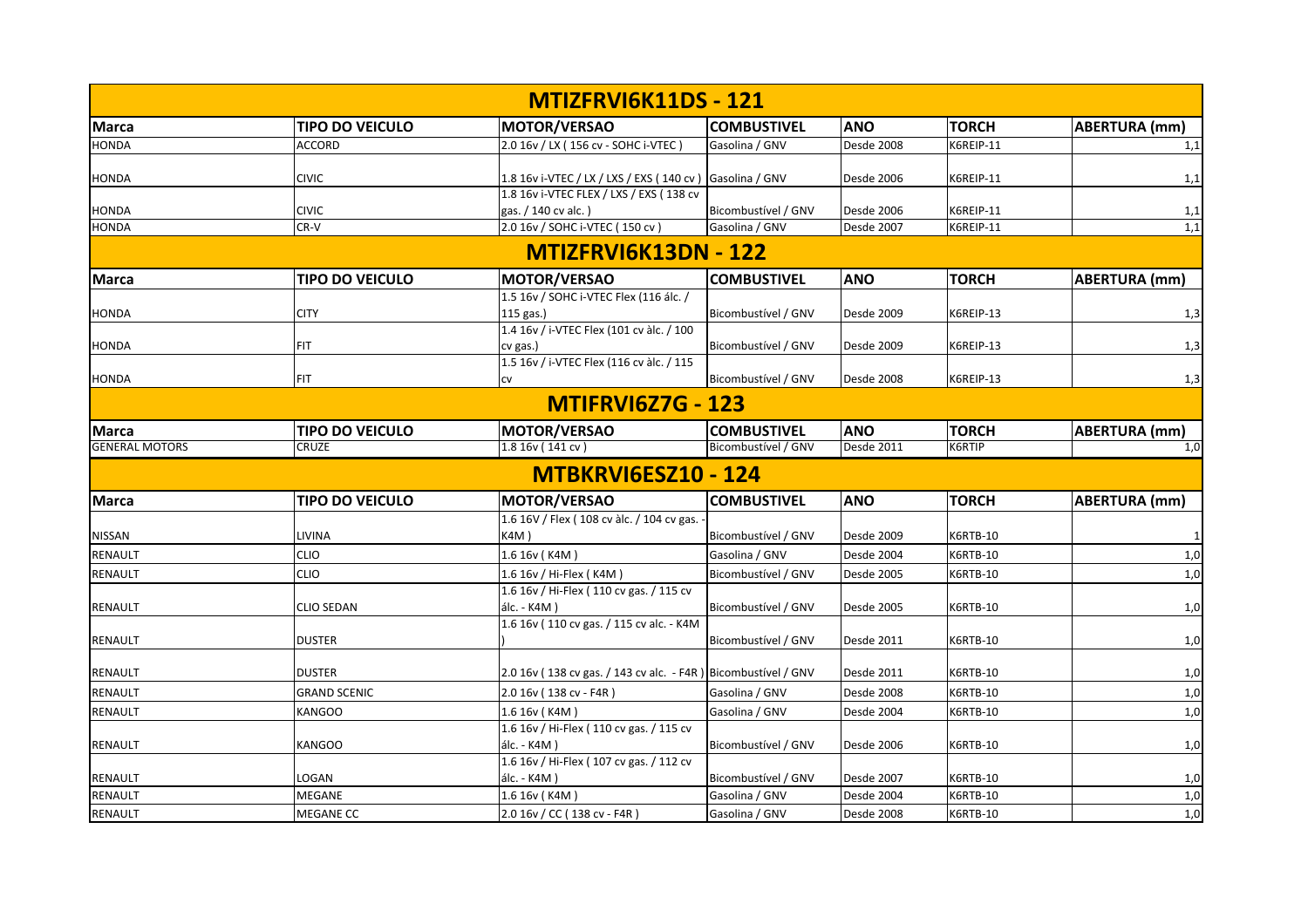|                |                        | <b>MTBKRVI6ESZ10 - 124</b>                                 |                     |                           |                  |                      |
|----------------|------------------------|------------------------------------------------------------|---------------------|---------------------------|------------------|----------------------|
| <b>Marca</b>   | <b>TIPO DO VEICULO</b> | <b>MOTOR/VERSAO</b>                                        | <b>COMBUSTIVEL</b>  | <b>ANO</b>                | <b>TORCH</b>     | <b>ABERTURA (mm)</b> |
|                |                        | 1.6 16v / Hi-Flex (110 cv gas. / 115 cv                    |                     |                           |                  |                      |
| <b>RENAULT</b> | MEGANE GRAND TOUR      | álc. - K4M)                                                | Bicombustível / GNV | Desde 2007                | <b>K6RTB-10</b>  | 1,0                  |
| RENAULT        | MEGANE GRAND TOUR      | 2.0 16v (138 cv - F4R)                                     | Gasolina / GNV      | Desde 2007                | <b>K6RTB-10</b>  | 1,0                  |
|                |                        | 1.6 16v / Hi-Flex (110 cv gas. / 115 cv                    |                     |                           |                  |                      |
| <b>RENAULT</b> | <b>MEGANE SEDAN</b>    | álc. - K4M)                                                | Bicombustível / GNV | Desde 2006                | <b>K6RTB-10</b>  | 1,0                  |
| RENAULT        | <b>MEGANE SEDAN</b>    | 2.0 16v (138 cv - F4R)                                     | Gasolina / GNV      | Desde 2005                | <b>K6RTB-10</b>  | 1,0                  |
|                |                        | 1.6 16v / Hi-Flex (107 cv gas. / 112 cv                    |                     |                           |                  |                      |
| RENAULT        | SANDERO                | álc. - K4M)                                                | Bicombustível / GNV | Desde 2008                | K6RTB-10         | 1,0                  |
| RENAULT        | <b>SCENIC</b>          | 1.6 16v (K4M)                                              | Gasolina / GNV      | Desde 2004                | <b>K6RTB-10</b>  | 1,0                  |
|                |                        | 1.6 16v / Hi-Flex (110 cv gas. / 115 cv                    |                     |                           |                  |                      |
| <b>RENAULT</b> | SCENIC                 | álc. - K4M)                                                | Bicombustível / GNV | Desde 2005                | <b>K6RTB-10</b>  | 1,0                  |
|                |                        | 1.6 16v / Hi - Flex (115 álc./ 110 gas.-                   |                     |                           |                  |                      |
| <b>RENAULT</b> | SYMBOL                 | K4M)                                                       | Bicombustível / GNV | Desde 2009                | <b>K6RTB-10</b>  | 1,0                  |
|                |                        | MTBKRVI6EYA11D - 125                                       |                     |                           |                  |                      |
| <b>Marca</b>   | <b>TIPO DO VEICULO</b> | MOTOR/VERSAO                                               | <b>COMBUSTIVEL</b>  | <b>ANO</b>                | <b>TORCH</b>     | <b>ABERTURA (mm)</b> |
| <b>TOYOTA</b>  | <b>CAMRY</b>           | 2.2 / LE (5S-FE)                                           | Gasolina / GNV      | 1992 a 1994               | K6RF-11          | 1,1                  |
|                |                        |                                                            |                     | 08/2007 a                 |                  |                      |
| <b>TOYOTA</b>  | COROLLA                | 1.8 16v / FLEX (ZZE122FBE / ZZE142FBE) Bicombustível / GNV |                     | 09/12/2008                | K6RF-11          | 1,1                  |
|                |                        | 1.8 16v / VVT-i Flex (136 cv - ZZE122-                     |                     |                           |                  |                      |
| <b>TOYOTA</b>  | <b>FIELDER</b>         | FBE)                                                       | Bicombustível / GNV | 08/2007 a 02/2008 K6RF-11 |                  | 1,1                  |
|                |                        | <b>MTDIFRVI6B11D - 126</b>                                 |                     |                           |                  |                      |
| <b>Marca</b>   | <b>TIPO DO VEICULO</b> | <b>MOTOR/VERSAO</b>                                        | <b>COMBUSTIVEL</b>  | <b>ANO</b>                | <b>TORCH</b>     | <b>ABERTURA (mm)</b> |
|                |                        | 1.8 16v / Flex (132cv gas / 136cv álc. -                   |                     | 10/12/2008 a              |                  |                      |
| <b>TOYOTA</b>  | <b>COROLLA</b>         | <b>ZZE142FBE)</b>                                          | Bicombustível / GNV | 02/2011                   | <b>K6RTII-11</b> | 1,1                  |
|                |                        | MTBKRVI6EYA13D - 127                                       |                     |                           |                  |                      |
| <b>Marca</b>   | <b>TIPO DO VEICULO</b> | MOTOR/VERSAO                                               | <b>COMBUSTIVEL</b>  | <b>ANO</b>                | <b>TORCH</b>     | ABERTURA (mm)        |
|                |                        | 1.8 16v / VVT-i Flex (136 cv -                             |                     |                           |                  |                      |
| <b>TOYOTA</b>  | COROLLA                | ZZE122FBE)                                                 | Bicombustível / GNV | Até 07/2007               | K6RF-13          | 1,3                  |
|                |                        | 1.8 16v / VVT-i Flex (136 cv - ZZE122-                     |                     |                           |                  |                      |
| <b>TOYOTA</b>  | <b>FIELDER</b>         | FBE)                                                       | Bicombustível / GNV | 03/2007 a 07/2007 K6RF-13 |                  | 1,3                  |
|                |                        | MTBKRVI5EYA11 - 128                                        |                     |                           |                  |                      |
| <b>Marca</b>   | <b>TIPO DO VEICULO</b> | MOTOR/VERSAO                                               | <b>COMBUSTIVEL</b>  | <b>ANO</b>                | <b>TORCH</b>     | <b>ABERTURA</b> (mm) |
| TOYOTA         | CELICA                 | 2.2 16v (5S-FI)                                            | Gasolina / GNV      | Até 1991                  | <b>K5RF-11</b>   | 1,1                  |
| TOYOTA         | COROLLA                | 1.6 16v / VVTi DOHC (3ZZ-FE)                               | Gasolina / GNV      | Desde 05/2002             | <b>K5RF-11</b>   | 1,1                  |
| <b>TOYOTA</b>  | COROLLA                | 1.8 16v / VVTi DOHC (1ZZ-FE)                               | Gasolina / GNV      | Desde 05/2002             | <b>K5RF-11</b>   | 1,1                  |
| <b>TOYOTA</b>  | <b>CORONA</b>          | 2.0 / GL (3S-FE)                                           | Gasolina / GNV      | 1993 a 1999               | <b>K5RF-11</b>   | 1,1                  |